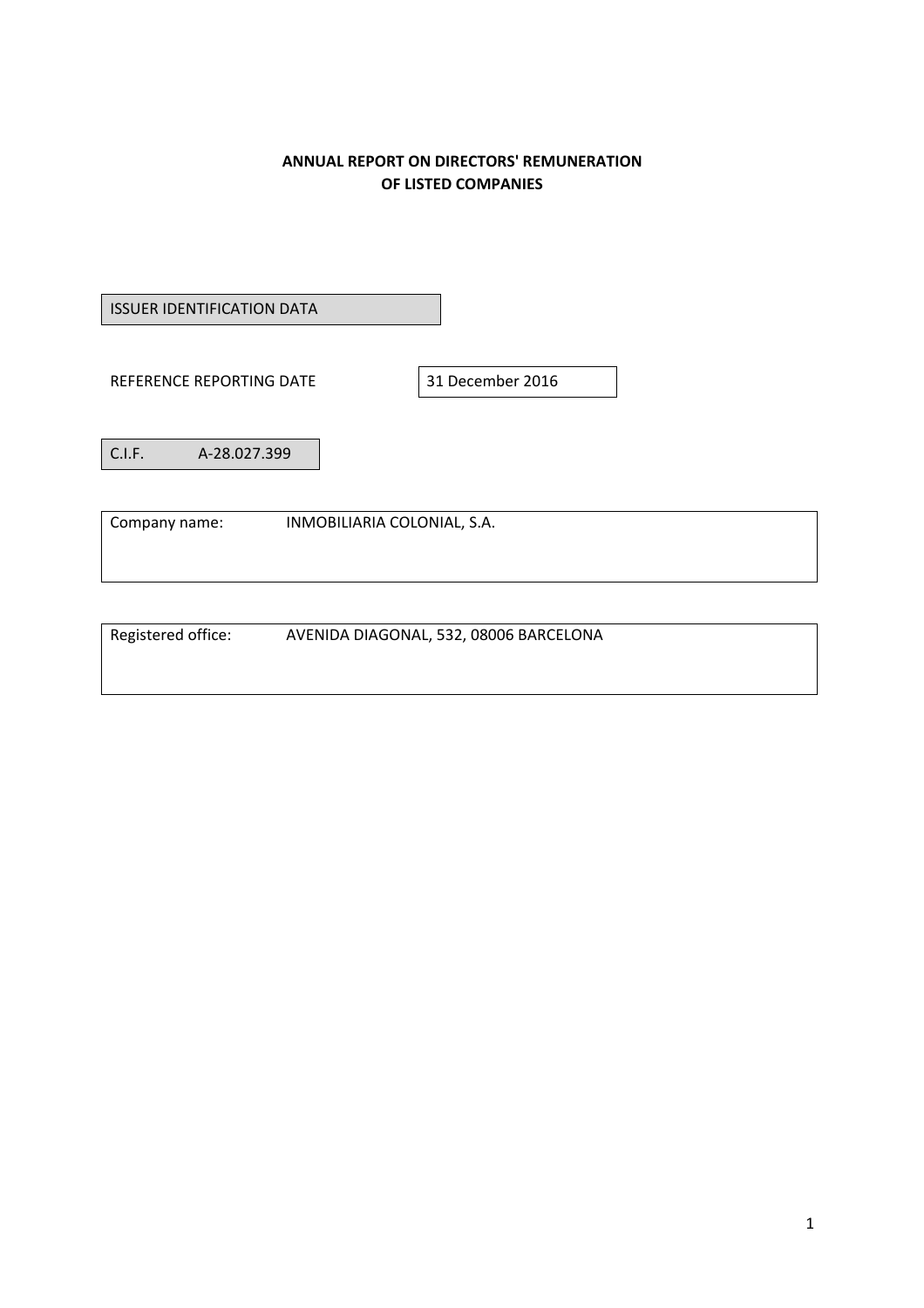# **ANNUAL REPORT ON DIRECTORS' REMUNERATION OF LISTED COMPANIES**

# **A. REMUNERATION POLICY OF THE COMPANY FOR THE YEAR IN PROGRESS**

- A.1 Explain the remuneration policy of the Company. This heading includes information on:
	- The general principles and bases of the remuneration policy.
	- The most significant changes made to the remuneration policy in relation to the policy applied in the prior year and the changes made in the exercise of the exercise terms of previously awarded options.
	- ‐ Criteria used to establish the remuneration policy of the Company.
	- Relative importance of the items of variable remuneration with respect to the items of fixed remuneration and policies followed to calculate the various components of the directors' remuneration package (remuneration mix).

#### **Explain the remuneration policy**

The remuneration policy of directors of Inmobiliaria Colonial, S.A. (the **"Company"** or **"Colonial"**) is aimed at promoting profitability for Colonial and its shareholders while aligning the two interests and the long‐term sustainability of Colonial and including the necessary precautions to avoid excessive risk taking and rewarding unfavourable results. It also aims to remunerate the work of the Company employees in achieving that aim, while always maintaining a proportional relationship to the professional performance of its beneficiaries without simply basing itself on the general performance of the markets or the sector in which Colonial operates or on other similar circumstances.

The primary objective of Colonial is that the remuneration received by the directors bears a reasonable proportion to the Company's importance, its economic position at all times and the market standards of comparable companies, in accordance with law. In turn, the objective of the remuneration policy is that the remuneration of the Board is sufficient to attract and retain directors of the desired profile and reward the dedication, qualification and responsibility required by the office without compromising the independent judgement of non‐executive directors.

Shareholders approve at least every three years, as a separate item on the agenda, a director remuneration policy that aligns with the remuneration system provided for in the bylaws. In this regard, the shareholders at the Annual General Meeting of 28 June 2016 approved the directors' remuneration policy, which will remain in force for the three years following the year in which it was approved by the shareholders, i.e. from 2016 to 2019.

The directors' remuneration policy determines the remuneration of directors in their capacity as such within the remuneration system provided for in the bylaws and includes the maximum amount of the annual remuneration to be paid to all the directors in such capacity. The Board determines the remuneration of each director, and takes into account for this purpose the roles and responsibilities attributed to each director, membership on Board committees and other objective circumstances that it deems relevant.

The annual remuneration established in the remuneration policy takes into account the level of responsibility of the directors (in particular, executive directors), ensuring that it is competitive with the remuneration at other comparable companies based on their capitalisation, size and international presence. To determine such remuneration, the proposed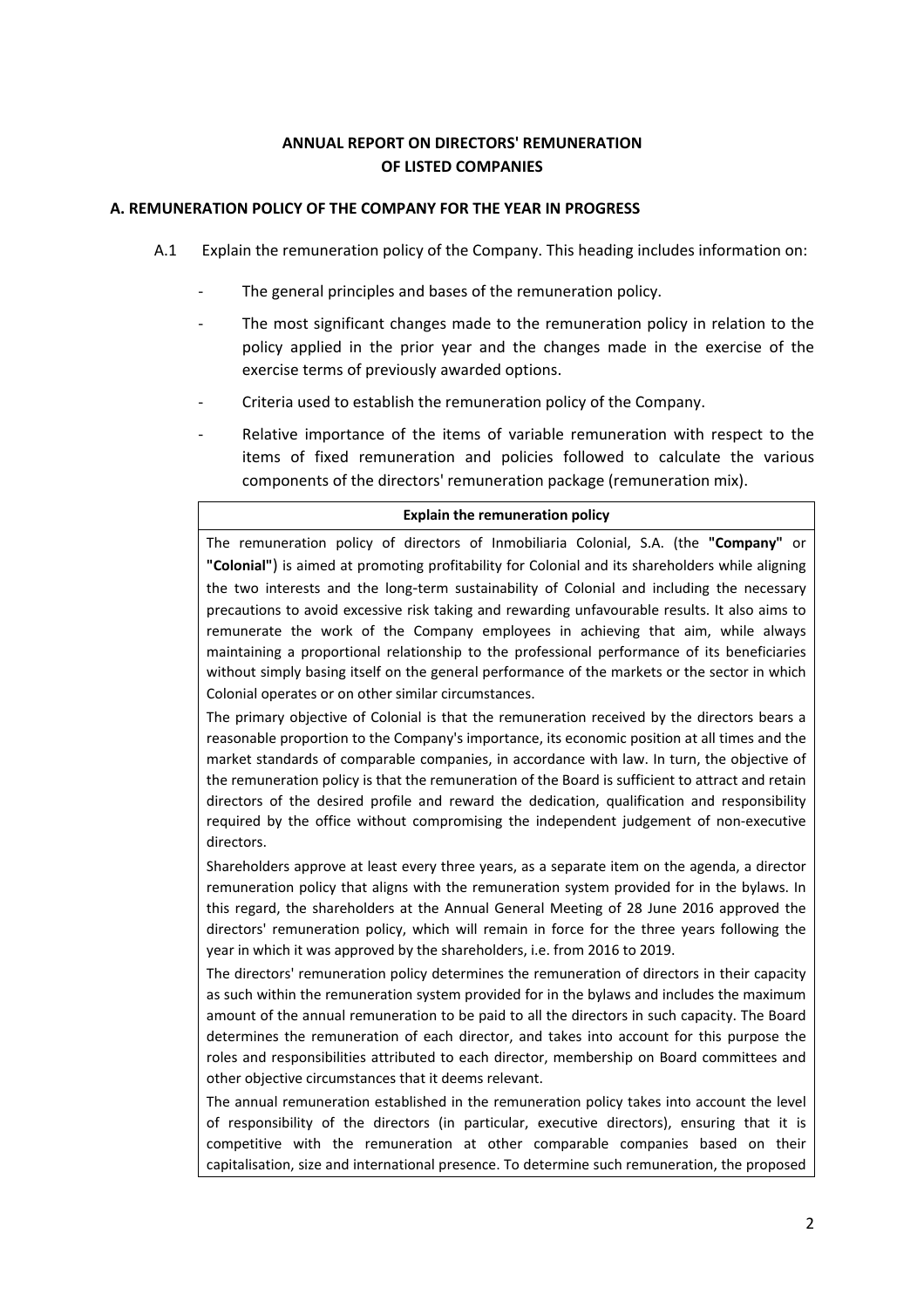remuneration policy submitted to the Board by the Appointments and Remuneration Committee (the **"ARC"** or the **"Committee"**) has taken into account the specific characteristics of each position and level of responsibility and dedication required.

The main novelty is that the executive directors, unlike non‐executive directors, do not receive remuneration for their membership on the Board nor on its committees nor do they receive a fixed annual amount or fees to attend Board or the related committees' meetings. Their remuneration is wholly for the discharge of executive duties.

In addition, the remuneration of executive directors under their contracts is consistent with the remuneration policy of these executive directors, which provides for (i) the amount of fixed annual remuneration and changes thereof in the period to which the policy relates, (ii) the various parameters for setting the variable components (linked to short‐, medium‐ and long‐term performance criteria as determined by the Board, such as dedication and professional excellence, the degree of achievement of the targets of the annual budget and investment and/or property occupancy targets) and (iii) the principal terms and conditions of their contracts, including, in particular, the term, early termination benefits or termination of the contractual relationship and exclusivity, post-contractual non-compete and long-service or loyalty agreements. The Board of Directors sets the remuneration of directors for the discharge of executive duties and the terms and conditions of their contracts with the Company in accordance with the law and with the director remuneration policy approved by the shareholders.

In addition, on 21 January 2014 the shareholders at the Annual General Meeting approved the establishment of a remuneration system tied to the market price of the shares or involving the delivery of shares or share options to executive directors.

Currently, only executive directors receive variable remuneration based on the discharge of their duties.

A.2 Information on the preparatory work and the decision-making process that has been followed to determine the remuneration policy and the role played, if any, by the remuneration committee and other control bodies in configuring remuneration policy. This information shall include, where appropriate, the mandate given to the remuneration committee, the composition thereof and the identity of the external consultants whose services were used to define the remuneration policy. The character of the directors, if any, who have been involved in the definition of the remuneration policy shall also be noted.

### **Explain the process for determining the remuneration policy**

The ARC is the body that informs and submits to the Board of Directors the proposals relating to remuneration that are attributed to it in, inter alia, the bylaws, the Board of Directors Regulations and the remuneration policy, while also ensuring the observance of the remuneration policy established and proposing such amendments as it deems necessary. The Board of Directors, on the proposal of the ARC, submits to the shareholders the remuneration policy applicable to the current year, including the annual maximum amount of remuneration to be paid to all directors in their capacity as such. For this purpose, the shareholders at the Annual General Meeting of 28 June 2016, under item 15 of the agenda, approved the remuneration policy for 2016, 2017, 2018 and 2019, on the proposal of the Board of Directors and subsequent to a report by the ARC.

The ARC, under Article 33 of the bylaws and the Board of Directors Regulations, currently comprises five members appointed by the Board of Directors, all non-executive directors. In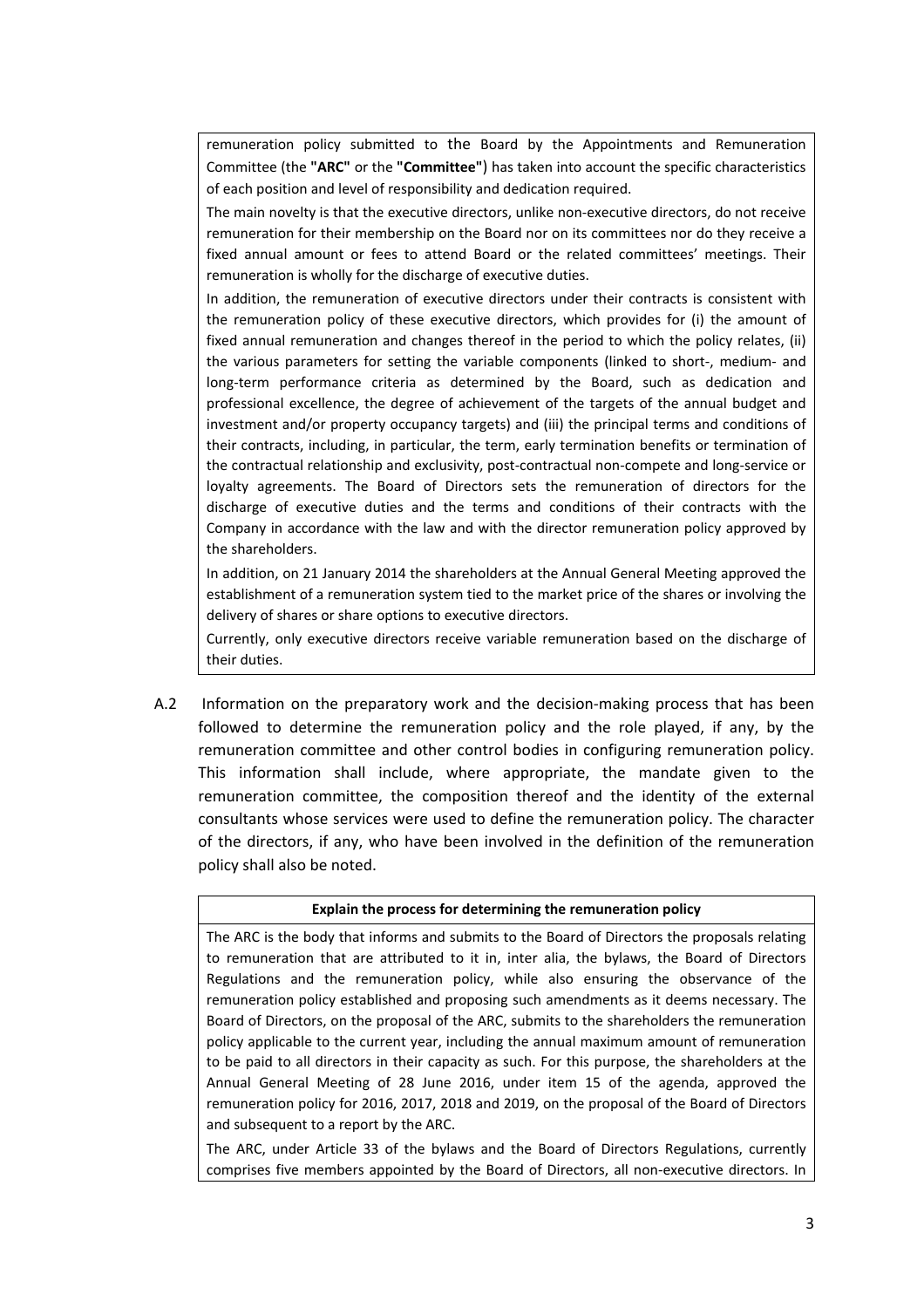particular, the Committee is composed of three independent directors (Carlos Fernández-Lerga Garralda, Javier Iglesias de Ussel Ordís and Luis Maluquer Trepat) and two proprietary directors (Sheikh Ali Jassim M. J. Al‐Thani and Juan Carlos García Cañizares). Also, the Chairman of the Committee is one of the independent directors who forms a part thereof.

This Committee meets as often as necessary to fulfil its duties and is convened by its Chairman. In 2016 it met seven times to discuss issues pertaining to its competence.

Without prejudice to other duties assigned to it by the Board of Directors, the ARC has, in relation to matters of remuneration, the following powers:

- propose to the Board of Directors the remuneration policy for directors and senior executives;
- propose to the Board of Directors the individual remuneration of the Chairman of the Board of Directors and the CEO and other terms of their contracts as executive directors, as well as the standard conditions for senior executive employment contracts, reporting on and making proposals in relation to the incentive plans spanning more than one year that involve Colonial's executive directors and senior management and, in particular, those that might be made in relation to the share price;
- report to the Board of Directors on the achievement of the conditions upon which variable remuneration depends and the settlement of share‐based payments; and
- ensure the transparency of the remuneration and the inclusion of disclosures on the remuneration of directors in the Annual Report and in the Annual Report on Directors' Remuneration.

The Board of Directors Regulations provide that Board members, including members of the ARC, can request external advice on matters they deem necessary. To this end, the Company, on occasion, has relied on the advice of external experts for the proper performance of its duties. In this regard, in 2016 it relied on the advice of Spencer Stuart for matters relating to remuneration. Similarly, it relied on the advice of Headway Executive Search for the settlement relating to the annual share delivery plan based on the degree of achievement of the conditions thereof.

The Committee analyses in advance the proposals on remuneration submitted to the Board of Directors for approval, and to this end uses the Company's internal services and external experts when necessary, as indicated in the foregoing paragraph. Decisions on the share-based remuneration of executive directors are submitted to the approval of the shareholders at the Annual General Meeting, which set out the essential aspects of the related share‐based remuneration plans. The Board of Directors, at its meeting on 13 May 2014, approved the report of the Committee, the setting and development of the conditions of the long-term variable remuneration plan approved by the shareholders at the Annual General Meeting on 21 January 2014. The plan and conditions thereof are included in the current remuneration policy, which was also approved by the shareholders at the Annual General Meeting on 28 June 2016.

A.3 Indicate the amount and nature of the fixed components, with a detail, where applicable, of the remuneration for the discharge of senior management duties of the executive directors, of additional remuneration as chairman or member of any Board committee, of the fees for attending meetings of the Board and related committees and other fixed remuneration as director and an estimate of the fixed annual remuneration to which they give rise. Identify other benefits that are not settled in cash and the fundamental parameters whereby they are granted.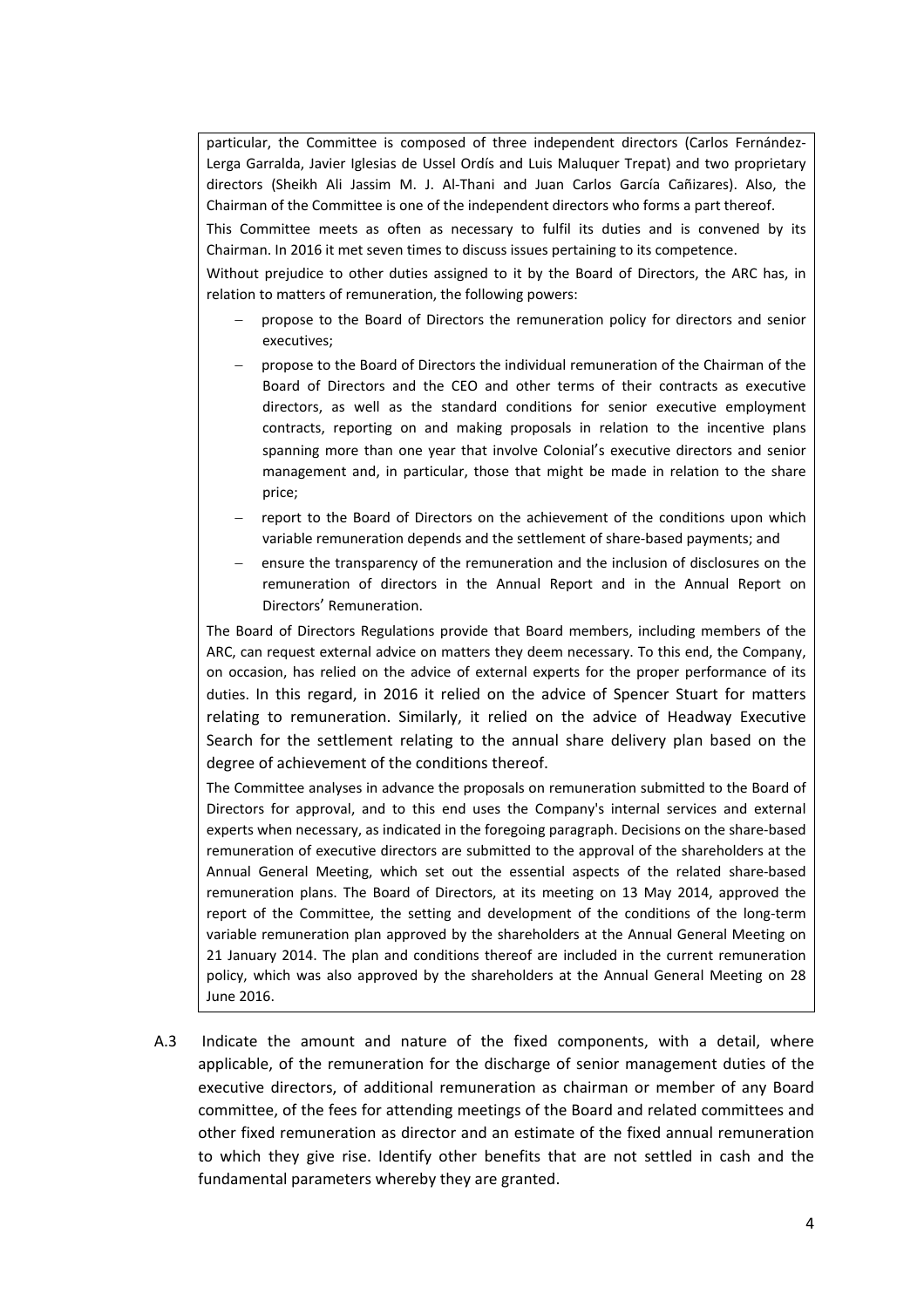#### **Explain the fixed components of remuneration**

Under the system of remuneration contained in Article 30 of the bylaws, the directors receive, for their capacity as such, based on the fixed component of their remuneration, (i) a certain fixed annual remuneration for membership on the Board and related committees and (ii) fees to attend meetings of the Board of Directors and related committees. In this regard, the director remuneration policy for 2016, 2017, 2018 and 2019, approved by shareholders at the Annual General Meeting of 28 June 2016 under item 15 on the agenda, set at EUR 1,900,000 the maximum amount of annual remuneration for all directors in their capacity as such. This amount may be increased by 10% for each new member of the Board or related committees that entails an increase in the number of its members and may be distributed at the discretion of Colonial's Board of Directors.

To this end, the Board of Directors has established the following distribution for 2016:

‐ The Deputy Chairman of the Board, in his capacity as such, is entitled to a fixed annual amount of EUR 100,000.

‐ Directors are entitled to a fixed annual amount of EUR 50,000.

‐ The lead independent director is entitled to an additional fixed amount of EUR 75,000.

‐ In addition, the Deputy Chairman is entitled, in connection with attendance fees for each of the Board meetings which he attends, to EUR 4,800 per session and the other directors are entitled to EUR 3,000 each in connection with attendance fees.

‐ The Chairmen of the Audit and Control Committee and the ARC are each entitled to an additional fixed annual amount of EUR 50,000, and the other members of these committees to an additional fixed annual amount of EUR 25,000.

‐ Similarly, the Deputy Chairman of the Executive Committee and the Chairmen of the ARC and Audit and Control Committee are each entitled to attendance fees of EUR 4,800 for each of the meetings, and the members of such committees are entitled to EUR 3,000 each per meeting.

Also, for 2017 it is expected that the same distribution will remain in place although, given the vacancies arising at the positions of Deputy Chairman of the Board of Directors and Deputy Chairman of the Executive Committee in 2016, no amount will accrue in this connection if these positions are not filled. However, if a Deputy Chairman and/or Deputy Chairman of the Executive Committee are appointed, the Board of Directors will decide the remuneration, as appropriate, corresponding to the Deputy Chairman of the Board of Directors in his capacity as such. In all cases, both positions (Deputy Chairman of the Board of Directors and Deputy Chairman of the Executive Committee) will receive the related attendance fees as indicated.

Executive directors, unlike non-executive directors, do not receive remuneration for their membership on the Board nor on its committees nor do they receive a fixed annual amount or fees to attend Board or the related committees' meetings. However, this remuneration policy provides for fixed annual remuneration of EUR 550,000 for the Chairman and EUR 640,000 for the CEO, effective from 1 January 2016, which are reviewed annually and automatically by applying the CPI published by the Spanish National Statistics Institute relating to the calendar year immediately preceding the date of the review, or any another official benchmark that may ultimately replace it. These amounts remunerate all the executive duties they discharge at Colonial, as executives, Board members and attendees of the Company's Board of Directors and related committees.

Lastly, given their fixed nature, directors also receive the remuneration included for such purpose in sections A.5 and A.10.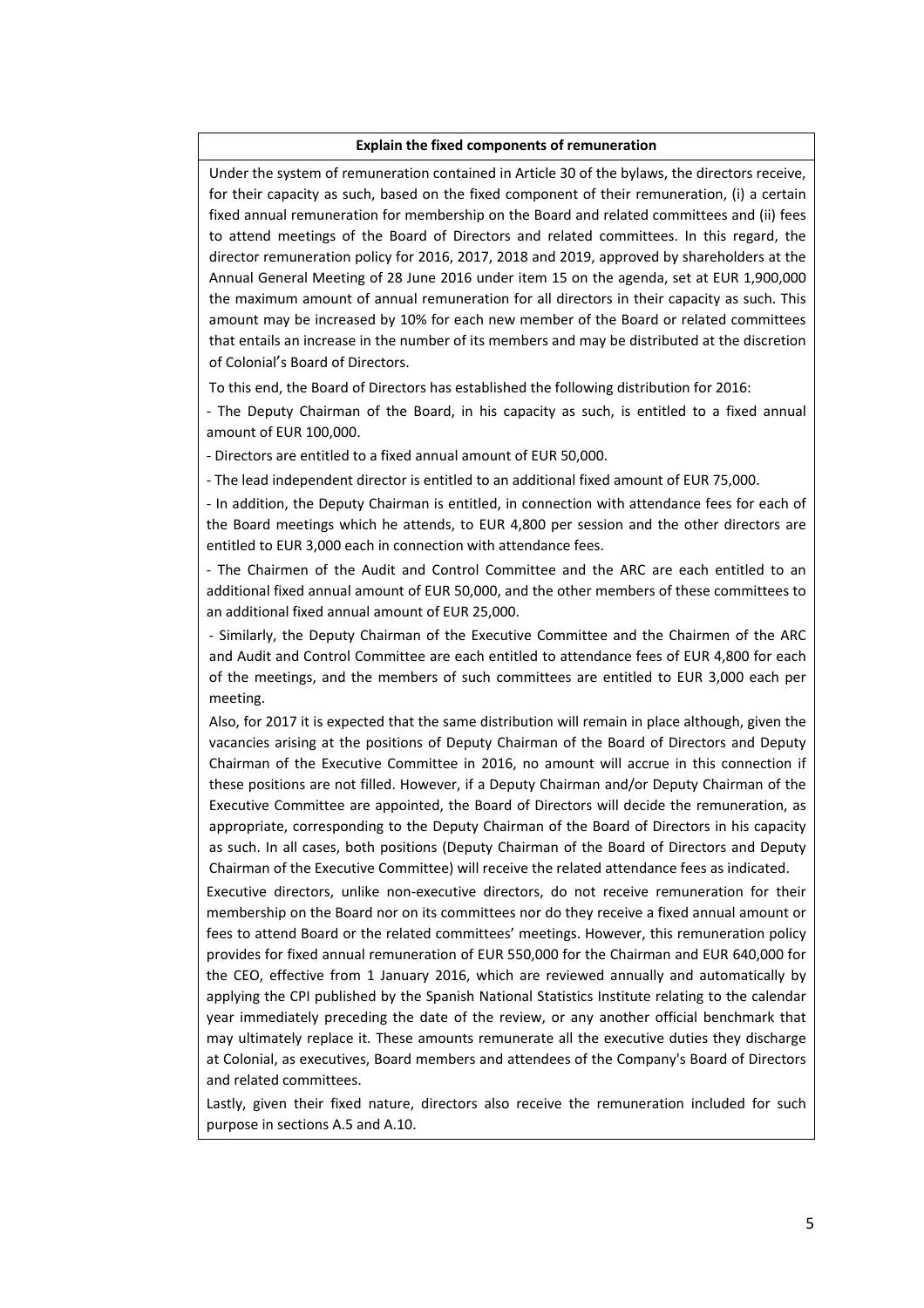A.4 Explain the amount, nature and main characteristics of the variable components of the remuneration systems.

In particular:

- ‐ Identify each of the remuneration plans of which the directors are beneficiaries, the related scope, date of approval, date of implementation, term and the main features thereof. In the case of share option plans and other financial instruments, the plan's general features shall include information on the conditions for exercising such options or financial instruments for each plan.
- ‐ Indicate any payments made under profit‐sharing or bonus schemes, and the reason for their accrual.
- ‐ Explain the basic parameters and basis of any system of annual premiums (bonus).
- The classes of directors (executive directors, external proprietary directors, external independent directors or other external directors) who are beneficiaries of remuneration systems or plans that include variable remuneration.
- ‐ The basis of these variable remuneration systems or plans, the criteria selected to evaluate performance and evaluation components and methods to determine whether or not they have met the criteria of evaluation and an estimate of the absolute amount of variable remuneration arising from the current remuneration plan, depending on the degree of achievement of the assumptions or targets taken as a reference.
- ‐ Where appropriate, any payment deferral periods and/or retention periods for shares or other financial instruments, if any, shall be reported.

### **Explain the variable components of the remuneration systems**

Only executive directors are entitled to the variable remuneration contained in the remuneration policy, which includes limits and technical safeguards to ensure that it is tied to the professional performance of such directors and not based solely from the general performance of the markets or the sector in which Colonial operates or other similar circumstances.

The contracts of executive directors include a clause that allows Colonial to claim, in certain cases, total or partial repayment of their variable remuneration. The decision rests with the Board of Directors on a proposal from the ARC.

Variable remuneration is determined annually by the Board of Directors on a proposal from the ARC, based on an overall review of quantitative and qualitative targets. In this regard the targets or parameters to which variable remuneration is subject are personal in nature, such as professional dedication and excellence, or of an economic or budgetary nature, or are based on the degree of achievement of the targets of the annual budget, investment or property occupancy targets and the performance of the duties specific to him, oversight of corporate governance and his contribution to improving the Company's corporate reputation.

In calculating any remuneration linked to profits, Colonial considers any qualification included in the external auditor's report that reduces profit for the year.

The director remuneration policy for 2016, 2017, 2018 and 2019 approved by the shareholders at the Annual General Meeting of 28 June 2016 provides that the Chairman and the CEO may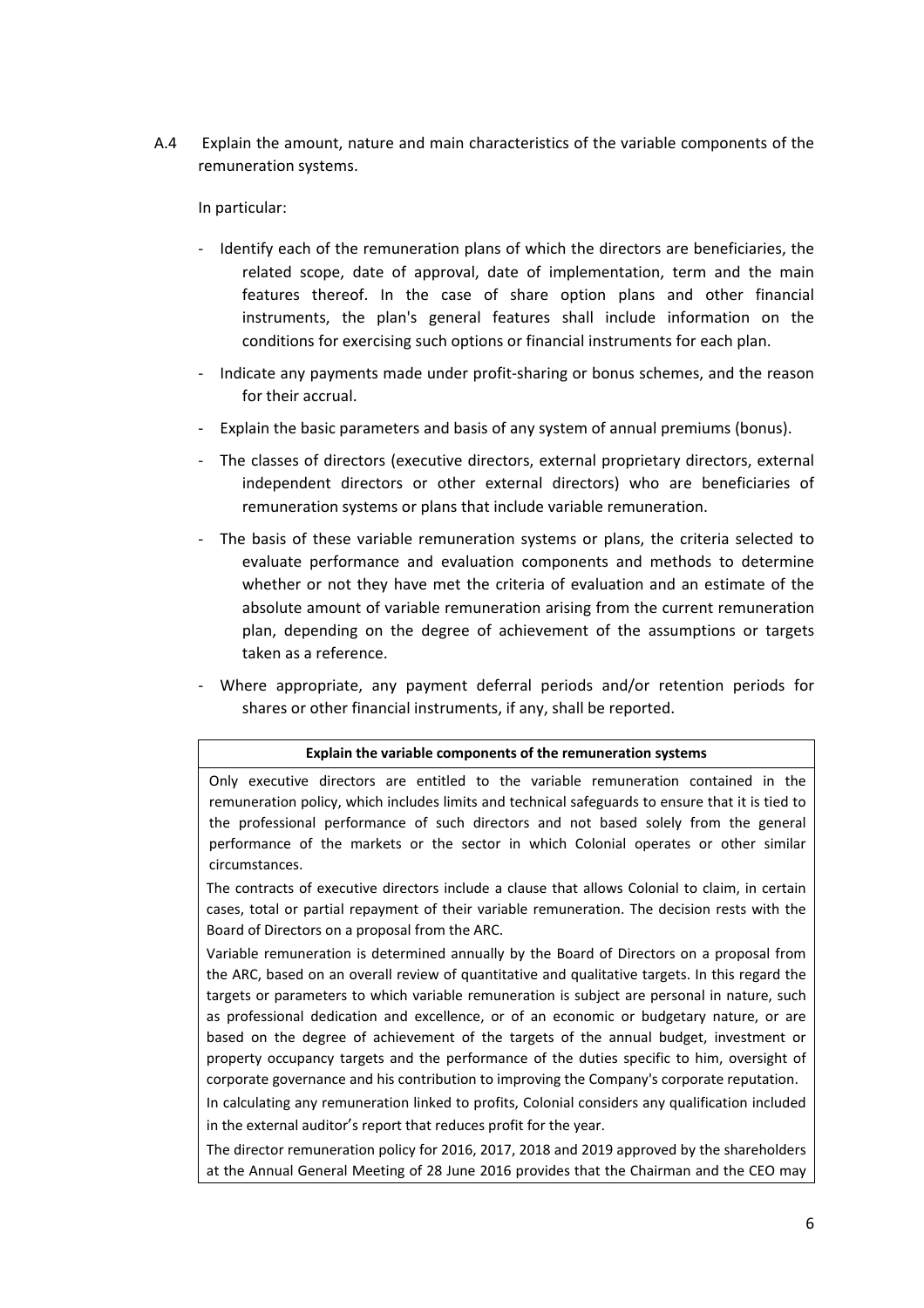receive annual variable remuneration of up to 100% of the fixed annual remuneration corresponding to each. The Committee will assess the degree of achievement of the targets of the executive directors' variable remuneration and propose to the Board of Directors, for each of the executive directors and within the maximum amount set, the degree and amount of the variable remuneration of each year which, as appropriate, may be received by the Chairman and CEO. For 2016 100% of the variable remuneration of both directors was obtained based on the results of their evaluations.

Also, as extraordinary or additional variable remuneration, the executive directors (Chairman and CEO) may receive each year an amount which may be up to 200% of their fixed annual remuneration, based on their participation in corporate transactions of acquisition, investment, restructuring or any other transaction or action that, due to its nature, complexity, amount and outcome, may generate significant added value for shareholders or give rise to an economic benefit or a significant increase in equity to strengthen the sustainability of Colonial. On a proposal from the ARC, the Board of Directors may agree, as appropriate, and set for each of the executive directors the amount and the settlement date of this additional variable remuneration within the criteria laid down in the remuneration policy.

Payment of the additional variable remuneration shall not be considered salary or remuneration for inclusion in the applicable basis for calculation of any termination benefit as might arise from the termination of employment or retirement of executive director.

Also, both the Chairman and the CEO are beneficiaries of a share delivery plan (**"Plan"**), which was approved, on a proposal from the ARC, by the shareholders on 21 January 2014. The most relevant aspects are indicated below:

1. Description: delivery of ordinary shares to Plan beneficiaries depending on the annual achievement of certain indicators and on the beneficiaries being executive directors or having a commercial or employment relationship with Colonial or the Group at the dates of delivery of the shares.

2. Beneficiaries: The Chairman of the Board, the CEO and the members of Colonial's Steering Committee, including senior executives.

3. Determination of the number of shares: The Chairman and the CEO, based on the fulfilment of certain conditions, are entitled to receive each year a maximum of 48,837 and 126,977 shares, respectively. However, these maximum numbers may each be increased by up to a 25% maximum depending on the degree beyond which the conditions were met.

[The maximum number of shares indicated for the Chairman and CEO in the Plan has been adjusted following the grouping and share exchange resolution adopted by the Annual General Meeting on 28 June 2016 under item 18 of the agenda, to one new share for every ten former shares.]

4. Conditions: The number of shares to be allocated to beneficiaries shall be subject to the achievement of certain conditions set out therein tied to Colonial's performance.

5. Term and delivery: The Plan will be in force from 2015 to 2019. The Board, following a report by the ARC, will approve the annual settlement and determine the number of shares that, based on achievement of the prior year's indicators, correspond to each of the beneficiaries. The shares will be delivered between 15 and April 30 of each year, and may not be sold or transferred until three years have elapsed since the delivery, except to cater for the taxes arising from accrual thereof.

The delivery of the shares will include a final adjustment, such that the equivalent monetary value of the delivered action does not exceed 150% of the average share price in November 2013.

The Board, on a proposal from the ARC, will make adjustments to maintain the equivalence of the benefits under the Plan in the event that any agreement were to adversely and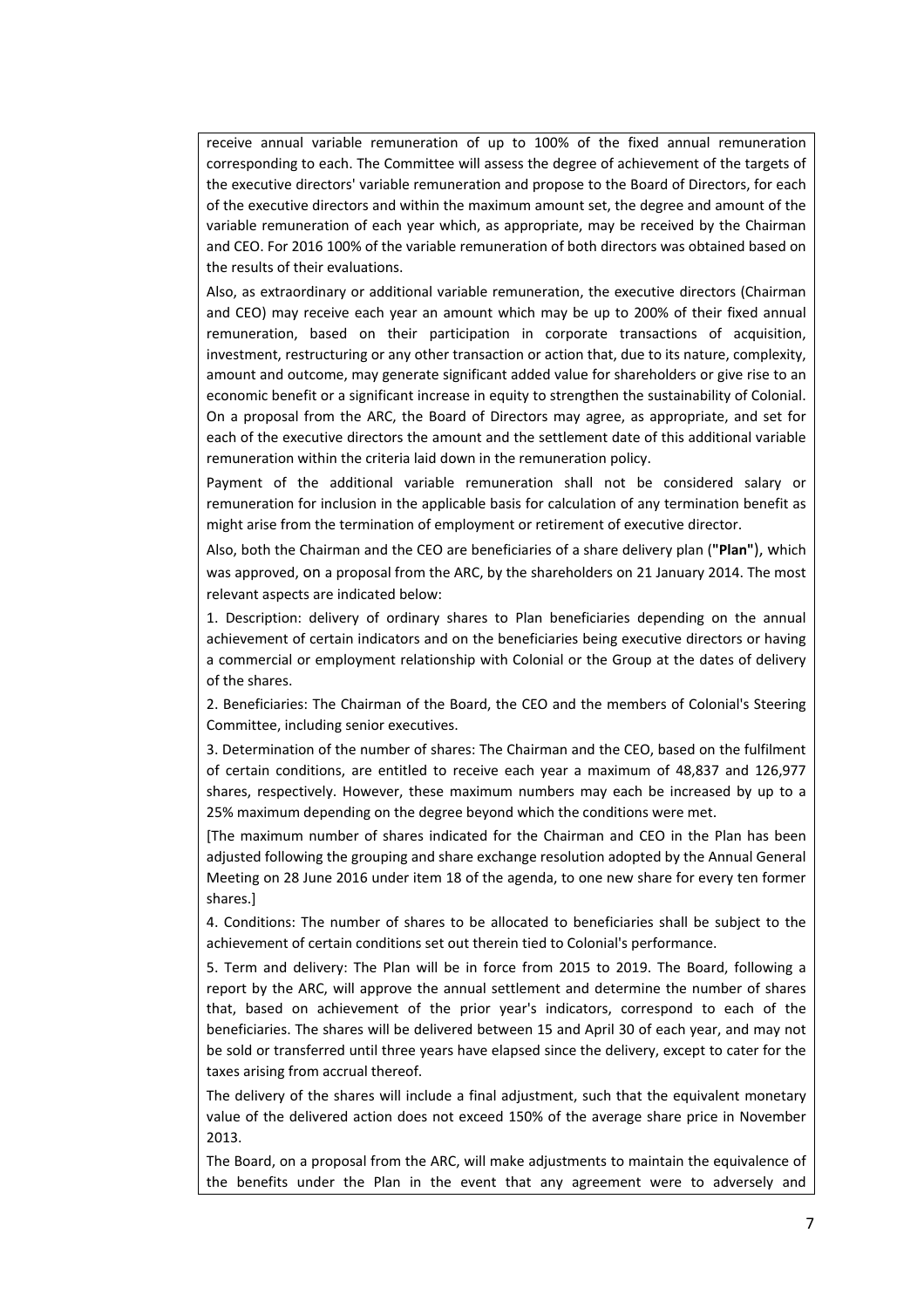substantially affect Colonial shares or involve a variation in the number of outstanding shares as a result of a modification of the par value thereof, and in the case of merger, integration or spin-off. The Plan will be settled early in the event that a substantial liquidity event takes place, as defined in the resolution of the General Meeting of 21 January 2014.

If, during the term of the Plan, the Chairman or CEO were unfairly dismissed, the shareholders did not extend their mandate or they were dismissed from their positions without just cause, they shall be entitled to the early settlement of the Plan and be delivered the shares not yet settled in the outstanding years.

Beneficiaries will lose their right to delivery of shares and rights to the shares granted in the event of justified dismissal, termination for cause or if he resigns of his own initiative, and in case of breach of contract in respect of confidentiality, non‐solicitation of services or competition.

A.5 Explain the main features of the long-term savings systems, including retirement and any other survival benefit, wholly or partially financed by the Company, recognised either internally or externally, with an estimate of the related amount or equivalent annual cost, indicating the type of plan, economic rights for directors and compatibility thereof with any type of benefit for early termination of the contractual relationship between the Company and the director.

Also indicate the contributions on the director's behalf to defined‐contribution pension plans, or any increase in the director's vested rights in the case of contributions to defined‐benefit schemes.

| Explain the long-term savings systems                                                                                                                                                                                                                                                                                                                                                                                                                                                                                                                                                                                                                                                                                 |
|-----------------------------------------------------------------------------------------------------------------------------------------------------------------------------------------------------------------------------------------------------------------------------------------------------------------------------------------------------------------------------------------------------------------------------------------------------------------------------------------------------------------------------------------------------------------------------------------------------------------------------------------------------------------------------------------------------------------------|
| The executive directors are beneficiaries of a defined-contribution welfare plan covering the<br>contingencies of retirement, disability and death. Annual contributions were established for<br>2016 at EUR 75,000 for the Chairman of the Board of Directors and EUR 100,000 for the CEO.<br>This amount will increase automatically on an annual basis by applying the CPI published by<br>the Spanish National Statistics Institute relating to the calendar year immediately preceding<br>the date of the review, or any another official benchmark that may ultimately replace it. In this<br>regard, the contributions for 2017 of the Chairman and CEO amount to EUR 76,200 and EUR<br>101,600, respectively. |
| The employee welfare system of executive directors recognises the vesting of economic rights<br>in the event of stepping down or termination of the professional relationship prior to the<br>occurrence of the contingencies covered, unless such stepping down or termination occurs<br>when just cause is found.                                                                                                                                                                                                                                                                                                                                                                                                   |
| Furthermore, these long-term savings systems are compatible with termination benefits, as<br>the case may be.                                                                                                                                                                                                                                                                                                                                                                                                                                                                                                                                                                                                         |

A.6 Indicate any termination benefits agreed or paid in the event of termination of the duties as director.

### **Explain the termination benefits**

The Company has established a termination benefits in the event of termination of executive functions exclusively for the Chairman and for the CEO, which were approved by the shareholders at the Annual General Meeting of 28 June 2016, as they are included in the remuneration policy approved at such meeting (item 15 on the agenda). In this regard, these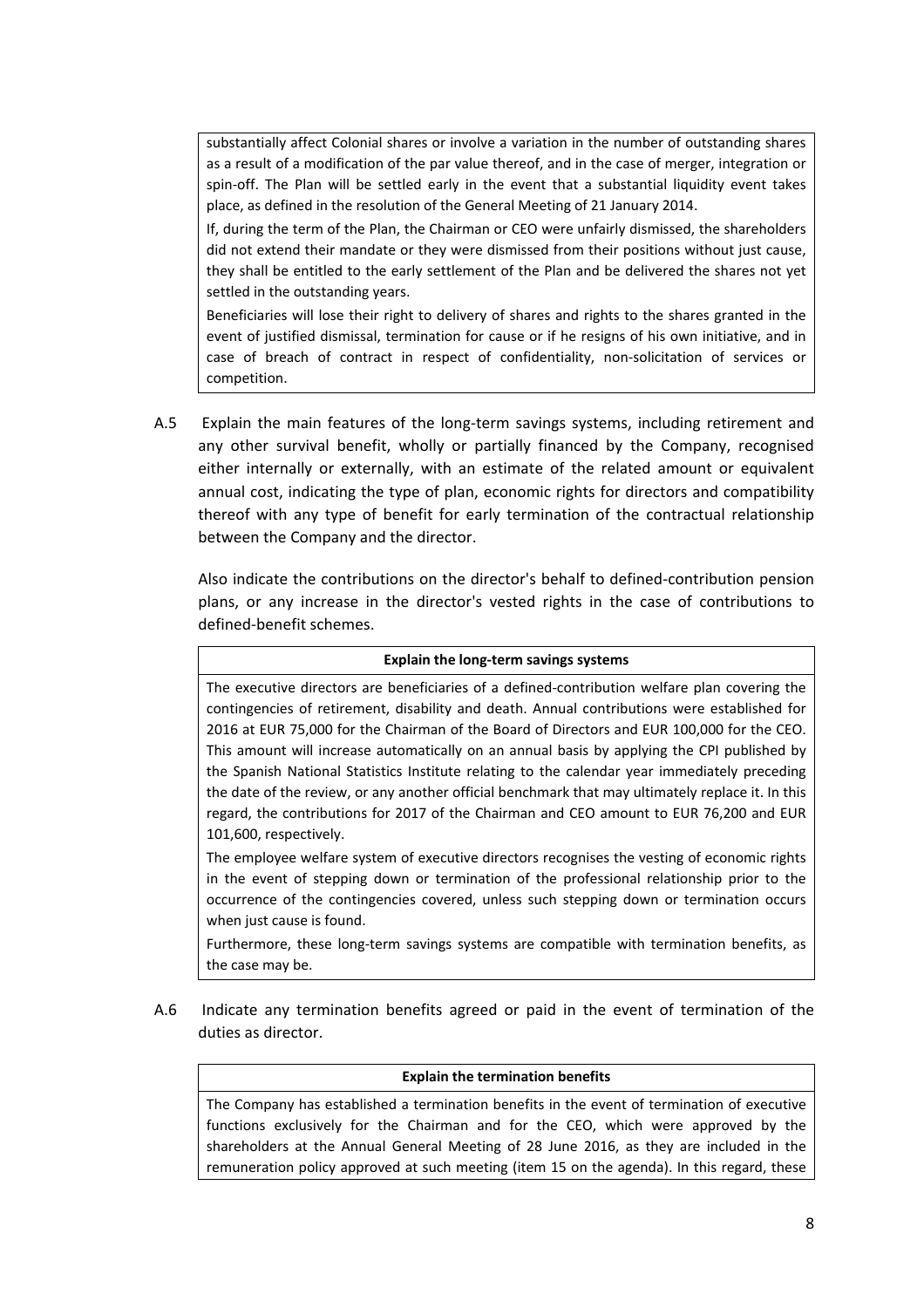executive directors would receive additional and special termination benefits as remuneration in the event of unjustified termination or non-renewal of their positions, or a substantial reduction of their respective functions. This shall also accrue (i) in the event of resignation or stepping down due to a change of control at the Company or significant change in the composition of the Board of Directors and (ii) in the event of amendment of the terms and conditions agreed in their employment contracts without their consent, among other scenarios established by the Board of Directors. Termination benefits shall comprise:

- Chairman of the Board: a gross amount equal to two years' fixed and variable remuneration, with a minimum of EUR 1,650,000, which is reviewed annually and automatically by applying the CPI published by the Spanish National Statistics Institute relating to the calendar year elapsed to the date of termination, or any another official benchmark that may ultimately replace it.
- CEO: a gross amount equal to two years' fixed and variable remuneration, with a minimum of EUR 1,920,000, which is reviewed annually and automatically by applying the CPI published by the Spanish National Statistics Institute relating to the calendar year elapsed to the date of termination, or any another official benchmark that may ultimately replace it.

The calculation takes into account the average of the amounts received in respect of fixed and variable remuneration in the last two years, excluding the amounts that may have been received as additional variable remuneration under point A.8 above and any amount that might accrue to him from the share delivery plan. In any case, the remuneration shall be at least EUR 1,650,000 for the Chairman and EUR 1,920,000 for the CEO.

Also, regarding the long‐term variable remuneration plan, were the beneficiaries thereof (executive directors, among others) to be unfairly dismissed during the term of the Plan, were the shareholders not to extend the mandate of the Chairman or CEO or were they to be dismissed from their positions without just cause or to legally retire (including agreed‐on early retirement), they would be entitled to the early settlement of the Plan and be delivered the maximum number of shares that would have accrued in the year of termination, non-renewal of the mandate, unfair dismissal or legal retirement, as well as the maximum number of shares that could accrue during the remaining years of the Plan's effectiveness until expiry thereof. The Board will also agree on the early settlement of the Plan and the maximum number of shares pending shall be delivered to each of the executive directors in the event of a "substantial liquidity event", which will arise (i) if a takeover bid is authorised in order to acquire the all the share capital of Colonial, under which Colonial creditors shall waive any existing clause on change of control, or (ii) in the event of a significant refinancing of existing debt. In the latter case, the early settlement of the Plan is subject to the ARC's ratification.

A.7 Indicate the conditions to be met in the contracts of executive directors who discharge senior management functions. The term, limits on the amounts of termination benefits, long-service terms, notice periods and any other clauses covering hiring bonuses, indemnities or golden parachutes for early termination of the contractual relationship between the Company and the executive director shall be reported, among others. Include, inter alia, any covenants or agreements not to compete and exclusivity, long‐ service or loyalty and post-contractual non-compete agreements.

#### **Explain the contractual conditions of the executive directors**

The contracts arranged with each of the executive directors determine their related remuneration, economic rights and rewards, which include those items included in the Company's bylaws and described in this report. In this regard, below are the relevant terms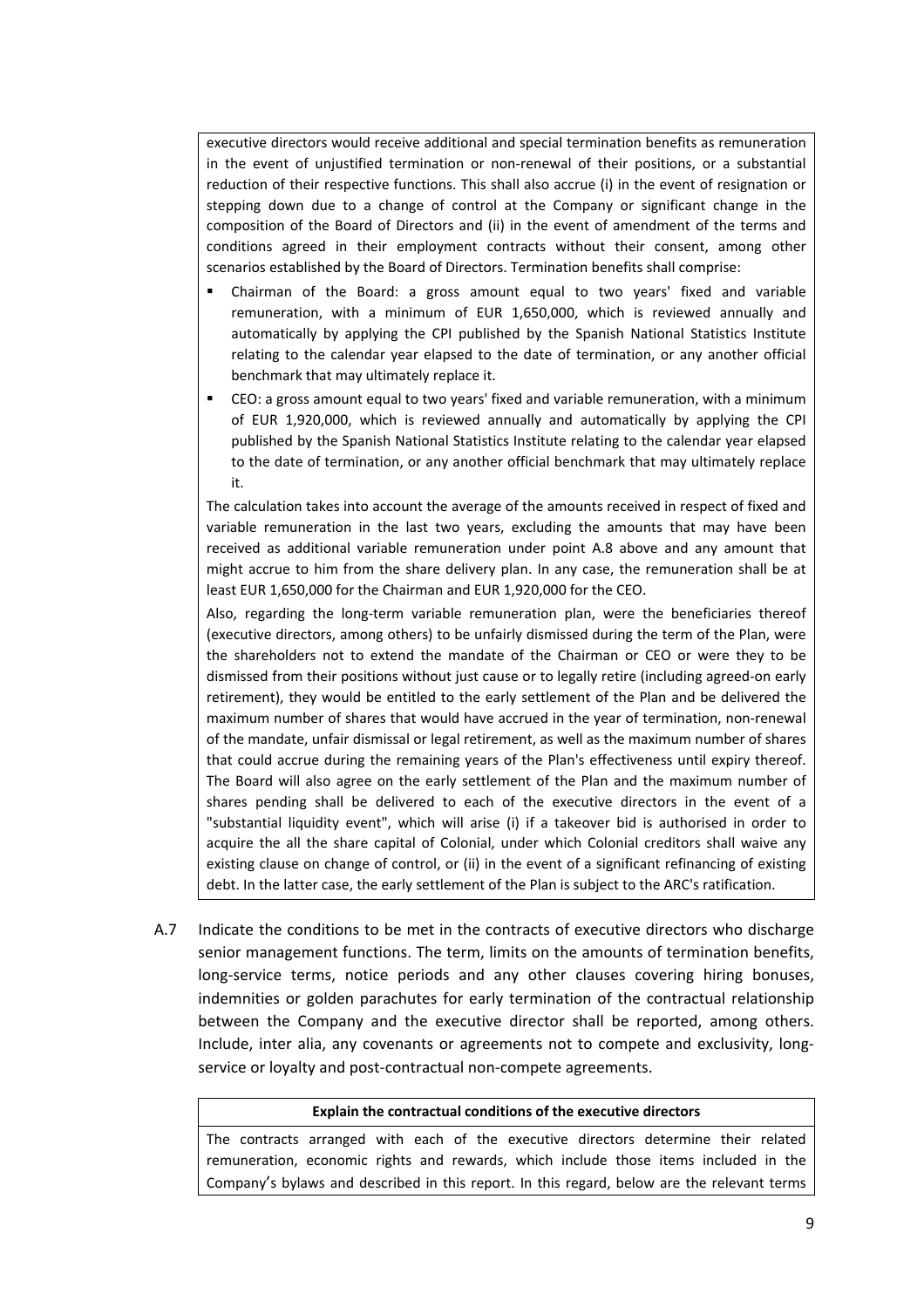and conditions of the contracts of the executive directors (Chairman and CEO) that follow the remuneration policy:

a) Term: For both the Chairman and the CEO it has been stipulated that the term of the contract is subject to the term of appointment as Chairman of the Board of Directors of the Company or CEO, in each case. If the appointment of the Chairman of the Board of Directors and/or CEO is renewed, the contract is understood to be automatically for the period relating to such renewal of office, unless otherwise resolved by the Board of Directors.

b) Limits on the amounts of termination benefits: It has been established that the Chairman of the Board of Directors and the CEO will receive the termination benefits described in the section A.6 above of this Report.

c) Clauses covering indemnities or "golden parachutes" in the event of early termination of the contractual relationship between the Company and executive director: Without prejudice to section b) of this heading, in the event of a change of control at the Company, a significant change in the composition of the Board of Directors or a substantial amendment to the terms and conditions agreed in their employment contracts without their consent, there is a threemonth period, as from the effective date of these resolutions or changes, to notify the Board of Directors of their resignation or waiver, as CEO or Chairman with executive duties, in which case they are entitled to the benefits mentioned in section A.6 above. For the purposes of the application of the foregoing, the effective date of the change of control or substantial change in the composition of the Board of Directors shall be understood as the date on which such circumstances are published as a relevant event on the website of the Spanish National Securities Market Commission. In the event that the Board of Directors resolves to substantially reduce the duties of the executive Chairman or CEO or the terms and conditions agreed in their employment contracts are amended without their consent, as from the time when the party concerned receives due notification of the resolution.

d) Any covenants or agreements not to compete and exclusivity, long‐service or loyalty and post-contractual non-compete agreements. For both the Chairman and the CEO non-compete or exclusivity clauses have been stipulated; however, agreements not to compete or long‐ service and loyalty agreements have not been provided for in these contracts. This is without prejudice to any obligations that, in their capacity as directors, are set out in law and the Company's corporate regulations.

A.8 Explain any supplementary remuneration accrued to directors in consideration for services rendered other than those inherent to their position.

### **Explain supplementary remuneration**

There is no agreed supplementary remuneration for directors in consideration for services rendered other than those inherent to their position.

A.9 Indicate any remuneration in the form of advances, loans or guarantees granted, specifying the interest rate, their essential characteristics and any amounts ultimately repaid, as well as the obligations accepted on their behalf as security.

#### **Explain the advances, loans and guarantees extended**

No remuneration was extended in the form of advances, loans or guarantees to any of the Company's directors.

A.10 Explain the main features of remuneration in kind.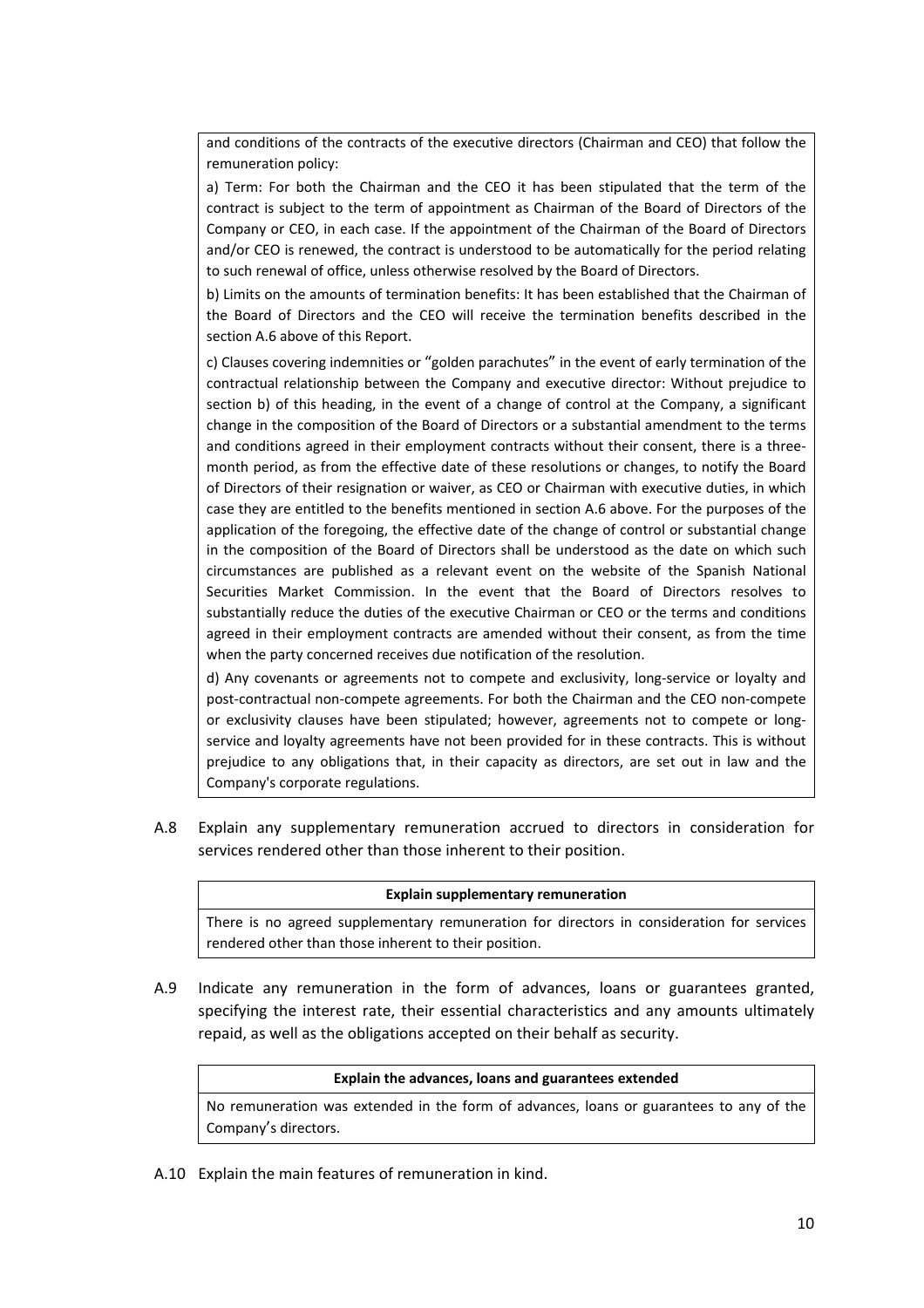## **Explain remuneration in kind**

The Company has taken out a collective third‐party liability insurance policy that covers liability for the acts and conduct of all directors (executive and non‐executive) and the Company's executives as a result of the discharge of their duties. The cost of this insurance for directors is not included in the maximum annual amount of remuneration established in the paragraph A.3 above.

In addition, the Company provides to the Chairman of the Board of Directors and the CEO other remuneration in kind in connection with the use of a vehicle, family healthcare, disability and accident insurance and other benefits that the Company may generally provide to its senior executives. Also, the Company provides remuneration in kind to the CEO in the form of life insurance.

A.11 Indicate the remuneration accrued by the director through the payments made by the listed Company to a third party at which the director provides services, when such payments are intended to remunerate the director's services at the Company.

**Explain the remuneration accrued by the director in respect of payments made by the listed Company to a third party to whom the director renders services**

The directors of the Company did not accrue any remuneration in this connection.

A.12 Any kind of remuneration other than those listed above, of whatever nature and provenance within the group, especially when it may be deemed a related party transaction or when its omission would detract from the fair presentation of the total remuneration earned by the director.

### **Explain other remuneration items**

The directors of the Company did not earn any remuneration in this connection, except as detailed in heading D. b) i) below concerning the remuneration paid by Société Foncière Lyonnaise to the directors for forming part of the Board of Directors.

A.13 Explain the actions taken by the Company in connection with the remuneration system to reduce exposure to excessive risks and adjust it to the Company's long‐term objectives, values and interests, including, where appropriate, a reference to: measures designed to ensure that the remuneration policy is based on the Company's long‐term results, measures to establish an appropriate balance between the fixed and variable components of remuneration, measures taken in relation to personnel categories whose professional activities have a material impact on the Company's risk profile, recovery formulas or clauses to claim repayment of the variable remuneration components based on results when such components are paid on the basis of data which have later been patently shown to be inaccurate and measures designed to prevent conflicts of interest, if any.

## **Explain the actions taken to reduce risks**

Regarding the measures envisaged to ensure that the remuneration policy is based on the Company's long‐term results, the share delivery plan indicated in section A.4 above establishes a series of objective criteria on the performance of the Company to determine the specific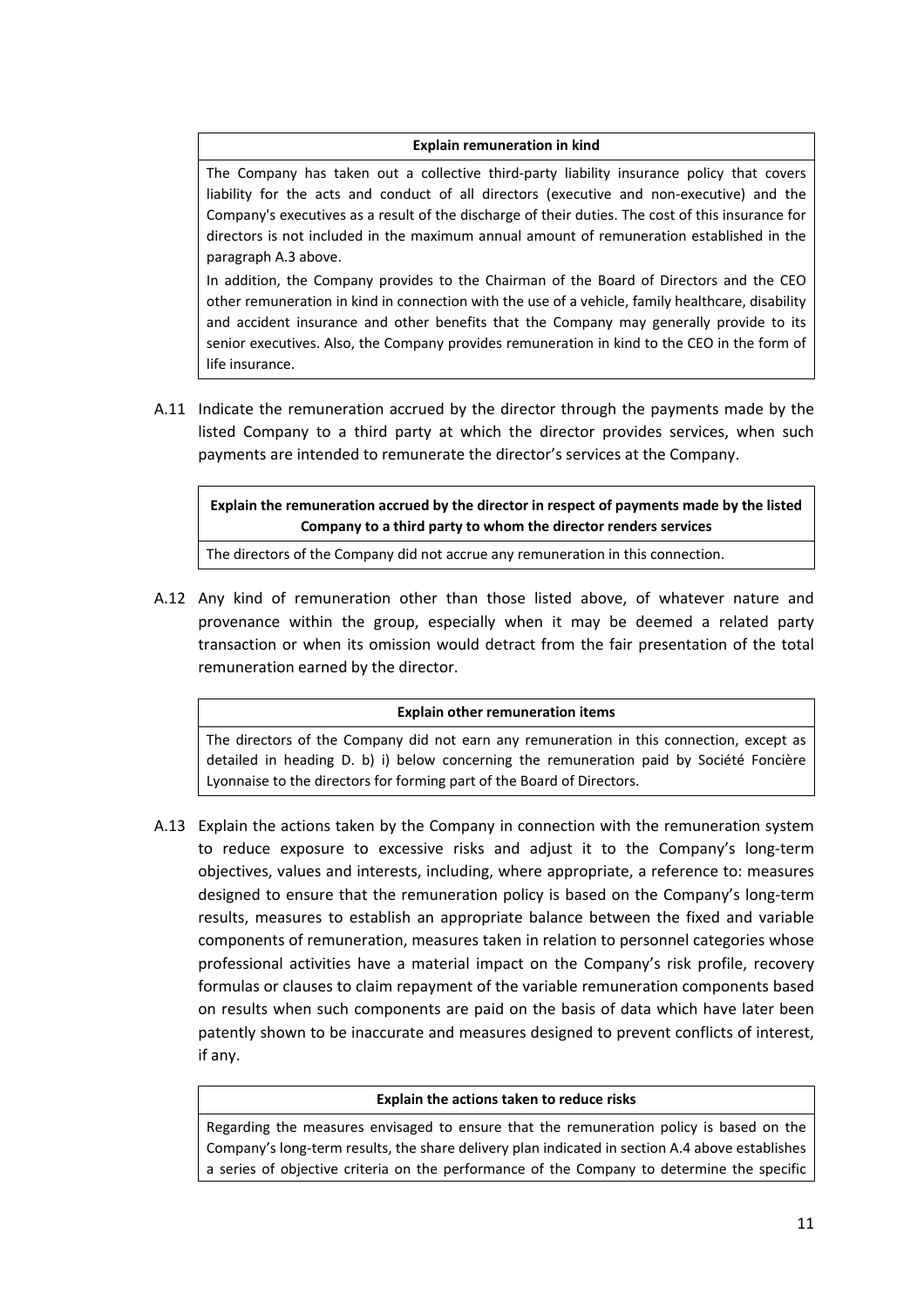number of shares to be delivered to the Chairman and CEO, such as the net cash flow from the Company's operations obtained annually and changes in the net asset value of the Company's shares that occur each year.

Furthermore, the Company seeks a proper balance between the fixed and variable components of remuneration. In this regard, the director remuneration policy for 2016, 2017, 2018 and 2019, approved by shareholders on 28 June 2016, establishes the criteria to maintain the proper balance between these components (listed in heading A.1 above), establishing variable remuneration as a maximum percentage of 100% of the total amount of fixed remuneration.

The Company considers that it does not have any employees whose professional activities have a material impact on the Company's risk profile.

Also, under the director remuneration policy for 2016, 2017, 2018 and 2019, the employment contracts of executive directors include clauses that allow Colonial to claim the full or partial repayment of the amounts received as variable remuneration based on results when such variable remuneration is paid on the basis of data which have later been patently shown to be inaccurate.

# **B. REMUNERATION POLICY PLANNED FOR FUTURE YEARS**

Deleted.

# **C. SUMMARISED OVERVIEW OF THE APPLICATION OF THE REMUNERATION POLICY DURING THE PRIOR YEAR**

C.1 Summarise the main features of the structure and remuneration items in the remuneration policy applied during the prior year, which gives rise to details of the individual remuneration earned by each of the directors reflected in section D of this Report, and provide a summary of the decisions taken by the Board for the application of such items.

| Explain the structure of remuneration items of the remuneration policy applied during the |
|-------------------------------------------------------------------------------------------|
| vear                                                                                      |

### **I. Remuneration policy applied in 2016**

The Board of Directors, on a proposal from the ARC, resolved to submit to the Company's shareholders, under item 15 on the agenda, the approval of the proposed resolution relating to the remuneration policy of Colonial directors. The proposed resolution was adopted by the shareholders at the Annual General Meeting on 28 June 2016. Also, at this same meeting the shareholders adopted, in an advisory vote, the resolution relating to item 14 on the agenda in respect of the "advisory vote on the Annual Remuneration Report on the Directors of Inmobiliaria Colonial, S.A. for 2015".

Based on the foregoing, the remuneration of directors in 2016, received in proportion to the period of time during which each has held office, is as follows:

a) Remuneration of the directors for the discharge of their functions as such:

‐ The Deputy Chairman of the Board, in his capacity as such, is entitled to a fixed annual amount of EUR 100,000. However, on 16 December 2016 this position became vacant after the resignation as a director by the Deputy Chairman of the Company.

‐ Directors are entitled to a fixed annual amount of EUR 50,000.

‐ The lead independent director is entitled to an additional fixed amount of EUR 75,000.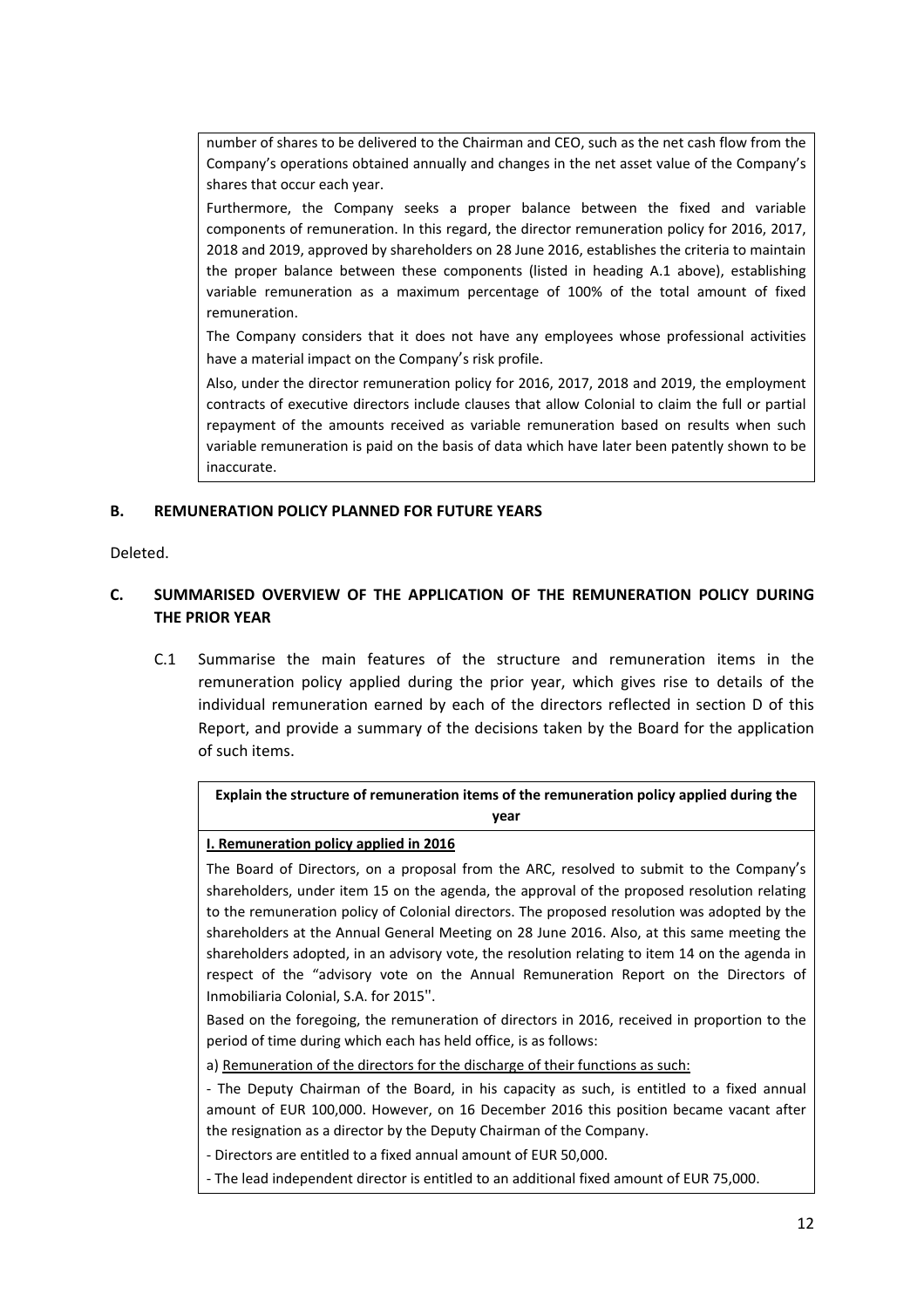‐ In addition, the Deputy Chairman is entitled, in connection with attendance fees for each of the Board meetings which he attends, to EUR 4,800 per session and the other directors are entitled to EUR 3,000 each in connection with attendance fees.

‐ The Chairmen of the Audit and Control Committee and the ARC are each entitled to an additional fixed annual amount of EUR 50,000, and the other members of these committees to an additional fixed annual amount of EUR 25,000.

‐ Similarly, the Deputy Chairman of the Executive Committee (a position which became vacant on 16 December 2016 after the director of the Company stepped down) and the Chairmen of the ARC and Audit and Control Committee are each entitled to attendance fees of EUR 4,800 for each of the meetings, and the members of such committees are entitled to EUR 3,000 each per meeting.

In addition, the Company has taken out a collective third‐party liability insurance policy that covers liability for the acts and conduct of directors as a result of the discharge of their duties. The cost of insurance is not included in the annual limit for all directors in their capacity as such set out in the remuneration policy.

Executive directors, unlike non‐executive directors, do not receive remuneration for their membership on the Board or related committees.

Except for the remuneration of the two executive directors for the exercise of their executive duties, which is detailed subsequently, the amounts and items reflected in this section are the only remuneration to which the directors were entitled during 2016 in proportion to the period of time during which they have discharged their duties.

b) Remuneration of non-executive directors: The only executive directors whose appointment as director is associated with their executive duties under the terms of Article 4 of the Board of Directors Regulation are Juan José Brugera Clavero (Chairman of the Board who discharges certain executive duties) and Pedro Viñolas Serra (CEO).

These directors earn the following remuneration:

i. Annual fixed remuneration:

‐ Chairman: the Chairman's annual fixed remuneration, established in the director remuneration policy approved at the aforementioned Annual General Meeting, amounted to EUR 550,000.

‐ CEO: the CEO's fixed annual remuneration, established in the director remuneration policy approved at the aforementioned Annual General Meeting, amounted to EUR 640,000.

ii. Variable remuneration:

‐ The Chairman of the Board of Directors has received EUR 650,000 as variable remuneration (in connection with ordinary and extraordinary remuneration).

‐ The CEO has received EUR 770,000 as variable remuneration (in connection with ordinary and extraordinary remuneration).

iii. Additional benefits:

The remuneration system of the CEO and Chairman of the Board is supplemented by other benefits determined by the Board of Directors. In particular, the Company has taken out a collective third‐party liability insurance policy that covers all liability due to the acts and conduct of these directors as a result of the discharge of their duties.

In addition, the executive directors are beneficiaries of a defined‐contribution welfare plan covering the contingencies of retirement, disability and death. Annual contributions were established for 2016 at EUR 75,000 for the Chairman of the Board of Directors and EUR 100,000 for the CEO. The employee welfare system of executive directors recognises the vesting of economic rights in the event of stepping down or termination of the professional relationship prior to the occurrence of the contingencies covered, unless such stepping down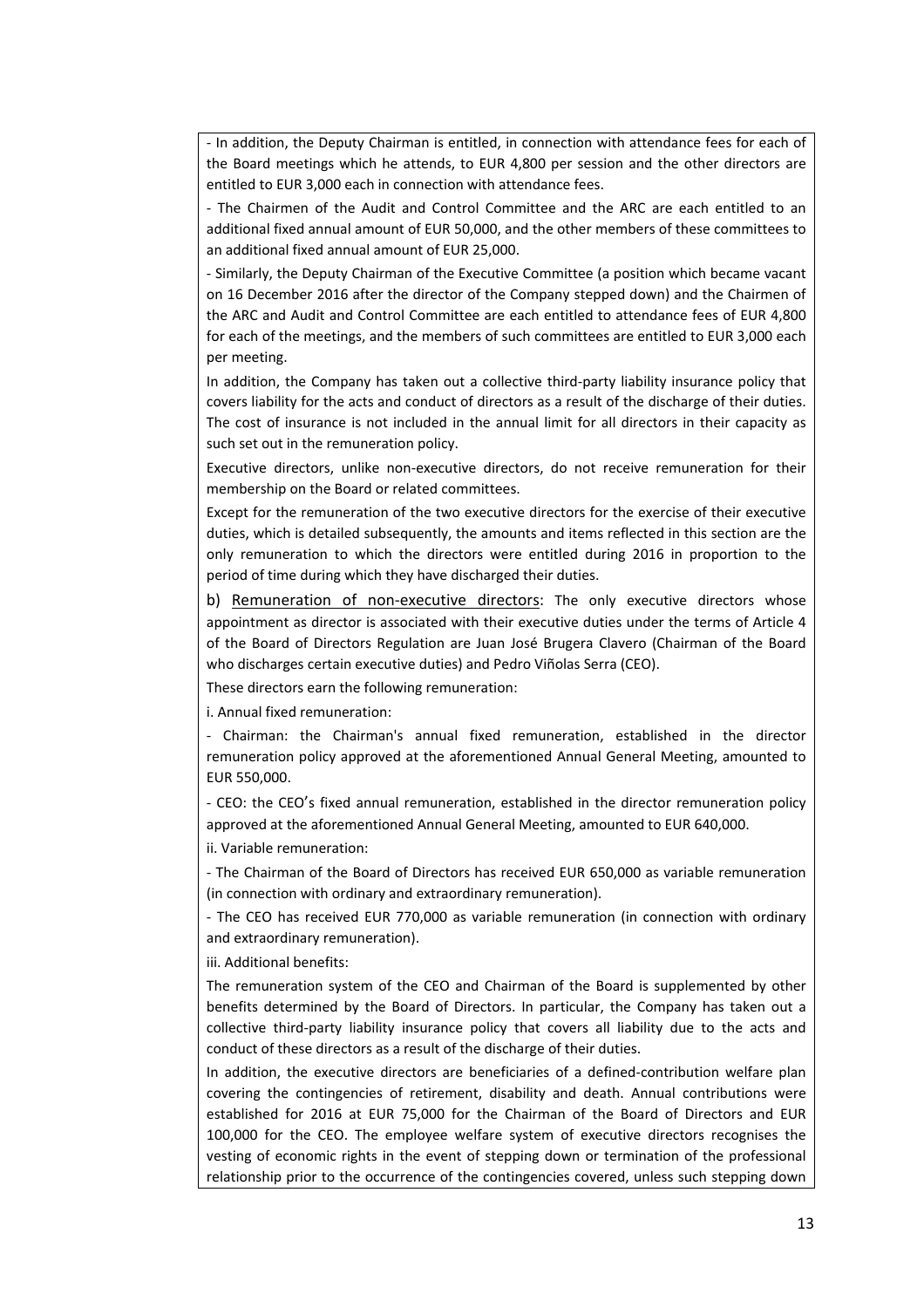or termination occurs when just cause is found.

In addition, the Company provides to the executive directors other remuneration in kind in connection with the use of a vehicle, family healthcare, disability and accident insurance and other benefits that the Company may generally provide. Also, the Company provides remuneration in kind to the CEO in the form of life insurance.

iv. Long-term variable remuneration plan consisting of the conditional and restricted delivery of Company shares:

Executive directors have been beneficiaries of a share delivery plan approved at the Annual General Meeting held on 21 January 2014, the characteristics of which are included in heading A.4.

v. Additional contingent remuneration:

The Chairman and the CEO would receive additional and special remuneration in the event of stepping down or resignation as director due to a change of control at the Company or significant change in the composition of the Board, among other scenarios established by such body, on the terms contained in heading A.6. However, in 2016 no events occurred that could have generated this additional and special remuneration for the Chairman and CEO.

### **II. Summary of decisions of the Board for the application of these items:**

a. The Board, on a proposal from the ARC, resolved at its meeting on 23 May 2016 to submit to the shareholders the director remuneration policy, which includes the maximum amount of the annual remuneration of directors for 2016 to 2019 and the amount of the fixed annual remuneration for executive directors. This was all approved by the shareholders at the Annual General Meeting of 28 June 2016 under item 15 on the agenda.

b. On 27 July 2016 the Board of Directors resolved to distribute the remuneration of nonexecutive directors sitting on the Board and related committees, in accordance with the remuneration policy approved at the Annual General Meeting on 28 June 2016, and the settlement of extraordinary or additional variable remuneration for the Chairman and CEO amounting to EUR 100,000 and EUR 130,000, respectively.

c. Also, on 19 January 2017, the Board of Directors resolved that the Chairman and the CEO each receive ordinary variable remuneration consisting of 100% of their fixed remuneration, i.e. EUR 550,000 and EUR 640,000, respectively, as it was considered that the targets established by the Board for 2016 had been met.

d. On 24 February 2017 the Board of Directors also approved, on a proposal from the ARC, the annual report on director remuneration for 2016.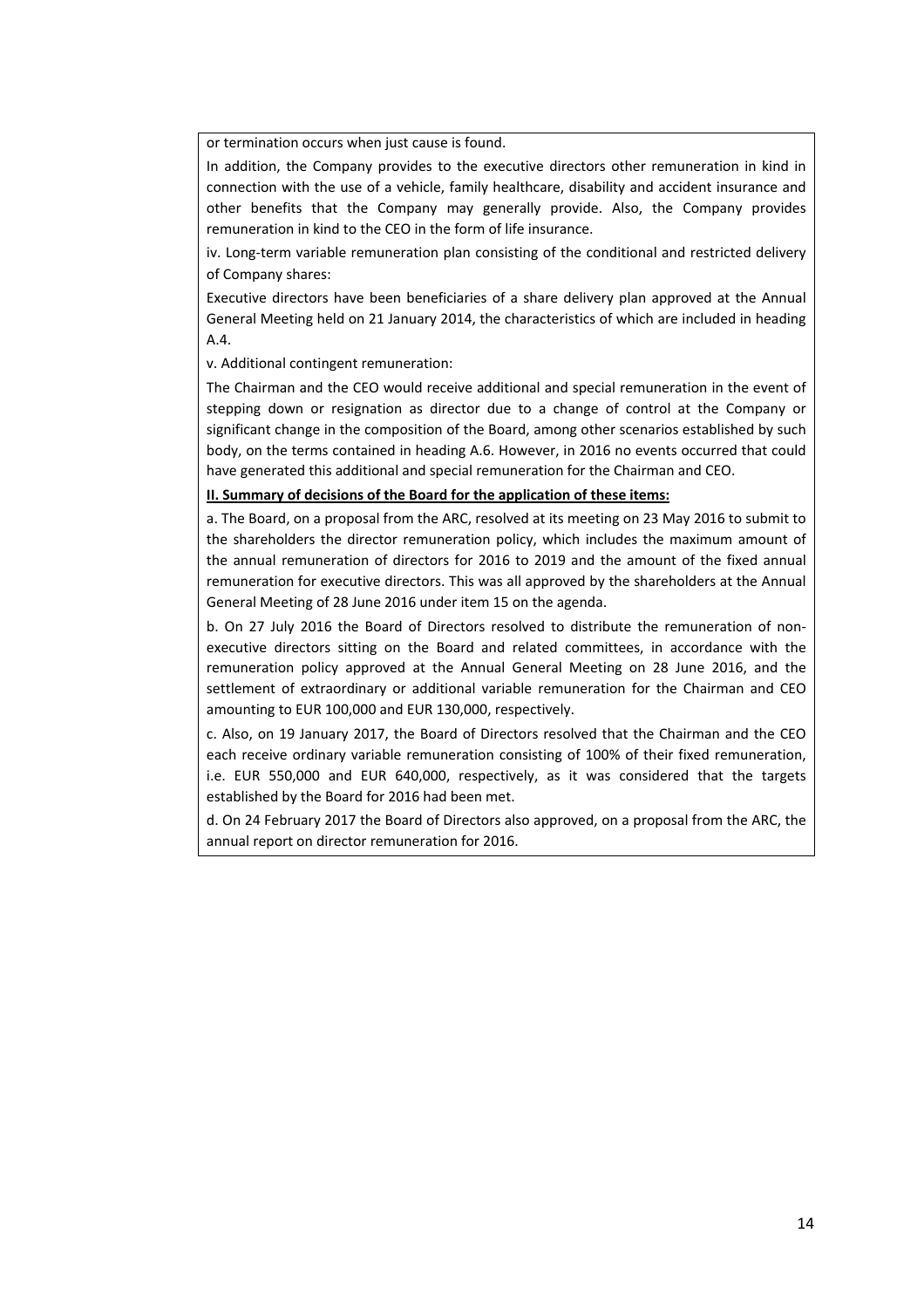#### **D.DETAILS OF THE INDIVIDUAL REMUNERATION EARNED BY EACH DIRECTOR**

| <b>Name</b>                     | <b>Type</b> | Accrual period 2016           |
|---------------------------------|-------------|-------------------------------|
| JUAN JOSÉ BRUGERA CLAVERO       | Executive   | From 01/01/2016 to 31/12/2016 |
| GRUPO VILLAR MIR, S.A.U.        | Proprietary | From 01/01/2016 to 16/12/2016 |
| PEDRO VIÑOLAS SERRA             | Executive   | From 01/01/2016 to 31/12/2016 |
| JUAN VILLAR-MIR DE FUENTES      | Proprietary | From 01/01/2016 to 31/12/2016 |
| SHEIKH ALI JASSIM M.J. AL-THANI | Proprietary | From 01/01/2016 to 31/12/2016 |
| <b>ADNANE MOUSANNIF</b>         | Proprietary | From 28/06/2016 to 31/12/2016 |
| JUAN CARLOS GARCÍA CAÑIZARES    | Proprietary | From 01/01/2016 to 31/12/2016 |
| CARLOS FERNÁNDEZ GONZÁLEZ       | Proprietary | From 28/06/2016 to 31/12/2016 |
| LUIS MALUQUER TREPAT            | Independent | From 01/01/2016 to 31/12/2016 |
| CARLOS FERNÁNDEZ-LERGA GARRALDA | Independent | From 01/01/2016 to 31/12/2016 |
| JAVIER IGLESIAS DE USSEL ORDÍS  | Independent | From 01/01/2016 to 31/12/2016 |
| ANA SAINZ DE VICUÑA BEMBERG     | Independent | From 01/01/2016 to 31/12/2016 |
| <b>FRANCESC MORA SAGUÉS</b>     | Proprietary | From 01/01/2016 to 05/05/2016 |

- D.1 Complete the following tables in respect of the individual remuneration of each of the directors (including remuneration for the discharge of executive duties) accrued during the year.
	- **a) Remuneration earned at the reporting Company:**
	- **i) Remuneration in cash (thousands of euros)**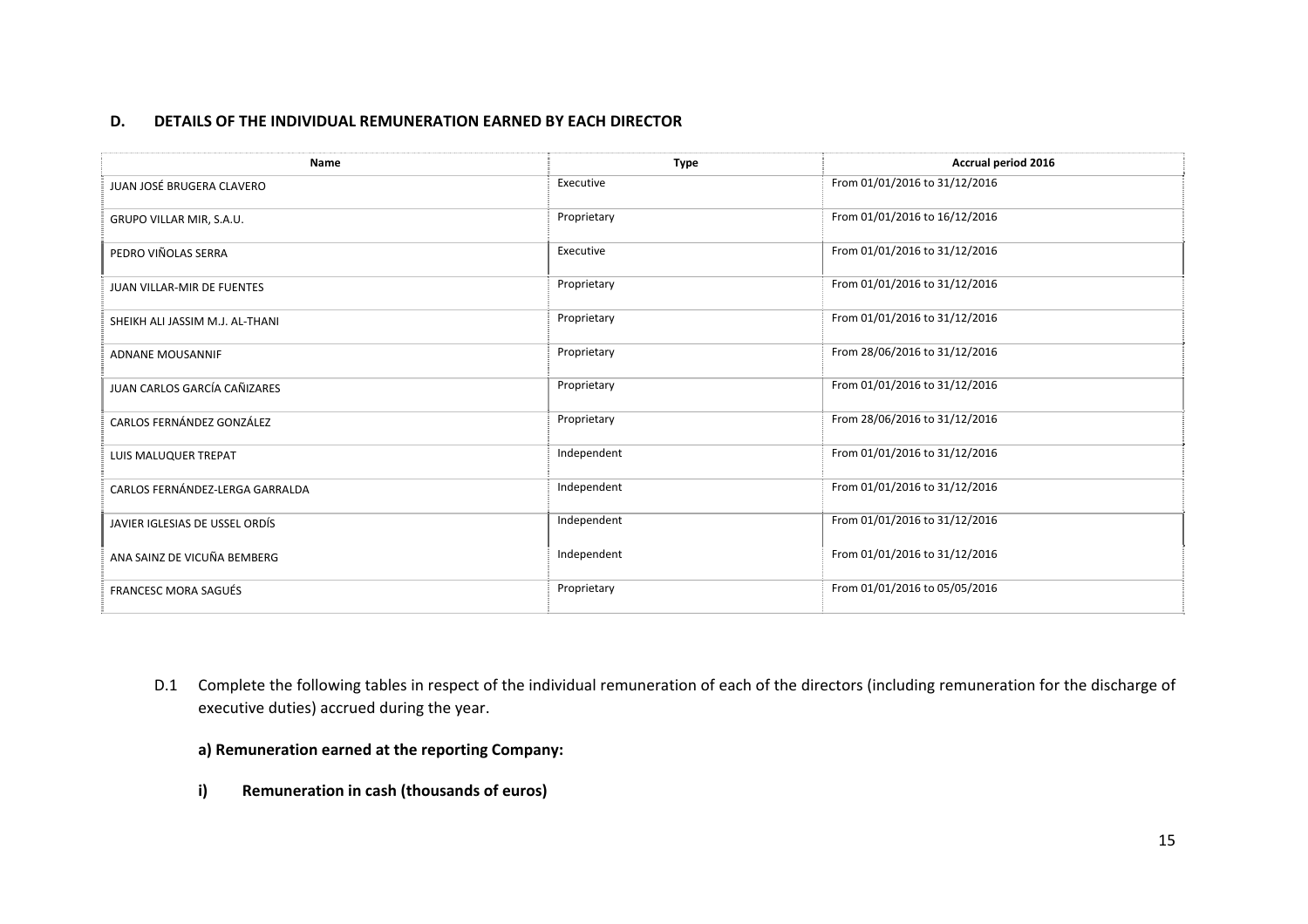| Name                            | <b>Salaries</b> | Fixed<br>remuneration | Attendan<br>ce fees | Short-term<br>variable<br>remuneratio<br>n | Long-term<br>variable<br>remuneratio<br>n | Remuneration<br>for<br>membership of<br><b>Board</b><br>committees | <b>Termination</b><br>benefits | Other<br>items | Total -<br>2016 | Total -<br>2015 |
|---------------------------------|-----------------|-----------------------|---------------------|--------------------------------------------|-------------------------------------------|--------------------------------------------------------------------|--------------------------------|----------------|-----------------|-----------------|
| JUAN JOSÉ BRUGERA CLAVERO       | 550             | $\mathbf 0$           | $\mathbf 0$         | 650                                        | $\mathbf 0$                               | $\mathbf 0$                                                        | $\mathbf 0$                    | $\mathbf 0$    | 1,200           | 669             |
| GRUPO VILLAR MIR, S.A.U.        | $\mathbf 0$     | 96                    | 38                  | $\mathbf 0$                                | $\mathbf 0$                               | $\mathbf 0$                                                        | $\mathbf{0}$                   | $\mathbf 0$    | 134             | 134             |
| PEDRO VIÑOLAS SERRA             | 640             | $\mathbf 0$           | 0                   | 770                                        | $\mathbf 0$                               | 0                                                                  | $\mathbf 0$                    | $\mathbf 0$    | 1,410           | 791             |
| JUAN VILLAR-MIR DE FUENTES      | 0               | 50                    | 78                  | $\mathbf 0$                                | $\mathbf 0$                               | 49                                                                 | $\mathbf 0$                    | $\mathbf 0$    | 177             | 136             |
| SHEIKH ALI JASSIM M.J. AL-THANI | $\mathbf 0$     | 50                    | 18                  | $\mathbf 0$                                | 0                                         | $\mathbf{1}$                                                       | $\mathbf 0$                    | $\mathbf 0$    | 69              | 7 <sup>1</sup>  |
| <b>ADNANE MOUSANNIF</b>         | $\mathbf 0$     | 25                    | 18                  | $\mathbf 0$                                | $\mathbf 0$                               | $\mathbf 0$                                                        | $\mathbf 0$                    | $\Omega$       | 43              | 0 <sup>1</sup>  |
| JUAN CARLOS GARCÍA CAÑIZARES    | 0               | 50                    | 45                  | $\mathbf 0$                                | $\mathbf 0$                               | 39                                                                 | $\mathbf 0$                    | $\mathbf 0$    | 134             | 133             |
| CARLOS FERNÁNDEZ GONZÁLEZ       | $\mathbf 0$     | 25                    | 9                   | $\mathbf 0$                                | $\mathbf 0$                               | $\mathbf 0$                                                        | $\mathbf{0}$                   | $\mathbf 0$    | 34              | $\overline{0}$  |
| LUIS MALUQUER TREPAT            | $\mathbf 0$     | 50                    | 63                  | $\mathbf 0$                                | $\mathbf 0$                               | 26                                                                 | $\mathbf{0}$                   | $\Omega$       | 139             | 126             |
| CARLOS FERNÁNDEZ-LERGA GARRALDA | $\mathbf 0$     | 111                   | 95                  | $\mathbf{0}$                               | $\mathbf 0$                               | 89                                                                 | $\mathbf 0$                    | $\mathbf 0$    | 295             | 265             |
| JAVIER IGLESIAS DE USSEL ORDÍS  | $\mathbf 0$     | 50                    | 94                  | $\mathbf 0$                                | $\mathbf 0$                               | 64                                                                 | $\mathbf 0$                    | $\mathbf 0$    | 208             | 200             |
| ANA SAINZ DE VICUÑA BEMBERG     | $\mathbf 0$     | 50                    | 65                  | $\mathbf 0$                                | $\mathbf 0$                               | 36                                                                 | $\mathbf{0}$                   | $\mathbf 0$    | 151             | 117             |
| FRANCESC MORA SAGUÉS            | $\mathbf 0$     | 17                    | 12                  | $\mathbf 0$                                | $\mathbf 0$                               | 17                                                                 | $\mathbf 0$                    | $\Omega$       | 46              | 136             |
|                                 |                 |                       |                     |                                            |                                           |                                                                    |                                |                |                 |                 |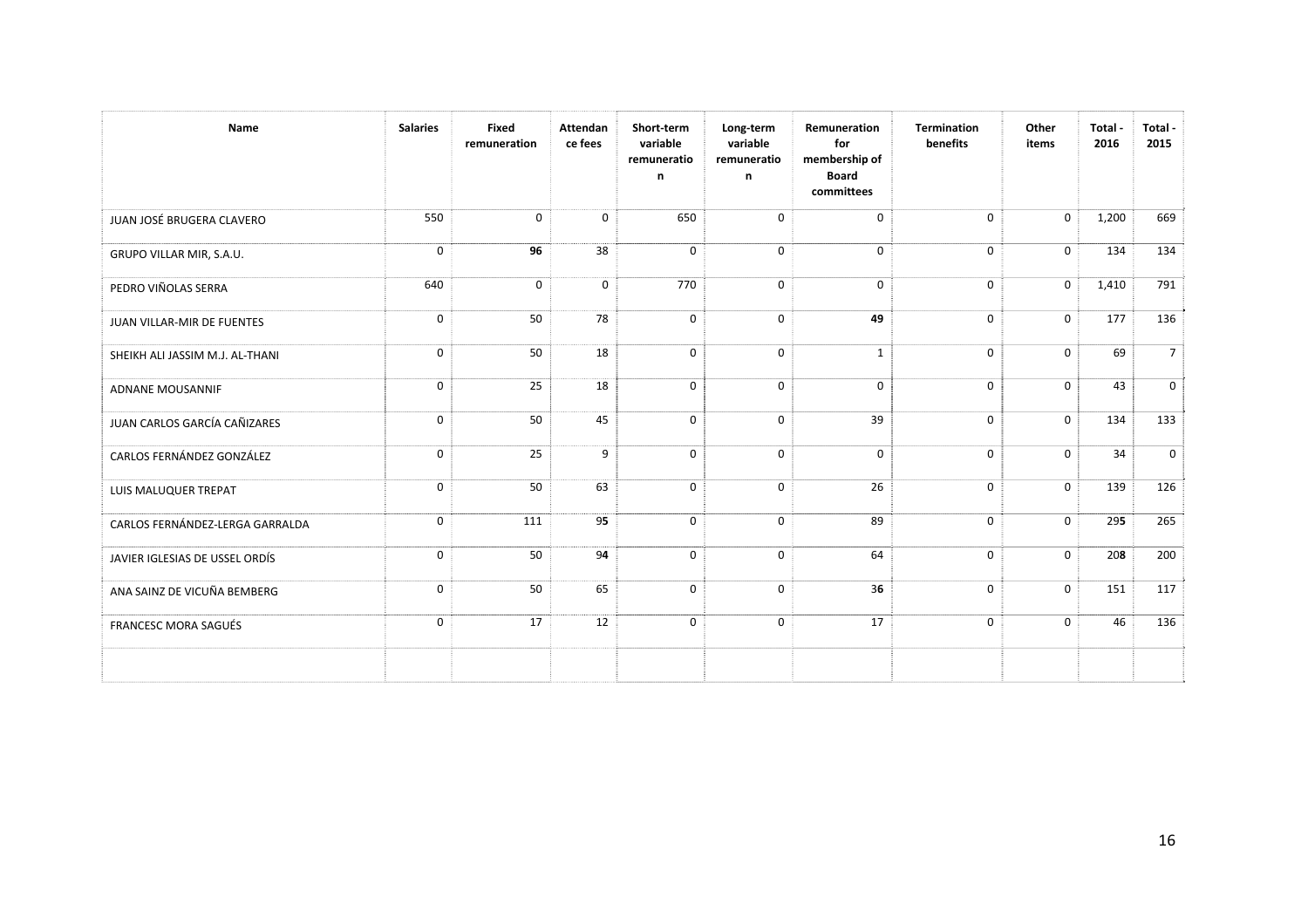#### $\bullet$  ii) **ii) Share‐based payments**

| PEDRO VIÑOLAS SERRA<br>2014 share option plan |                                    |                                                           |                                                                         |                                |                           |                                   |                                |                                |                           |                            |                            |
|-----------------------------------------------|------------------------------------|-----------------------------------------------------------|-------------------------------------------------------------------------|--------------------------------|---------------------------|-----------------------------------|--------------------------------|--------------------------------|---------------------------|----------------------------|----------------------------|
| Date of                                       |                                    | Ownership of options at beginning of 2016                 |                                                                         |                                |                           |                                   |                                | Options assigned in 2016       |                           |                            |                            |
| implementation                                | <b>Number</b><br>оf<br>options     | <b>Affected shares</b>                                    | Ex.<br>price<br>(€)                                                     | <b>Period for exercise</b>     |                           |                                   | <b>Number</b><br>οf<br>options | <b>Affected</b><br>shares      | Ex.<br>price<br>(€)       | <b>Period for exercise</b> |                            |
| 21/01/14                                      | $\mathbf 0$                        | 0                                                         | 0.00                                                                    |                                |                           |                                   | $\Omega$                       | $\Omega$                       | 0                         | $\overline{\phantom{m}}$   |                            |
|                                               |                                    | Conditions: See conditions indicated in heading A.4 above |                                                                         |                                |                           |                                   |                                |                                |                           |                            |                            |
|                                               | Shares delivered in 2016           |                                                           | <b>Expired</b><br>Options exercised in 2016<br>options not<br>exercised |                                |                           |                                   |                                | Options at 2016 year-end       |                           |                            |                            |
| No. of shares                                 | Price                              | Amount                                                    | Ex.<br>price<br>(€)                                                     | <b>Number</b><br>οf<br>options | <b>Affected</b><br>shares | Gross<br>profit<br>ι€<br>million) | Number of<br>options           | <b>Number</b><br>of<br>options | <b>Affected</b><br>shares | Ex.<br>price<br>(€)        | <b>Period for exercise</b> |
| 126,977                                       | 6.80                               | 863                                                       | 0.00                                                                    | $\mathbf 0$                    | 0                         | $\Omega$                          | $\Omega$                       | $\Omega$                       | $\mathbf 0$               | 0.00                       | $\overline{\phantom{m}}$   |
|                                               | Other requirements for exercise:-- |                                                           |                                                                         |                                |                           |                                   |                                |                                |                           |                            |                            |

| JUAN JOSÉ BRUGERA CLAVERO |                                                           |          |       |                                           |              |                          |       |                            |  |  |  |  |
|---------------------------|-----------------------------------------------------------|----------|-------|-------------------------------------------|--------------|--------------------------|-------|----------------------------|--|--|--|--|
| 2014 share option plan    |                                                           |          |       |                                           |              |                          |       |                            |  |  |  |  |
| Date of                   |                                                           |          |       | Ownership of options at beginning of 2016 |              | Options assigned in 2016 |       |                            |  |  |  |  |
| implementation            | Number                                                    | Affected | Ex.   | <b>Period for exercise</b>                | Number       | Affected                 | Ex.   | <b>Period for exercise</b> |  |  |  |  |
|                           | οf                                                        | shares   | price |                                           | оf           | shares                   | price |                            |  |  |  |  |
|                           | options                                                   |          | (€)   |                                           | options      |                          | (€)   |                            |  |  |  |  |
|                           |                                                           |          |       |                                           |              |                          |       |                            |  |  |  |  |
|                           |                                                           |          |       |                                           |              |                          |       |                            |  |  |  |  |
|                           |                                                           |          |       |                                           |              |                          |       |                            |  |  |  |  |
| 21/01/14                  | $\mathbf{0}$                                              | 0        | 0.00  |                                           | $\mathbf{0}$ | $\mathbf{0}$             | 0     | --                         |  |  |  |  |
|                           |                                                           |          |       |                                           |              |                          |       |                            |  |  |  |  |
|                           | Conditions: See conditions indicated in heading A.4 above |          |       |                                           |              |                          |       |                            |  |  |  |  |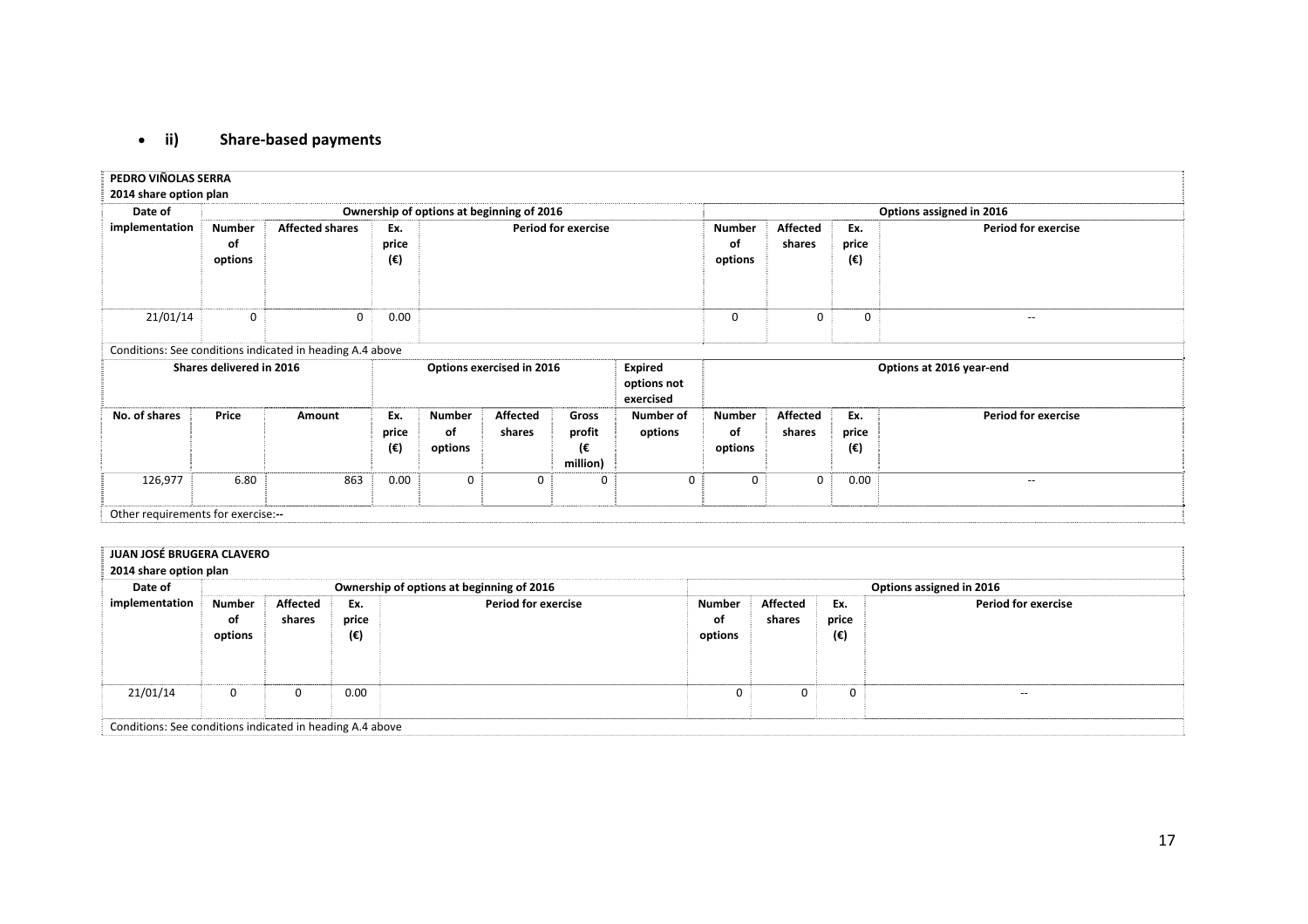| Shares delivered in 2016<br>Options exercised in 2016 |                                     |        |                              | <b>Expired</b><br>options not<br>exercised | Options at 2016 year-end  |                                   |                      |                                |                    |                     |                            |
|-------------------------------------------------------|-------------------------------------|--------|------------------------------|--------------------------------------------|---------------------------|-----------------------------------|----------------------|--------------------------------|--------------------|---------------------|----------------------------|
| No. of shares                                         | Price                               | Amount | Ex.<br>price<br>$(\epsilon)$ | Number<br>οf<br>options                    | <b>Affected</b><br>shares | Gross<br>profit<br>(€<br>million) | Number of<br>options | <b>Number</b><br>оf<br>options | Affected<br>shares | Ex.<br>price<br>(€) | <b>Period for exercise</b> |
| 48,837                                                | 6.80                                | 332    | 0.00                         | $\mathbf 0$                                | 0                         | 0                                 | 0                    | $\mathbf{0}$                   | $\mathbf{0}$       | 0.00                | $- -$                      |
|                                                       | Other requirements for exercise: -- |        |                              |                                            |                           |                                   |                      |                                |                    |                     |                            |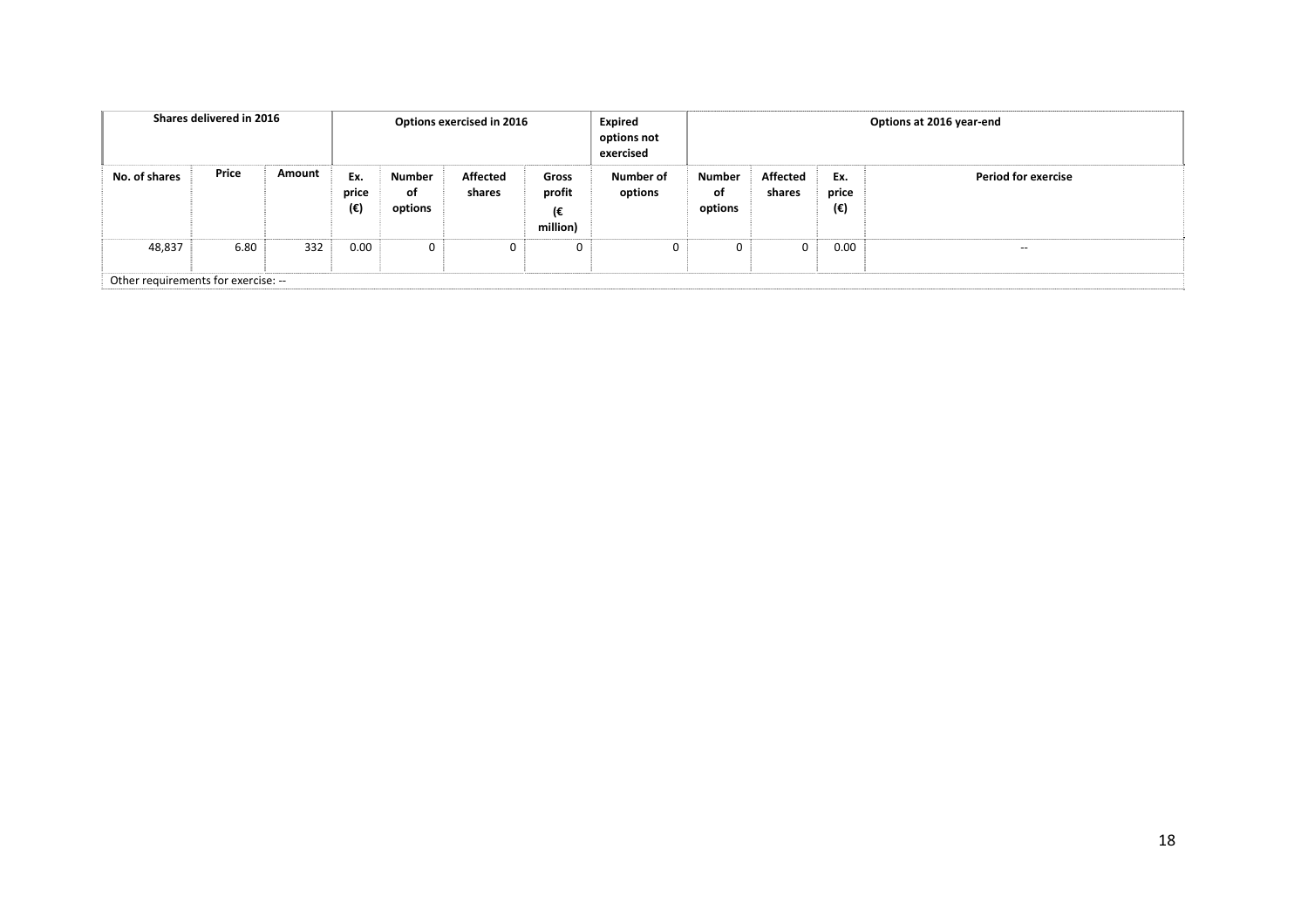# **iii) Long‐term savings systems**

| Name                            | Contribution for the period by the Company (thousands of<br>euros) |             | Amount of accumulated funds (thousands of euros) |              |  |
|---------------------------------|--------------------------------------------------------------------|-------------|--------------------------------------------------|--------------|--|
|                                 | 2016                                                               | 2015        | 2016                                             | 2015         |  |
| JUAN JOSÉ BRUGERA CLAVERO       | 75                                                                 | 0           | 75                                               | 0            |  |
| GRUPO VILLAR MIR, S.A.U.        | 0                                                                  | 0           | $\mathbf 0$                                      | $\mathbf 0$  |  |
| PEDRO VIÑOLAS SERRA             | 100                                                                | $\mathbf 0$ | 100                                              | 0            |  |
| JUAN VILLAR-MIR DE FUENTES      | 0                                                                  | $\mathbf 0$ | 0                                                | $\mathbf 0$  |  |
| SHEIKH ALI JASSIM M.J. AL-THANI | 0                                                                  | 0           | 0                                                | $\mathbf 0$  |  |
| <b>ADNANE MOUSANNIF</b>         | 0                                                                  | $\mathbf 0$ | 0                                                | $\mathbf{0}$ |  |
| JUAN CARLOS GARCÍA CAÑIZARES    | $\mathbf 0$                                                        | $\mathbf 0$ | 0                                                | $\mathbf 0$  |  |
| CARLOS FERNÁNDEZ GONZÁLEZ       | $\mathbf{0}$                                                       | $\mathbf 0$ | 0                                                | $\mathbf{0}$ |  |
| LUIS MALUQUER TREPAT            | 0                                                                  | $\mathbf 0$ | 0                                                | $\mathbf 0$  |  |
| CARLOS FERNÁNDEZ-LERGA GARRALDA | $\mathbf 0$                                                        | $\mathbf 0$ | 0                                                | $\mathbf 0$  |  |
| JAVIER IGLESIAS DE USSEL ORDÍS  | $\mathbf{0}$                                                       | $\mathbf 0$ | 0                                                | $\mathbf 0$  |  |
| ANA SAINZ DE VICUÑA BEMBERG     | 0                                                                  | $\mathbf 0$ | 0                                                | $\mathbf 0$  |  |
| FRANCESC MORA SAGUÉS            | 0                                                                  | $\mathbf 0$ | 0                                                | $\mathbf 0$  |  |
|                                 | $\equiv$                                                           | $\equiv$    | $=$                                              | $=$          |  |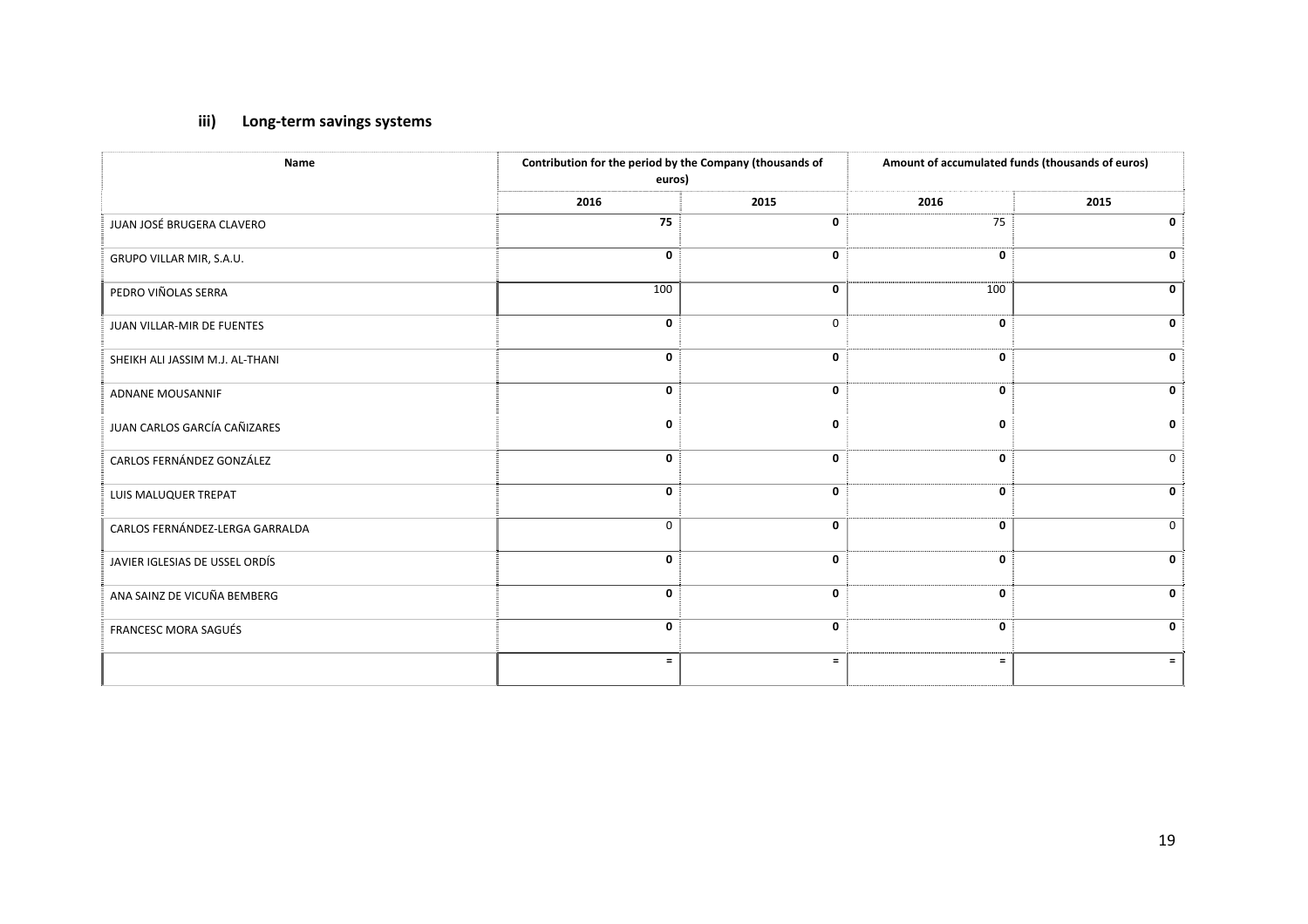# **iv) Other benefits (thousands of euros)**

|      | JUAN JOSÉ BRUGERA CLAVERO                           |                                                     |                                                 |  |  |  |  |  |  |
|------|-----------------------------------------------------|-----------------------------------------------------|-------------------------------------------------|--|--|--|--|--|--|
|      | Remuneration in the form of advances, loans granted |                                                     |                                                 |  |  |  |  |  |  |
|      | Interest rate<br>of the transaction                 | <b>Essential characteristics of the transaction</b> | <b>Amounts eventually refunded</b>              |  |  |  |  |  |  |
|      | 0.00                                                | Not applicable                                      | Not applicable                                  |  |  |  |  |  |  |
|      | Life insurance premiums                             |                                                     | Guarantees provided by the Company to directors |  |  |  |  |  |  |
|      | 2015                                                | 2016                                                | 2015                                            |  |  |  |  |  |  |
| 2016 |                                                     |                                                     |                                                 |  |  |  |  |  |  |
| U    | $\Omega$                                            | Not applicable                                      | Not applicable                                  |  |  |  |  |  |  |
|      |                                                     |                                                     |                                                 |  |  |  |  |  |  |

|      | PEDRO VIÑOLAS SERRA                                 |                                                     |                                                 |  |  |  |  |  |  |
|------|-----------------------------------------------------|-----------------------------------------------------|-------------------------------------------------|--|--|--|--|--|--|
|      | Remuneration in the form of advances, loans granted |                                                     |                                                 |  |  |  |  |  |  |
|      | Interest rate<br>of the transaction                 | <b>Essential characteristics of the transaction</b> | Amounts eventually refunded                     |  |  |  |  |  |  |
|      | 0.00                                                | Not applicable                                      | Not applicable                                  |  |  |  |  |  |  |
|      | Life insurance premiums                             |                                                     | Guarantees provided by the Company to directors |  |  |  |  |  |  |
| 2016 | 2016<br>2015                                        |                                                     | 2015                                            |  |  |  |  |  |  |
| 0    |                                                     | Not applicable                                      | Not applicable                                  |  |  |  |  |  |  |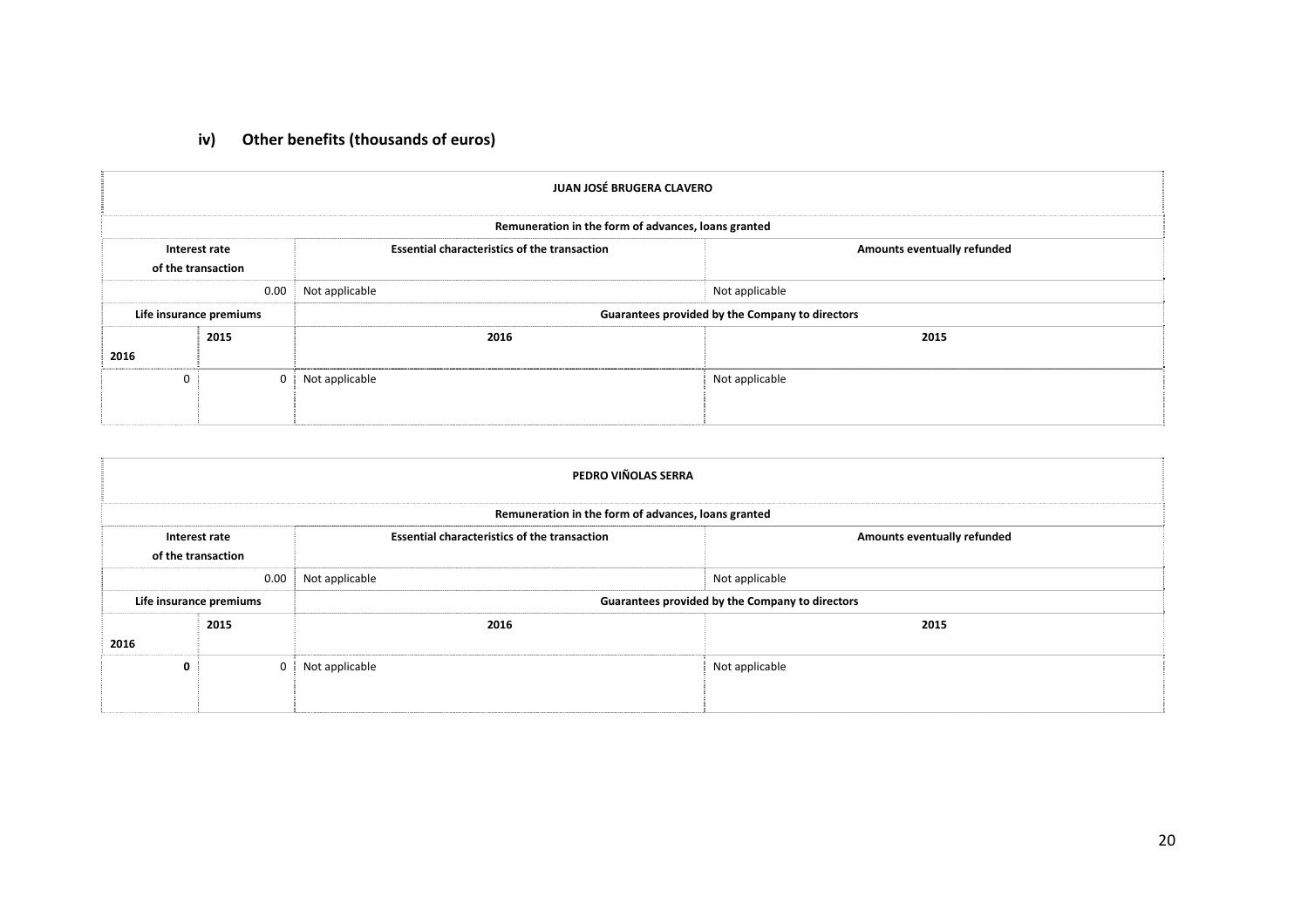|          | <b>GRUPO VILLAR MIR, S.A.U.</b>                     |                                                     |                                                 |  |  |  |  |  |  |
|----------|-----------------------------------------------------|-----------------------------------------------------|-------------------------------------------------|--|--|--|--|--|--|
|          | Remuneration in the form of advances, loans granted |                                                     |                                                 |  |  |  |  |  |  |
|          | Interest rate<br>of the transaction                 | <b>Essential characteristics of the transaction</b> | Amounts eventually refunded                     |  |  |  |  |  |  |
|          | 0.00                                                | Not applicable                                      | Not applicable                                  |  |  |  |  |  |  |
|          | Life insurance premiums                             |                                                     | Guarantees provided by the Company to directors |  |  |  |  |  |  |
| 2016     | 2015                                                | 2016                                                | 2015                                            |  |  |  |  |  |  |
| $\Omega$ |                                                     | Not applicable                                      | Not applicable                                  |  |  |  |  |  |  |

|      | <b>CARLOS FERNÁNDEZ-LERGA GARRALDA</b> |                                                     |                             |  |  |  |  |  |
|------|----------------------------------------|-----------------------------------------------------|-----------------------------|--|--|--|--|--|
|      |                                        | Remuneration in the form of advances, loans granted |                             |  |  |  |  |  |
|      | Interest rate<br>of the transaction    | <b>Essential characteristics of the transaction</b> | Amounts eventually refunded |  |  |  |  |  |
|      | 0.00                                   | Not applicable                                      | Not applicable              |  |  |  |  |  |
|      | Life insurance premiums                | Guarantees provided by the Company to directors     |                             |  |  |  |  |  |
| 2016 | 2015                                   | 2016                                                | 2015                        |  |  |  |  |  |
| 0    | $\Omega$                               | Not applicable                                      | Not applicable              |  |  |  |  |  |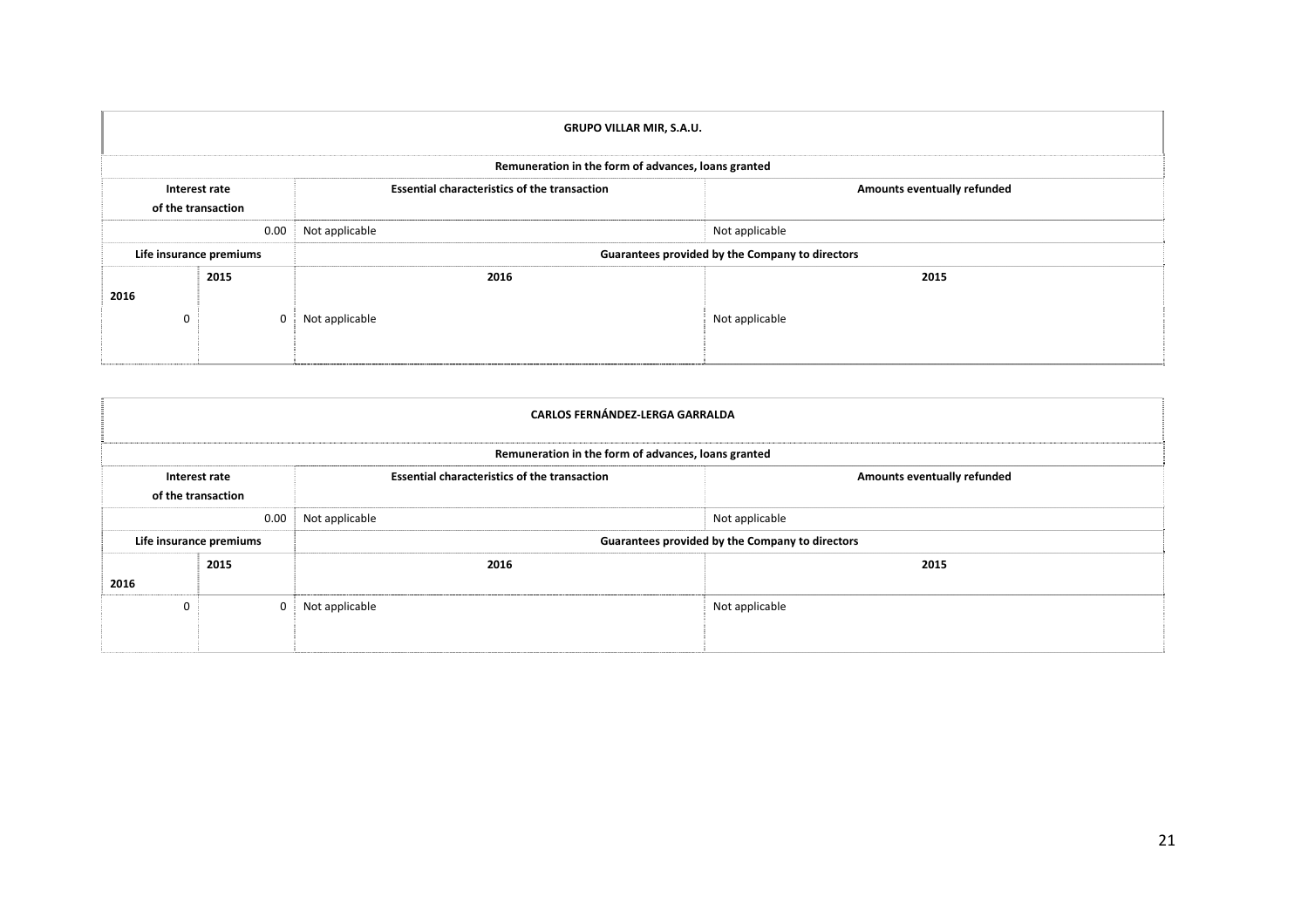|          | JAVIER IGLESIAS DE USSEL ORDÍS      |                                                     |                             |  |  |  |  |  |
|----------|-------------------------------------|-----------------------------------------------------|-----------------------------|--|--|--|--|--|
|          |                                     | Remuneration in the form of advances, loans granted |                             |  |  |  |  |  |
|          | Interest rate<br>of the transaction | <b>Essential characteristics of the transaction</b> | Amounts eventually refunded |  |  |  |  |  |
|          | 0.00                                | Not applicable                                      | Not applicable              |  |  |  |  |  |
|          | Life insurance premiums             | Guarantees provided by the Company to directors     |                             |  |  |  |  |  |
| 2016     | 2015                                | 2016                                                | 2015                        |  |  |  |  |  |
| $\Omega$ |                                     | Not applicable                                      | Not applicable              |  |  |  |  |  |

|      | <b>LUIS MALUQUER TREPAT</b>         |                                                                                    |                |  |  |  |  |  |
|------|-------------------------------------|------------------------------------------------------------------------------------|----------------|--|--|--|--|--|
|      |                                     | Remuneration in the form of advances, loans granted                                |                |  |  |  |  |  |
|      | Interest rate<br>of the transaction | <b>Essential characteristics of the transaction</b><br>Amounts eventually refunded |                |  |  |  |  |  |
|      | 0.00                                | Not applicable                                                                     | Not applicable |  |  |  |  |  |
|      | Life insurance premiums             | Guarantees provided by the Company to directors                                    |                |  |  |  |  |  |
|      | 2015                                | 2016                                                                               | 2015           |  |  |  |  |  |
| 2016 |                                     |                                                                                    |                |  |  |  |  |  |
| 0    | $\Omega$                            | Not applicable                                                                     | Not applicable |  |  |  |  |  |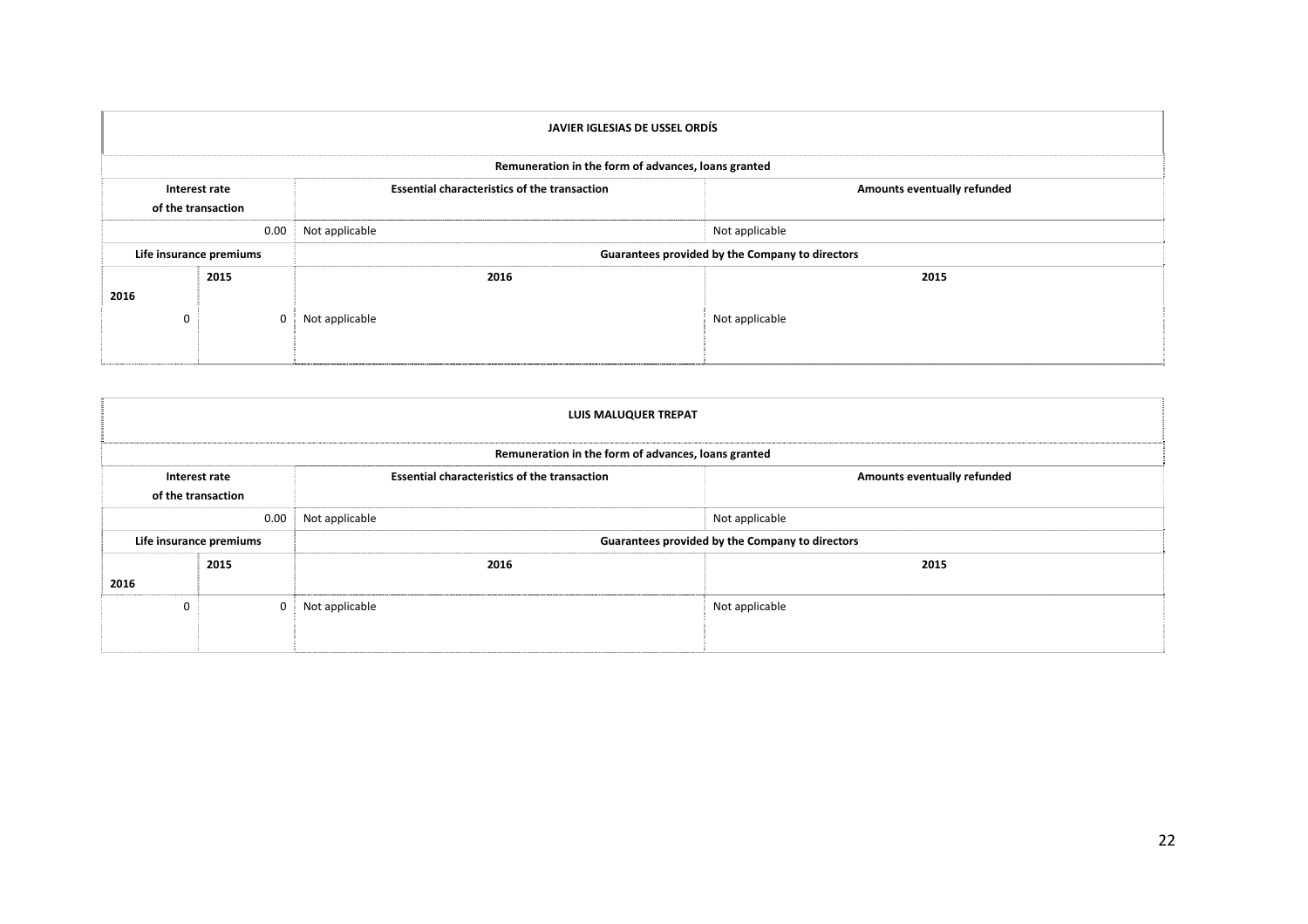|          | <b>JUAN VILLAR-MIR DE FUENTES</b>   |                                                     |                             |  |  |  |  |  |
|----------|-------------------------------------|-----------------------------------------------------|-----------------------------|--|--|--|--|--|
|          |                                     | Remuneration in the form of advances, loans granted |                             |  |  |  |  |  |
|          | Interest rate<br>of the transaction | <b>Essential characteristics of the transaction</b> | Amounts eventually refunded |  |  |  |  |  |
|          | 0.00                                | Not applicable                                      | Not applicable              |  |  |  |  |  |
|          | Life insurance premiums             | Guarantees provided by the Company to directors     |                             |  |  |  |  |  |
| 2016     | 2015                                | 2016                                                | 2015                        |  |  |  |  |  |
| $\Omega$ |                                     | Not applicable                                      | Not applicable              |  |  |  |  |  |

|          | <b>ADNANE MOUSANNIF</b>             |                                                     |                             |  |  |  |  |  |
|----------|-------------------------------------|-----------------------------------------------------|-----------------------------|--|--|--|--|--|
|          |                                     | Remuneration in the form of advances, loans granted |                             |  |  |  |  |  |
|          | Interest rate<br>of the transaction | <b>Essential characteristics of the transaction</b> | Amounts eventually refunded |  |  |  |  |  |
|          | 0.00                                | Not applicable                                      | Not applicable              |  |  |  |  |  |
|          | Life insurance premiums             | Guarantees provided by the Company to directors     |                             |  |  |  |  |  |
|          | 2015                                | 2016                                                | 2015                        |  |  |  |  |  |
| 2016     |                                     |                                                     |                             |  |  |  |  |  |
| $\Omega$ | $\Omega$                            | Not applicable                                      | Not applicable              |  |  |  |  |  |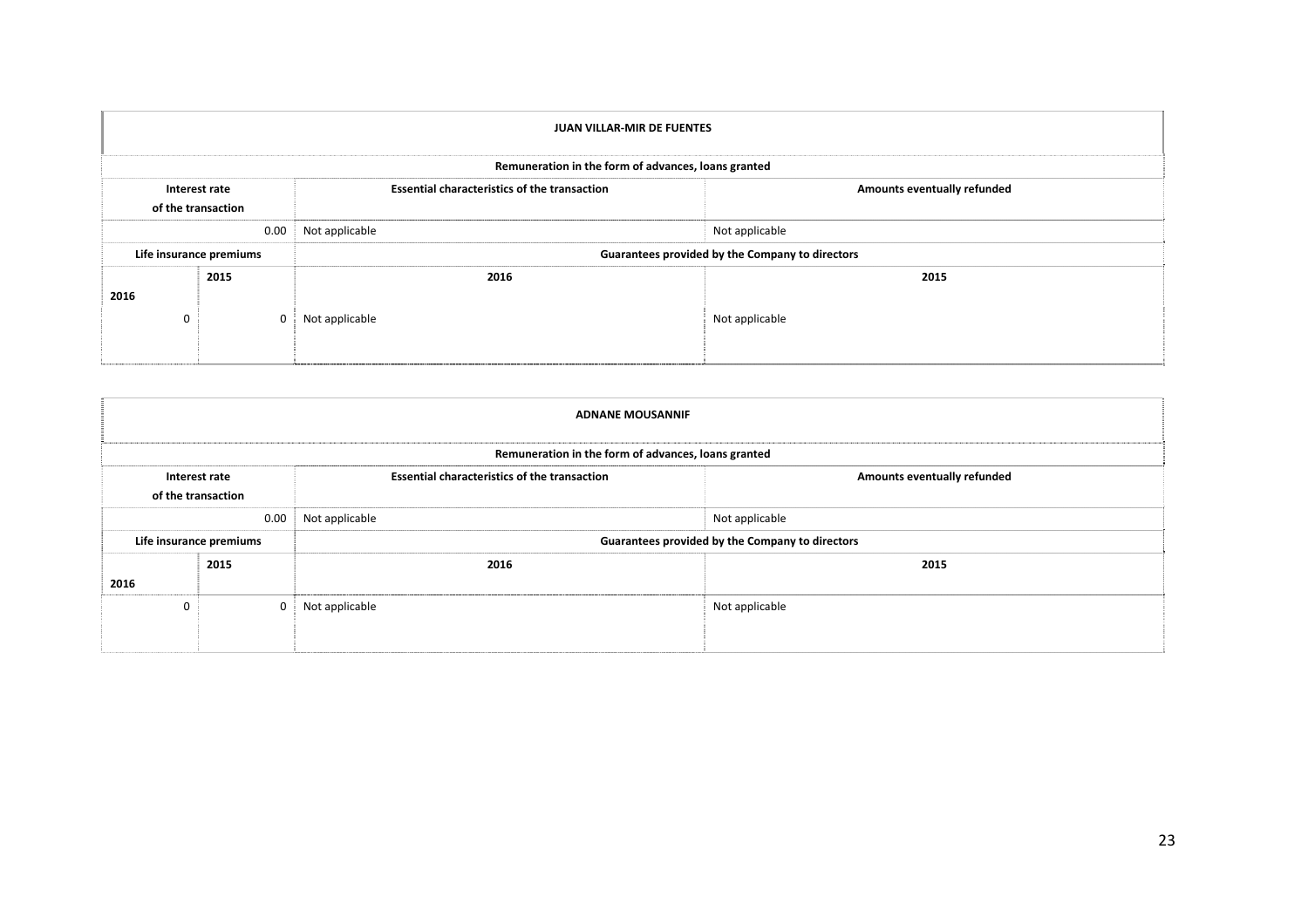|          | JUAN CARLOS GARCÍA CAÑIZARES        |                                                     |                                    |  |  |  |  |  |
|----------|-------------------------------------|-----------------------------------------------------|------------------------------------|--|--|--|--|--|
|          |                                     | Remuneration in the form of advances, loans granted |                                    |  |  |  |  |  |
|          | Interest rate<br>of the transaction | <b>Essential characteristics of the transaction</b> | <b>Amounts eventually refunded</b> |  |  |  |  |  |
|          | 0.00                                | Not applicable                                      | Not applicable                     |  |  |  |  |  |
|          | Life insurance premiums             | Guarantees provided by the Company to directors     |                                    |  |  |  |  |  |
| 2016     | 2015                                | 2016                                                | 2015                               |  |  |  |  |  |
| $\Omega$ |                                     | Not applicable                                      | Not applicable                     |  |  |  |  |  |

|          | <b>FRANCESC MORA SAGUÉS</b>         |                                                     |                             |  |  |  |  |  |
|----------|-------------------------------------|-----------------------------------------------------|-----------------------------|--|--|--|--|--|
|          |                                     | Remuneration in the form of advances, loans granted |                             |  |  |  |  |  |
|          | Interest rate<br>of the transaction | <b>Essential characteristics of the transaction</b> | Amounts eventually refunded |  |  |  |  |  |
|          | 0.00                                | Not applicable                                      | Not applicable              |  |  |  |  |  |
|          | Life insurance premiums             | Guarantees provided by the Company to directors     |                             |  |  |  |  |  |
|          | 2015                                | 2016                                                | 2015                        |  |  |  |  |  |
| 2016     |                                     |                                                     |                             |  |  |  |  |  |
| $\Omega$ | $\Omega$                            | Not applicable                                      | Not applicable              |  |  |  |  |  |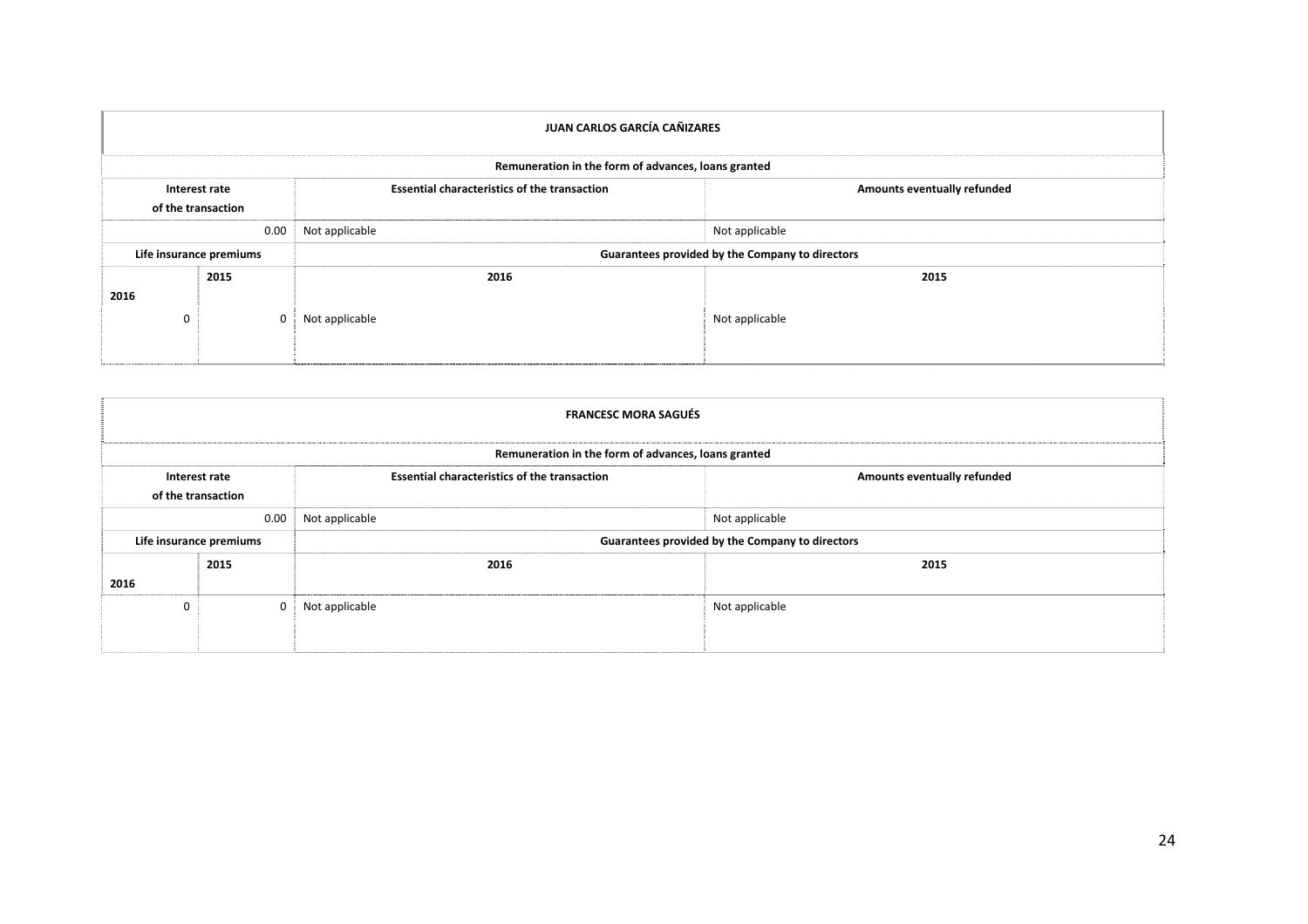| ANA SAINZ DE VICUÑA BEMBERG |                                     |                                                                                    |                |  |  |  |  |
|-----------------------------|-------------------------------------|------------------------------------------------------------------------------------|----------------|--|--|--|--|
|                             |                                     | Remuneration in the form of advances, loans granted                                |                |  |  |  |  |
|                             | Interest rate<br>of the transaction | <b>Essential characteristics of the transaction</b><br>Amounts eventually refunded |                |  |  |  |  |
|                             | 0.00                                | Not applicable                                                                     | Not applicable |  |  |  |  |
|                             | Life insurance premiums             | Guarantees provided by the Company to directors                                    |                |  |  |  |  |
| 2016                        | 2015                                | 2016                                                                               | 2015           |  |  |  |  |
| $\Omega$                    |                                     | Not applicable                                                                     | Not applicable |  |  |  |  |

|      | SHEIKH ALI JASSIM M.J. AL-THANI     |                                                     |                             |  |  |  |  |  |
|------|-------------------------------------|-----------------------------------------------------|-----------------------------|--|--|--|--|--|
|      |                                     | Remuneration in the form of advances, loans granted |                             |  |  |  |  |  |
|      | Interest rate<br>of the transaction | <b>Essential characteristics of the transaction</b> | Amounts eventually refunded |  |  |  |  |  |
|      | 0.00                                | Not applicable                                      | Not applicable              |  |  |  |  |  |
|      | Life insurance premiums             | Guarantees provided by the Company to directors     |                             |  |  |  |  |  |
| 2016 | 2015                                | 2016                                                | 2015                        |  |  |  |  |  |
| 0    | $\Omega$                            | Not applicable                                      | Not applicable              |  |  |  |  |  |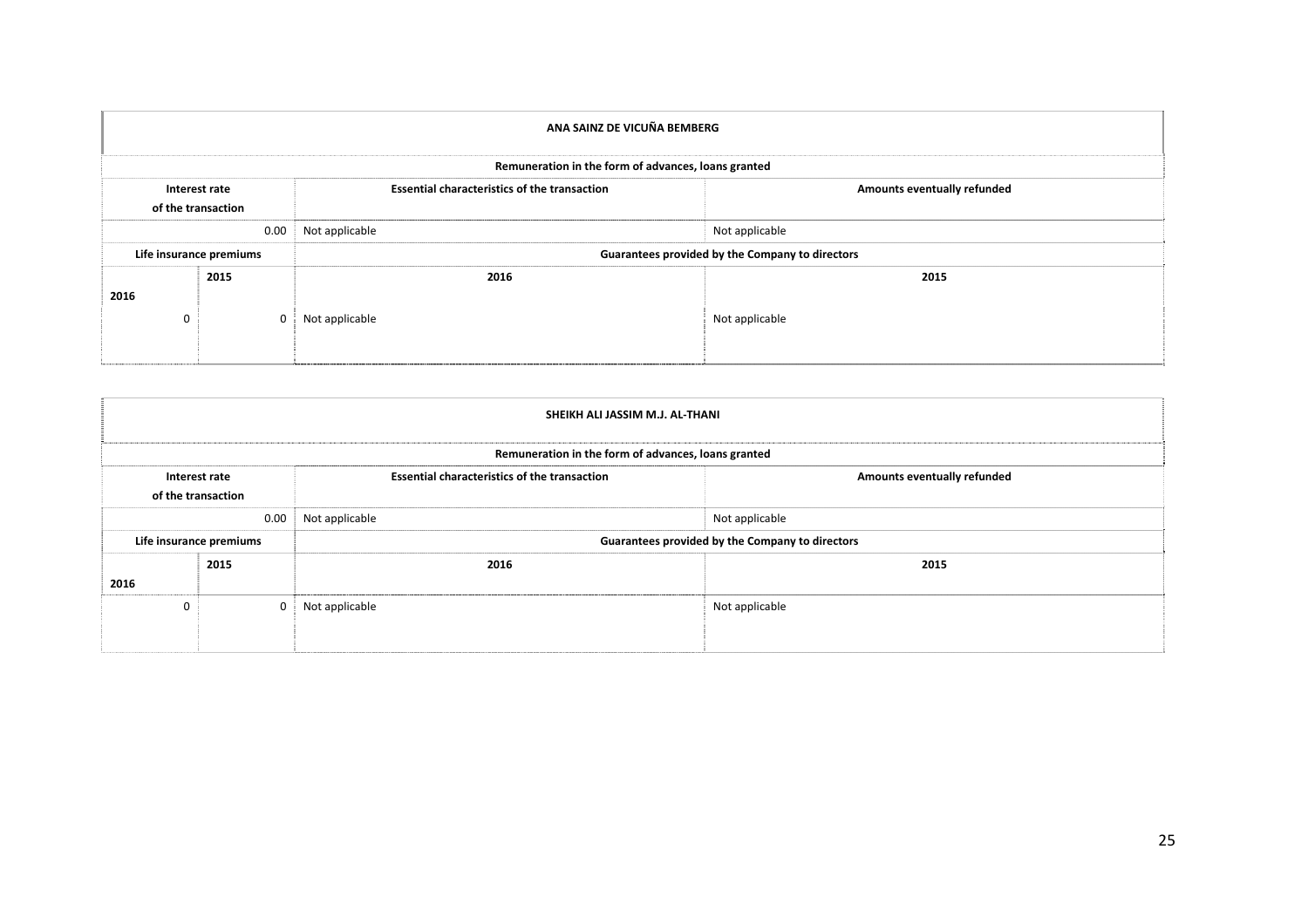| <b>CARLOS FERNÁNDEZ GONZÁLEZ</b> |                                     |                                                     |                             |  |  |  |  |
|----------------------------------|-------------------------------------|-----------------------------------------------------|-----------------------------|--|--|--|--|
|                                  |                                     | Remuneration in the form of advances, loans granted |                             |  |  |  |  |
|                                  | Interest rate<br>of the transaction | <b>Essential characteristics of the transaction</b> | Amounts eventually refunded |  |  |  |  |
|                                  | 0.00                                | Not applicable                                      | Not applicable              |  |  |  |  |
|                                  | Life insurance premiums             | Guarantees provided by the Company to directors     |                             |  |  |  |  |
|                                  | 2015                                | 2016                                                | 2015                        |  |  |  |  |
| 2016                             |                                     |                                                     |                             |  |  |  |  |
| $\mathbf{0}$                     | $\Omega$                            | Not applicable                                      | Not applicable              |  |  |  |  |

# **b) Remuneration earned by the directors of the Company for belonging to Boards at other Group companies:**

# **i) Remuneration in cash (thousands of euros)**

| Name                            | <b>Salaries</b> | Fixed<br>remuneration | Attendance<br>fees | Short-term<br>variable<br>remuneration | Long-term<br>variable<br>remuneration | Remuneration<br>for membership<br>of Board<br>committees | <b>Termination</b><br>benefits | Other items  | Total -<br>2016 | Total -<br>2015 |
|---------------------------------|-----------------|-----------------------|--------------------|----------------------------------------|---------------------------------------|----------------------------------------------------------|--------------------------------|--------------|-----------------|-----------------|
| JUAN JOSÉ BRUGERA CLAVERO       | 0               | 150                   | 36                 | 0                                      | 0                                     | 0                                                        | 0                              | 0            | 186             | 186             |
| GRUPO VILLAR MIR, S.A.U.        | $\Omega$        | $\mathbf 0$           | $\mathbf{0}$       | 0                                      | 0                                     | 0                                                        | $\mathbf{0}$                   | $\mathbf{0}$ | $\mathbf{0}$    | $\mathbf{0}$    |
| PEDRO VIÑOLAS SERRA             | 0               | 0                     | 24                 | 0                                      | 0                                     | 0                                                        | $\mathbf{0}$                   | $\mathbf{0}$ | 24              | 25              |
| JUAN VILLAR-MIR DE FUENTES      | 0               | 0                     | $\Omega$           | $\mathbf{0}$                           | 0                                     | $\mathbf{0}$                                             | $\mathbf{0}$                   | $\mathbf{0}$ | $\mathbf{0}$    | $\mathbf{0}$    |
| SHEIKH ALI JASSIM M.J. AL-THANI | $\Omega$        | 0                     | 18                 | $\mathbf{0}$                           | 0                                     | $\mathbf{0}$                                             | 0                              | 0            | 18              | $\overline{2}$  |
| ADNANE MOUSANNIF                | 0               | $\mathbf 0$           | 18                 | $\mathbf{0}$                           | 0                                     | $\mathbf{0}$                                             | 0                              | 0            | 18              | $\overline{2}$  |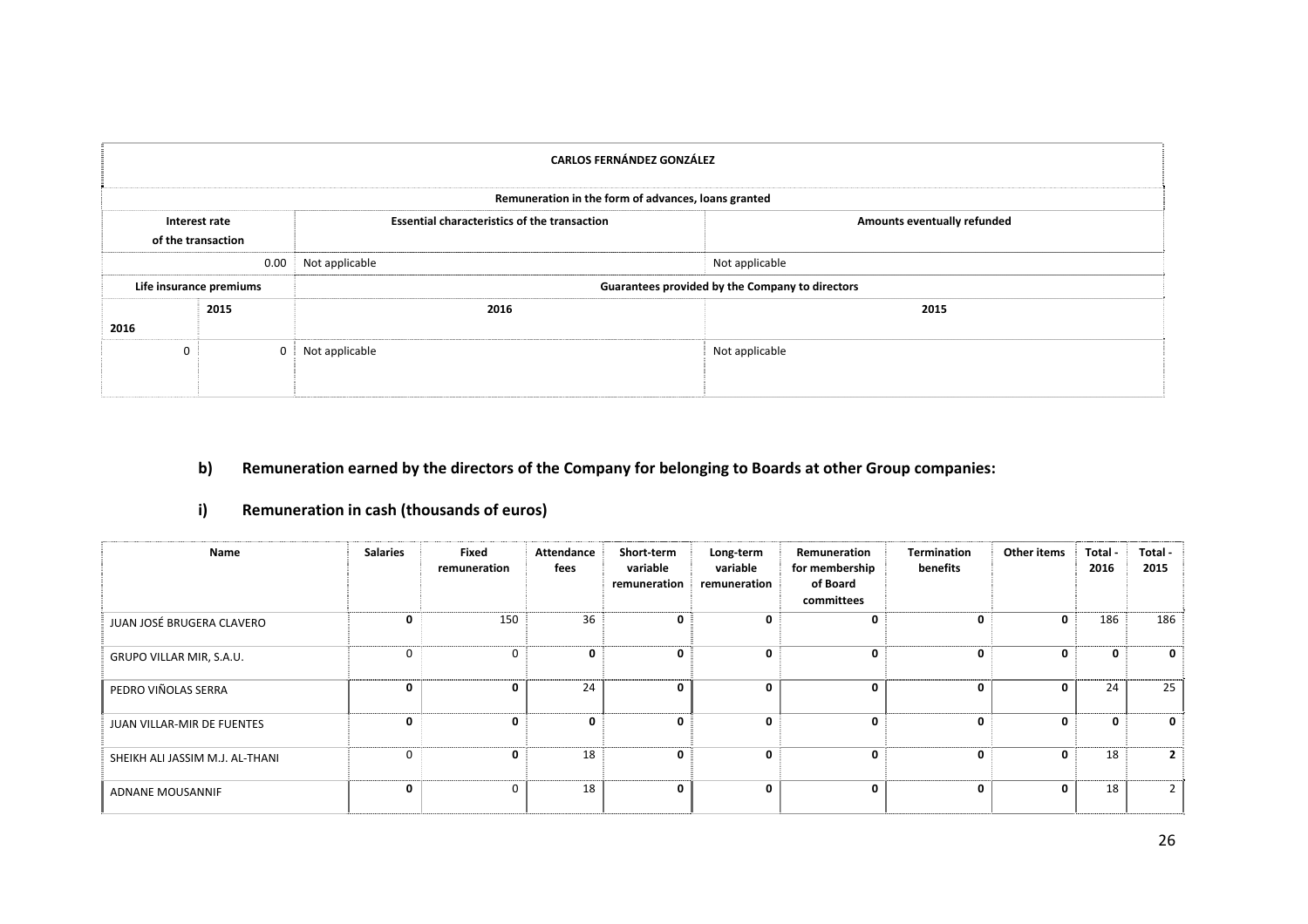| Name                            | <b>Salaries</b> | Fixed<br>remuneration | Attendance<br>fees | Short-term<br>variable<br>remuneration | Long-term<br>variable<br>remuneration | Remuneration<br>for membership<br>of Board<br>committees | Termination<br>benefits | Other items  | Total -<br>2016 | Total -<br>2015 |
|---------------------------------|-----------------|-----------------------|--------------------|----------------------------------------|---------------------------------------|----------------------------------------------------------|-------------------------|--------------|-----------------|-----------------|
| JUAN CARLOS GARCÍA CAÑIZARES    | $\mathbf{0}$    | $\mathbf{0}$          | $\mathbf{0}$       | $\Omega$                               | $\Omega$                              | 0                                                        | 0                       | $\Omega$     | 0               | $\Omega$        |
| CARLOS FERNÁNDEZ GONZÁLEZ       | $\mathbf{0}$    | 0                     | $\mathbf{0}$       | $\mathbf{0}$                           | $\mathbf{0}$                          | $\mathbf{0}$                                             | 0                       | 0            | 0               | $\mathbf{0}$    |
| LUIS MALUQUER TREPAT            | $\mathbf{0}$    | 0                     | 18                 | $\mathbf{0}$                           | $\mathbf{0}$                          | $\mathbf{0}$                                             | 0                       | $\mathbf 0$  | 18              | 18              |
| CARLOS FERNÁNDEZ-LERGA GARRALDA | $\mathbf{0}$    | 0                     | 36                 | $\mathbf{0}$                           | 0                                     | $\mathbf{0}$                                             | 0                       | 0            | 36              | 36              |
| JAVIER IGLESIAS DE USSEL ORDÍS  | $\mathbf{0}$    | 0                     | 0                  | $\mathbf{0}$                           | $\mathbf{0}$                          | $\mathbf{0}$                                             | 0                       | $\mathbf{0}$ | 0               | 0               |
| ANA SAINZ DE VICUÑA BEMBERG     | 0               | 0                     | 0                  | 0                                      | 0                                     | 0                                                        | 0                       | 0            | 0               | 0               |
| FRANCESC MORA SAGUÉS            | $\mathbf{0}$    | 0                     | $\mathbf{0}$       | $\mathbf{0}$                           | 0                                     | $\mathbf{0}$                                             | 0                       | $\Omega$     | 0               | $\Omega$        |
|                                 | $\equiv$        | $=$                   | $\equiv$           |                                        |                                       |                                                          |                         | Ξ            | $=$             |                 |

# **ii) Share‐based payments**

| JUAN JOSÉ BRUGERA CLAVERO<br>[2013 share] |                                                                                                           |   |                           |                                           |                           |                          |                            |      |        |
|-------------------------------------------|-----------------------------------------------------------------------------------------------------------|---|---------------------------|-------------------------------------------|---------------------------|--------------------------|----------------------------|------|--------|
| Date of                                   |                                                                                                           |   |                           | Ownership of options at beginning of 2016 |                           | Options assigned in 2016 |                            |      |        |
| implementation                            | <b>Affected</b><br><b>Period for exercise</b><br>Ex.<br>Number<br>price<br>οf<br>shares<br>(€)<br>options |   |                           | <b>Number</b><br>of<br>options            | <b>Affected</b><br>shares | Ex.<br>price<br>(€)      | <b>Period for exercise</b> |      |        |
| 05/03/13                                  | $\mathbf 0$                                                                                               | 0 | 0.00                      | $\sim$                                    |                           | $\mathbf 0$              | $\mathbf 0$                | 0.00 | $\sim$ |
| Conditions: --                            |                                                                                                           |   |                           |                                           |                           |                          |                            |      |        |
| Shares delivered in 2016                  |                                                                                                           |   | Options exercised in 2016 | <b>Expired</b><br>options not             | Options at 2016 year-end  |                          |                            |      |        |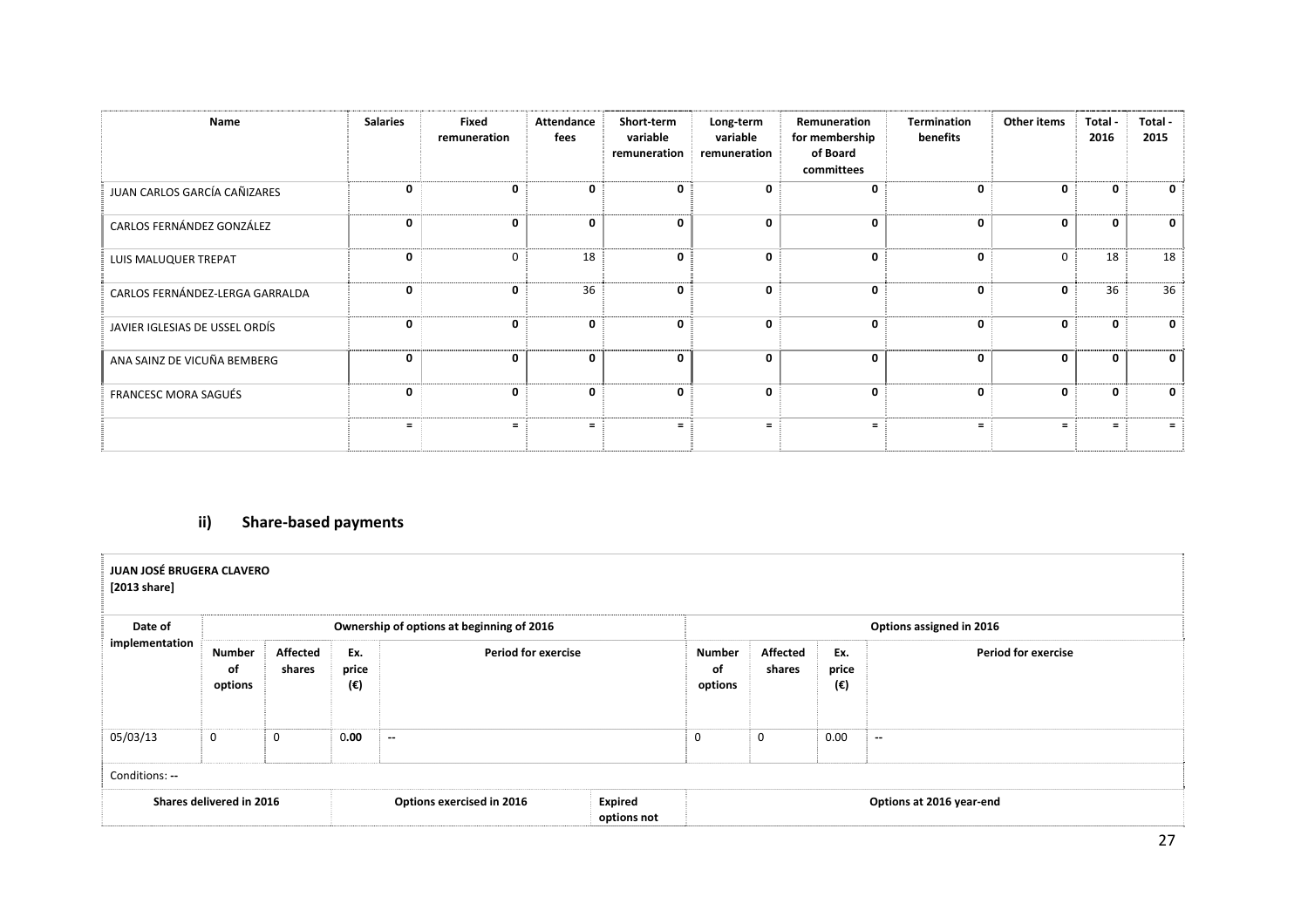|               |                                     |        |                     |                         |                    |                                   | exercised            |                         |                    |                     |                            |
|---------------|-------------------------------------|--------|---------------------|-------------------------|--------------------|-----------------------------------|----------------------|-------------------------|--------------------|---------------------|----------------------------|
| No. of shares | Price                               | Amount | Ex.<br>price<br>(€) | Number<br>of<br>options | Affected<br>shares | Gross<br>profit<br>(€<br>million) | Number of<br>options | Number<br>of<br>options | Affected<br>shares | Ex.<br>price<br>(€) | <b>Period for exercise</b> |
| 3,750         | 49.00                               | 184    | 0.00                | 0                       | 0                  | Ü                                 | U                    | U                       | 0                  | 0.00                | $\sim$                     |
|               | Other requirements for exercise: -- |        |                     |                         |                    |                                   |                      |                         |                    |                     |                            |

# **iii) Long‐term savings systems**

| Name |      | Contribution for the period by the Company<br>(thousands of euros) | <b>Amount of accumulated</b><br>funds (thousands of euros) |      |
|------|------|--------------------------------------------------------------------|------------------------------------------------------------|------|
|      | 2016 | 2015                                                               | 2016                                                       | 2015 |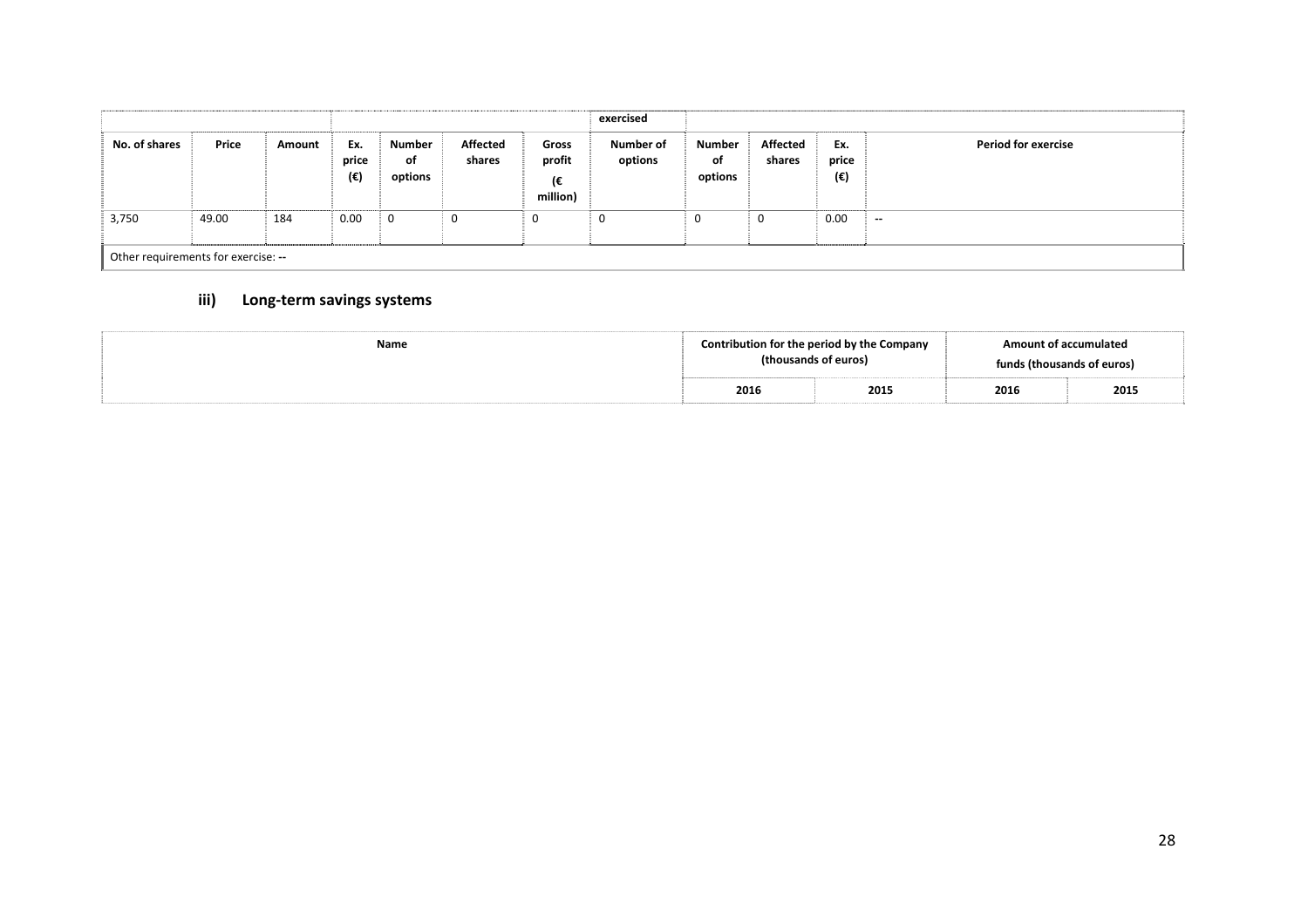| Name                            |             | Contribution for the period by the Company<br>(thousands of euros) | <b>Amount of accumulated</b><br>funds (thousands of euros) |             |
|---------------------------------|-------------|--------------------------------------------------------------------|------------------------------------------------------------|-------------|
|                                 | 2016        | 2015                                                               | 2016                                                       | 2015        |
| JUAN JOSÉ BRUGERA CLAVERO       | 0           | 0                                                                  | 0                                                          | $\mathbf 0$ |
| GRUPO VILLAR MIR, S.A.U.        | $\mathbf 0$ | 0                                                                  | $\mathbf{0}$                                               | $\mathbf 0$ |
| PEDRO VIÑOLAS SERRA             | 0           | 0                                                                  | $\mathbf{0}$                                               | $\mathbf 0$ |
| JUAN VILLAR-MIR DE FUENTES      | 0           | $\mathbf 0$                                                        | $\mathbf 0$                                                | $\mathbf 0$ |
| SHEIKH ALI JASSIM M.J. AL-THANI | 0           | $\mathbf 0$                                                        | $\mathbf 0$                                                | $\mathbf 0$ |
| ADNANE MOUSANNIF                | $\mathbf 0$ | 0                                                                  | $\mathbf 0$                                                | $\mathbf 0$ |
| JUAN CARLOS GARCÍA CAÑIZARES    | $\mathbf 0$ | 0                                                                  | $\mathbf{0}$                                               | $\mathbf 0$ |
| CARLOS FERNÁNDEZ GONZÁLEZ       | 0           | 0                                                                  | 0                                                          | $\mathbf 0$ |
| LUIS MALUQUER TREPAT            | $\mathbf 0$ | 0                                                                  | $\mathbf 0$                                                | $\mathbf 0$ |
| CARLOS FERNÁNDEZ-LERGA GARRALDA | $\mathbf 0$ | 0                                                                  | $\mathbf 0$                                                | $\mathbf 0$ |
| JAVIER IGLESIAS DE USSEL ORDÍS  | 0           | 0                                                                  | $\mathbf 0$                                                | $\mathbf 0$ |
| ANA SAINZ DE VICUÑA BEMBERG     | 0           | 0                                                                  | 0                                                          | $\mathbf 0$ |
| FRANCESC MORA SAGUÉS            | $\mathbf 0$ | $\mathbf 0$                                                        | $\mathbf 0$                                                | $\Omega$    |
| SILVIA VILLAR-MIR DE FUENTES    | $\mathbf 0$ | $\mathbf 0$                                                        | $\mathbf 0$                                                | $\mathbf 0$ |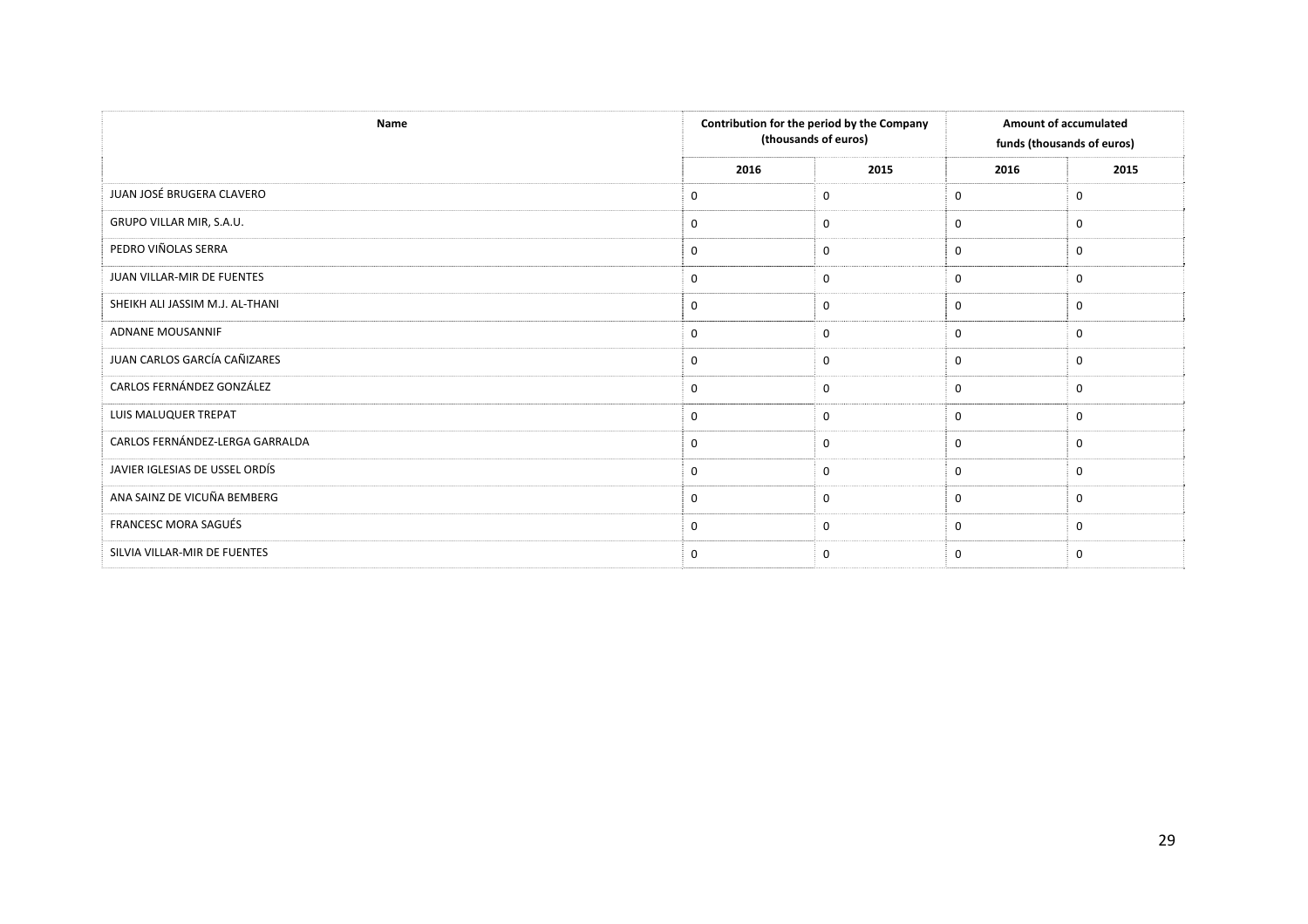# **iv) Other benefits (thousands of euros)**

|              | JUAN JOSÉ BRUGERA CLAVERO                                                                                                 |                                                     |                |  |  |
|--------------|---------------------------------------------------------------------------------------------------------------------------|-----------------------------------------------------|----------------|--|--|
|              |                                                                                                                           | Remuneration in the form of advances, loans granted |                |  |  |
|              | <b>Essential characteristics of the transaction</b><br>Amounts eventually refunded<br>Interest rate<br>of the transaction |                                                     |                |  |  |
|              | 0.00                                                                                                                      | Not applicable                                      | Not applicable |  |  |
|              | Life insurance premiums                                                                                                   | Guarantees provided by the Company to directors     |                |  |  |
|              | 2015                                                                                                                      | 2016                                                | 2015           |  |  |
| 2016         |                                                                                                                           |                                                     |                |  |  |
| $\mathbf{0}$ | 0                                                                                                                         | Not applicable                                      | Not applicable |  |  |

|                                                                                                                           | PEDRO VIÑOLAS SERRA     |                                                     |                |  |  |  |
|---------------------------------------------------------------------------------------------------------------------------|-------------------------|-----------------------------------------------------|----------------|--|--|--|
|                                                                                                                           |                         | Remuneration in the form of advances, loans granted |                |  |  |  |
| <b>Essential characteristics of the transaction</b><br>Amounts eventually refunded<br>Interest rate<br>of the transaction |                         |                                                     |                |  |  |  |
|                                                                                                                           | 0.00                    | Not applicable                                      | Not applicable |  |  |  |
|                                                                                                                           | Life insurance premiums | Guarantees provided by the Company to directors     |                |  |  |  |
|                                                                                                                           | 2015                    | 2016                                                | 2015           |  |  |  |
| 2016                                                                                                                      |                         |                                                     |                |  |  |  |
| $\mathbf 0$                                                                                                               | 0                       | Not applicable                                      | Not applicable |  |  |  |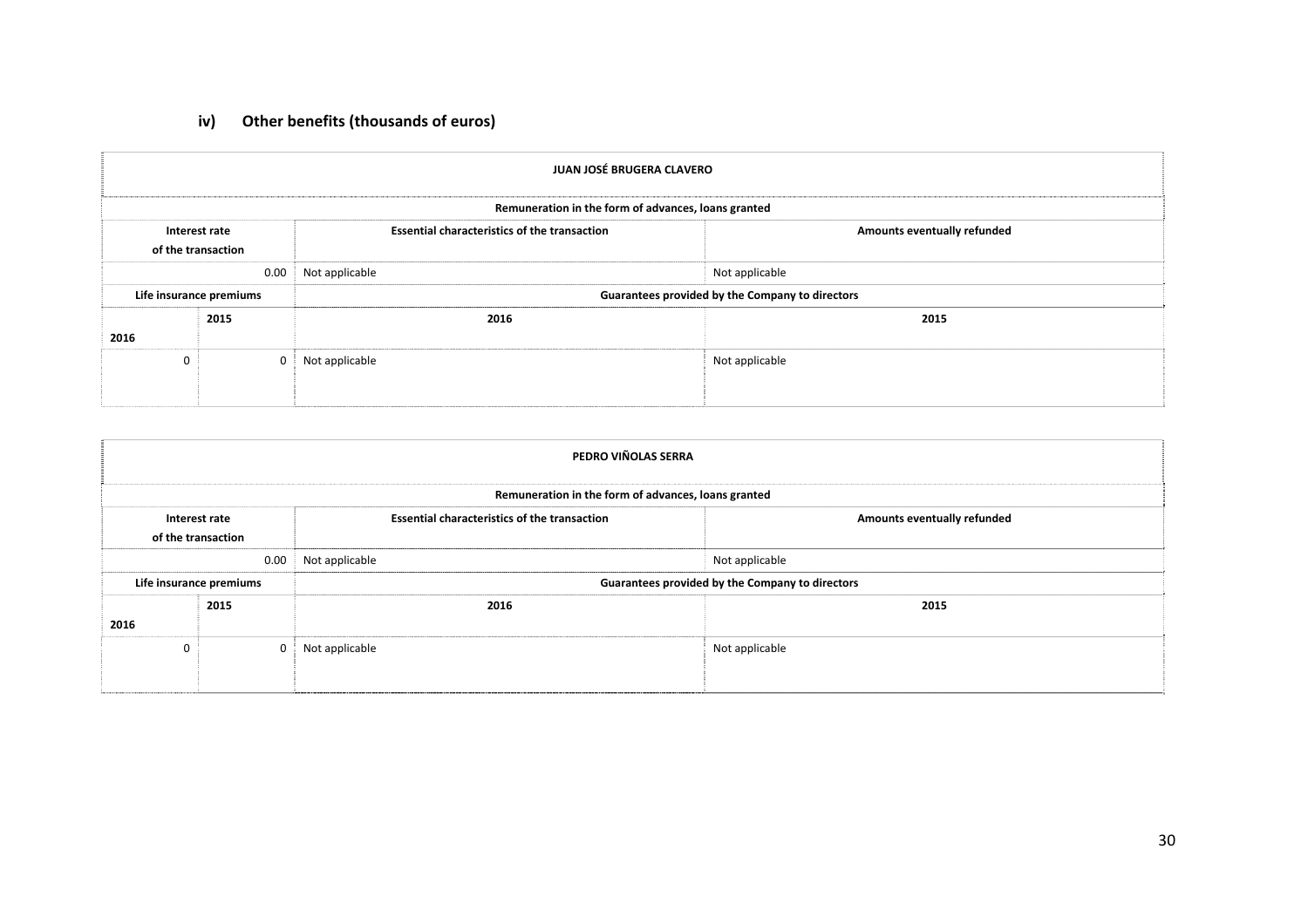|          | <b>GRUPO VILLAR MIR, S.A.U.</b>     |                                                     |                                    |  |  |  |
|----------|-------------------------------------|-----------------------------------------------------|------------------------------------|--|--|--|
|          |                                     | Remuneration in the form of advances, loans granted |                                    |  |  |  |
|          | Interest rate<br>of the transaction | <b>Essential characteristics of the transaction</b> | <b>Amounts eventually refunded</b> |  |  |  |
|          | 0.00                                | Not applicable                                      | Not applicable                     |  |  |  |
|          | Life insurance premiums             | Guarantees provided by the Company to directors     |                                    |  |  |  |
| 2016     | 2015                                | 2016                                                | 2015                               |  |  |  |
| $\Omega$ |                                     | Not applicable                                      | Not applicable                     |  |  |  |

|                                                                                                                           | <b>CARLOS FERNÁNDEZ-LERGA GARRALDA</b> |                                                     |                |  |  |  |
|---------------------------------------------------------------------------------------------------------------------------|----------------------------------------|-----------------------------------------------------|----------------|--|--|--|
|                                                                                                                           |                                        | Remuneration in the form of advances, loans granted |                |  |  |  |
| <b>Essential characteristics of the transaction</b><br>Amounts eventually refunded<br>Interest rate<br>of the transaction |                                        |                                                     |                |  |  |  |
|                                                                                                                           | 0.00                                   | Not applicable                                      | Not applicable |  |  |  |
|                                                                                                                           | Life insurance premiums                | Guarantees provided by the Company to directors     |                |  |  |  |
| 2016                                                                                                                      | 2015                                   | 2016                                                | 2015           |  |  |  |
| 0                                                                                                                         | $\Omega$                               | Not applicable                                      | Not applicable |  |  |  |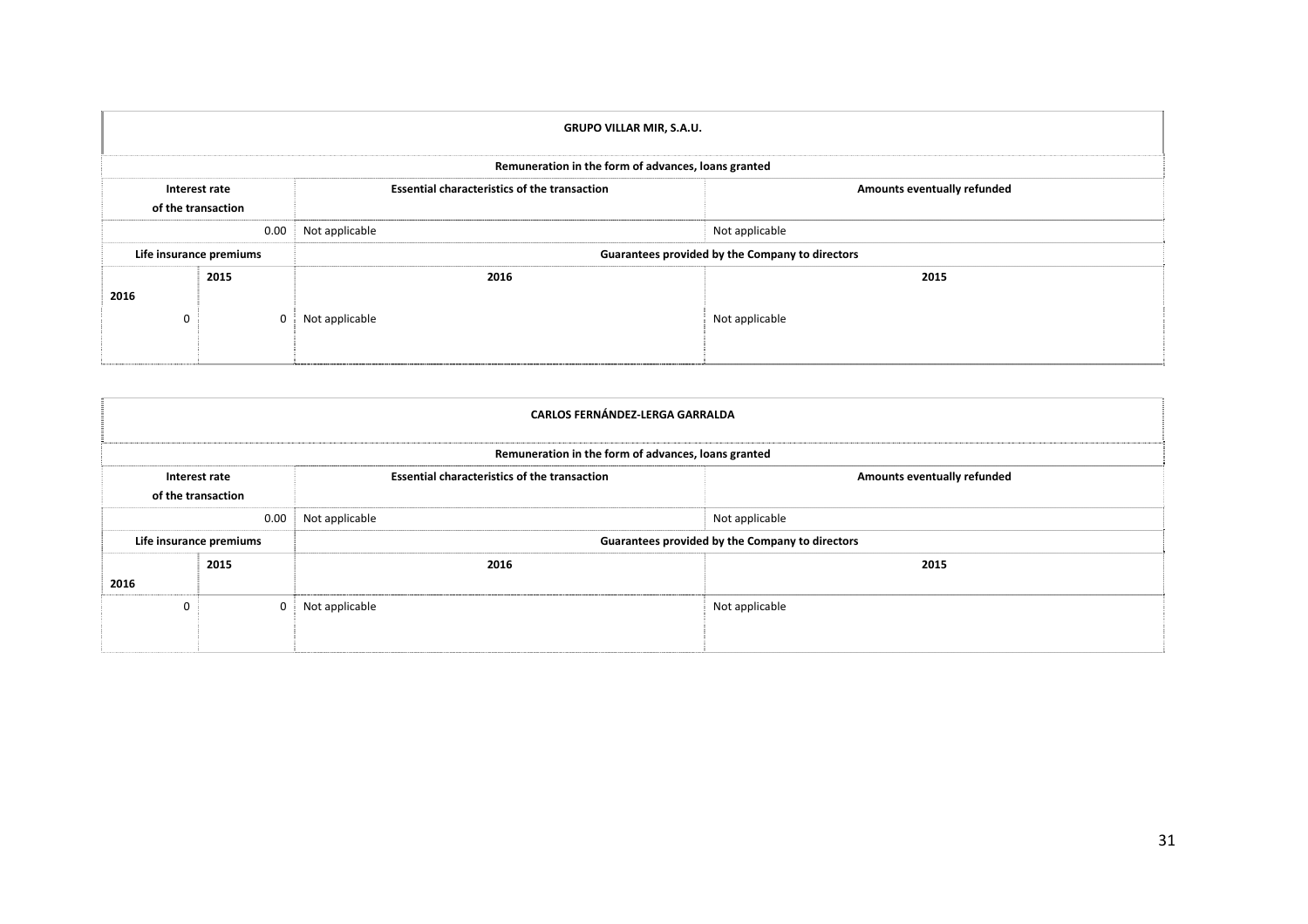|                                                                                            | JAVIER IGLESIAS DE USSEL ORDÍS |                                                     |                                    |  |  |  |
|--------------------------------------------------------------------------------------------|--------------------------------|-----------------------------------------------------|------------------------------------|--|--|--|
|                                                                                            |                                | Remuneration in the form of advances, loans granted |                                    |  |  |  |
| <b>Essential characteristics of the transaction</b><br>Interest rate<br>of the transaction |                                |                                                     | <b>Amounts eventually refunded</b> |  |  |  |
|                                                                                            | 0.00                           | Not applicable                                      | Not applicable                     |  |  |  |
|                                                                                            | Life insurance premiums        | Guarantees provided by the Company to directors     |                                    |  |  |  |
| 2016                                                                                       | 2015                           | 2016                                                | 2015                               |  |  |  |
| $\Omega$                                                                                   |                                | Not applicable                                      | Not applicable                     |  |  |  |

|                                                                                                                           | <b>LUIS MALUQUER TREPAT</b> |                                                     |                |  |  |  |
|---------------------------------------------------------------------------------------------------------------------------|-----------------------------|-----------------------------------------------------|----------------|--|--|--|
|                                                                                                                           |                             | Remuneration in the form of advances, loans granted |                |  |  |  |
| <b>Essential characteristics of the transaction</b><br>Amounts eventually refunded<br>Interest rate<br>of the transaction |                             |                                                     |                |  |  |  |
|                                                                                                                           | 0.00                        | Not applicable                                      | Not applicable |  |  |  |
|                                                                                                                           | Life insurance premiums     | Guarantees provided by the Company to directors     |                |  |  |  |
|                                                                                                                           | 2015                        | 2016                                                | 2015           |  |  |  |
| 2016                                                                                                                      |                             |                                                     |                |  |  |  |
| 0                                                                                                                         | $\Omega$                    | Not applicable                                      | Not applicable |  |  |  |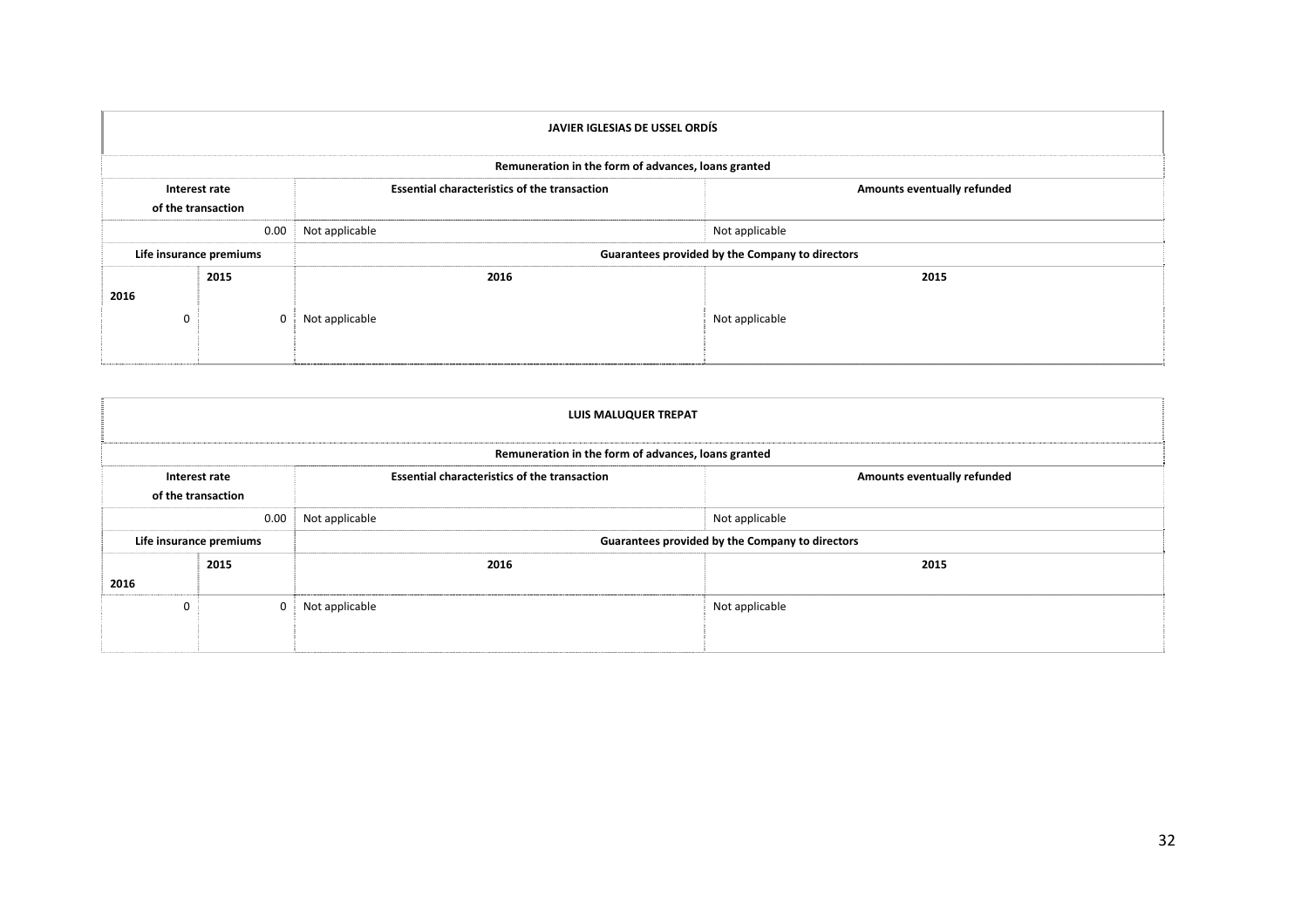|          | <b>JUAN VILLAR-MIR DE FUENTES</b>   |                                                     |                |  |  |  |
|----------|-------------------------------------|-----------------------------------------------------|----------------|--|--|--|
|          |                                     | Remuneration in the form of advances, loans granted |                |  |  |  |
|          | Interest rate<br>of the transaction | Amounts eventually refunded                         |                |  |  |  |
|          | 0.00                                | Not applicable                                      | Not applicable |  |  |  |
|          | Life insurance premiums             | Guarantees provided by the Company to directors     |                |  |  |  |
| 2016     | 2015                                | 2016                                                | 2015           |  |  |  |
| $\Omega$ |                                     | Not applicable                                      | Not applicable |  |  |  |

|                                                                                                                           | <b>ADNANE MOUSANNIF</b> |                                                     |                |  |  |  |
|---------------------------------------------------------------------------------------------------------------------------|-------------------------|-----------------------------------------------------|----------------|--|--|--|
|                                                                                                                           |                         | Remuneration in the form of advances, loans granted |                |  |  |  |
| <b>Essential characteristics of the transaction</b><br>Amounts eventually refunded<br>Interest rate<br>of the transaction |                         |                                                     |                |  |  |  |
|                                                                                                                           | 0.00                    | Not applicable                                      | Not applicable |  |  |  |
|                                                                                                                           | Life insurance premiums | Guarantees provided by the Company to directors     |                |  |  |  |
| 2016                                                                                                                      | 2015                    | 2016                                                | 2015           |  |  |  |
| 0                                                                                                                         | $\Omega$                | Not applicable                                      | Not applicable |  |  |  |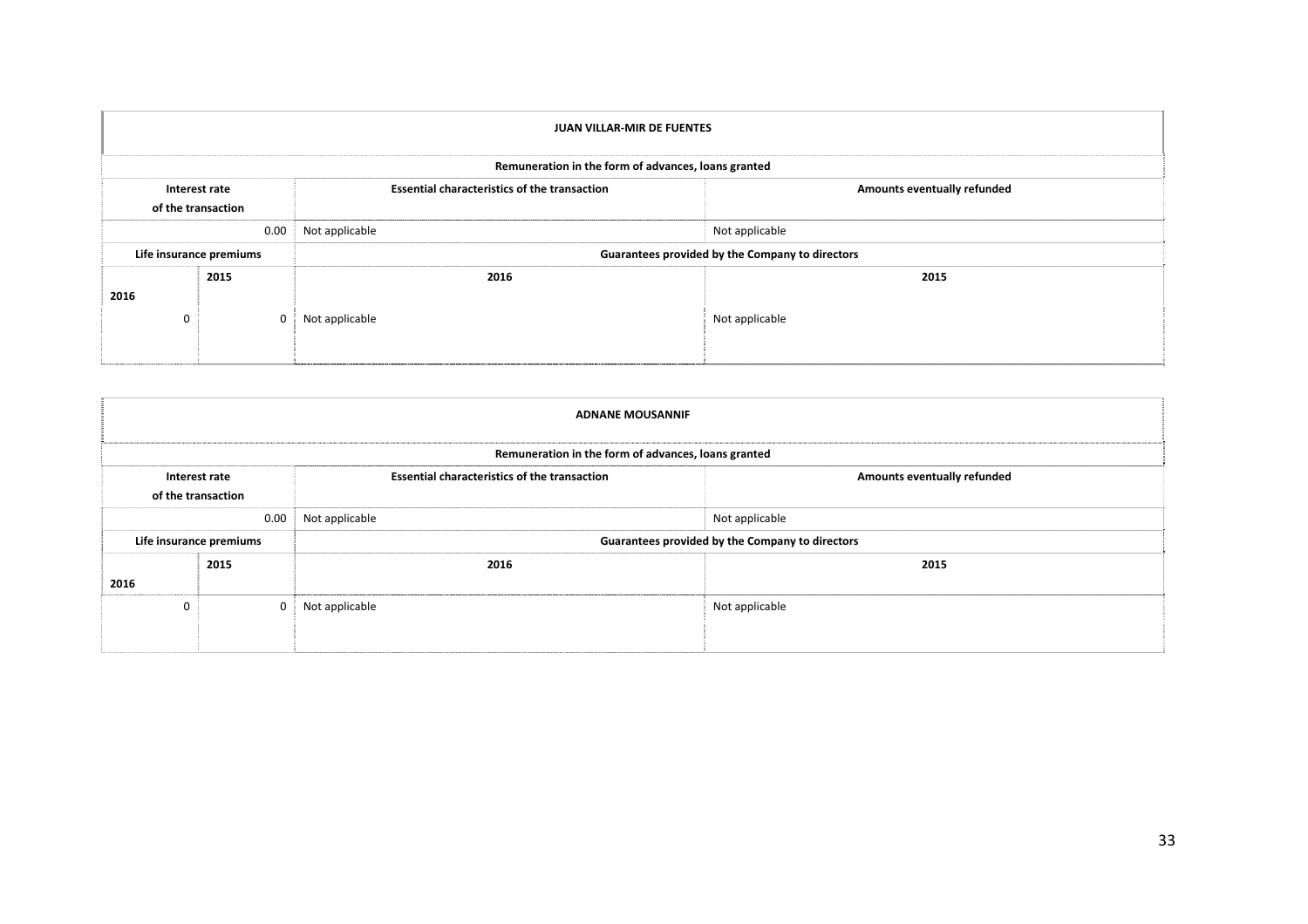|          | JUAN CARLOS GARCÍA CAÑIZARES        |                                                     |                                    |  |  |  |
|----------|-------------------------------------|-----------------------------------------------------|------------------------------------|--|--|--|
|          |                                     | Remuneration in the form of advances, loans granted |                                    |  |  |  |
|          | Interest rate<br>of the transaction | <b>Essential characteristics of the transaction</b> | <b>Amounts eventually refunded</b> |  |  |  |
|          | 0.00                                | Not applicable                                      | Not applicable                     |  |  |  |
|          | Life insurance premiums             | Guarantees provided by the Company to directors     |                                    |  |  |  |
| 2016     | 2015                                | 2016                                                | 2015                               |  |  |  |
| $\Omega$ |                                     | Not applicable                                      | Not applicable                     |  |  |  |

| <b>FRANCESC MORA SAGUÉS</b> |                                                     |                                                     |                             |  |  |  |  |  |
|-----------------------------|-----------------------------------------------------|-----------------------------------------------------|-----------------------------|--|--|--|--|--|
|                             | Remuneration in the form of advances, loans granted |                                                     |                             |  |  |  |  |  |
|                             | Interest rate<br>of the transaction                 | <b>Essential characteristics of the transaction</b> | Amounts eventually refunded |  |  |  |  |  |
|                             | 0.00                                                | Not applicable                                      | Not applicable              |  |  |  |  |  |
| Life insurance premiums     |                                                     | Guarantees provided by the Company to directors     |                             |  |  |  |  |  |
|                             | 2015<br>2016                                        |                                                     | 2015                        |  |  |  |  |  |
| 2016                        |                                                     |                                                     |                             |  |  |  |  |  |
| $\Omega$                    | $\Omega$                                            | Not applicable                                      | Not applicable              |  |  |  |  |  |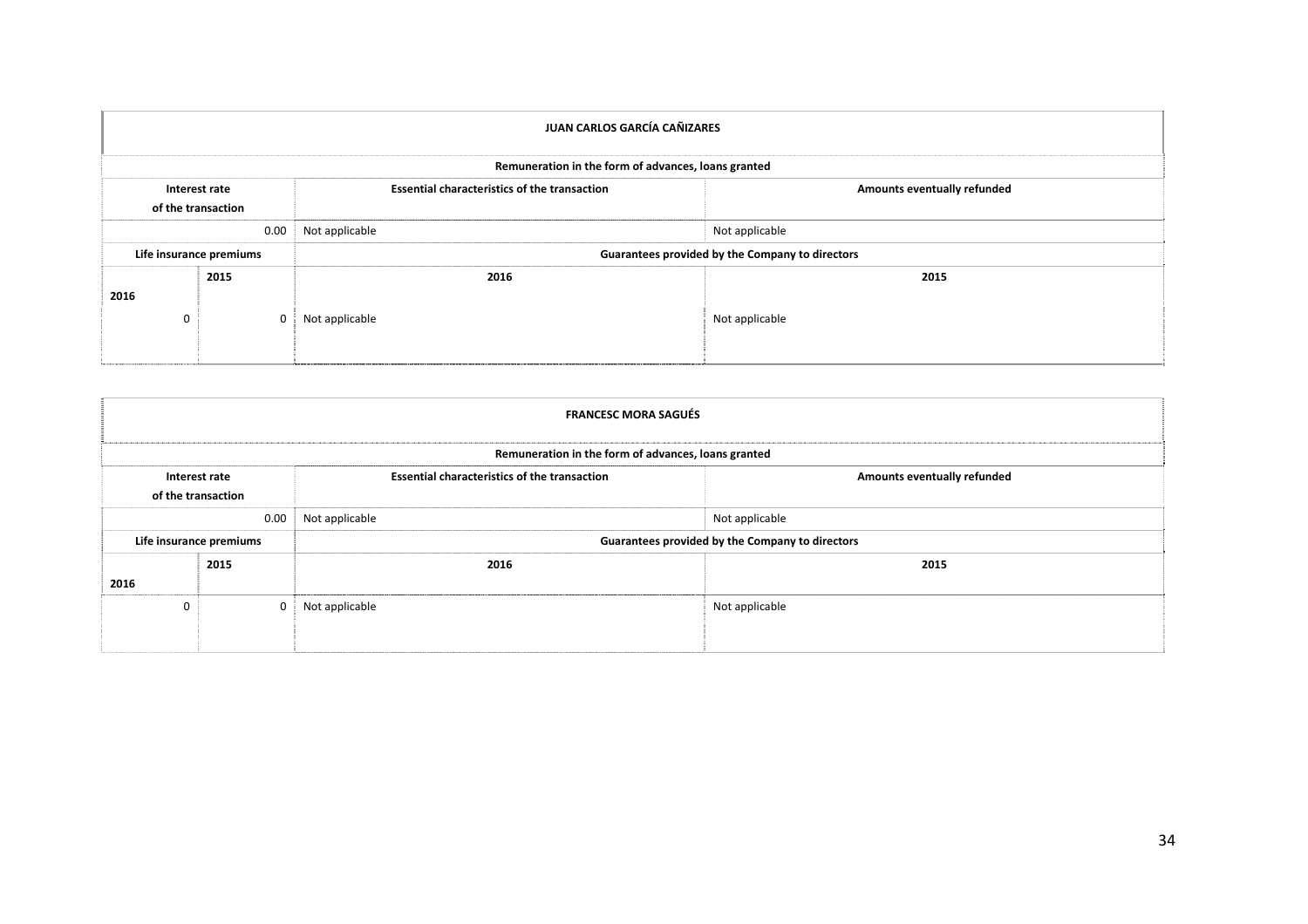| ANA SAINZ DE VICUÑA BEMBERG |                                                     |                                                     |                             |  |  |  |  |  |
|-----------------------------|-----------------------------------------------------|-----------------------------------------------------|-----------------------------|--|--|--|--|--|
|                             | Remuneration in the form of advances, loans granted |                                                     |                             |  |  |  |  |  |
|                             | Interest rate<br>of the transaction                 | <b>Essential characteristics of the transaction</b> | Amounts eventually refunded |  |  |  |  |  |
|                             | 0.00                                                | Not applicable                                      | Not applicable              |  |  |  |  |  |
| Life insurance premiums     |                                                     | Guarantees provided by the Company to directors     |                             |  |  |  |  |  |
| 2016                        | 2015                                                | 2016                                                | 2015                        |  |  |  |  |  |
| $\Omega$                    |                                                     | Not applicable                                      | Not applicable              |  |  |  |  |  |

| SHEIKH ALI JASSIM M.J. AL-THANI |                                                     |                                                     |                             |  |  |  |  |  |
|---------------------------------|-----------------------------------------------------|-----------------------------------------------------|-----------------------------|--|--|--|--|--|
|                                 | Remuneration in the form of advances, loans granted |                                                     |                             |  |  |  |  |  |
|                                 | Interest rate<br>of the transaction                 | <b>Essential characteristics of the transaction</b> | Amounts eventually refunded |  |  |  |  |  |
|                                 | 0.00                                                | Not applicable<br>Not applicable                    |                             |  |  |  |  |  |
|                                 | Life insurance premiums                             | Guarantees provided by the Company to directors     |                             |  |  |  |  |  |
| 2016                            | 2015                                                | 2016                                                | 2015                        |  |  |  |  |  |
| 0                               | $\Omega$                                            | Not applicable                                      | Not applicable              |  |  |  |  |  |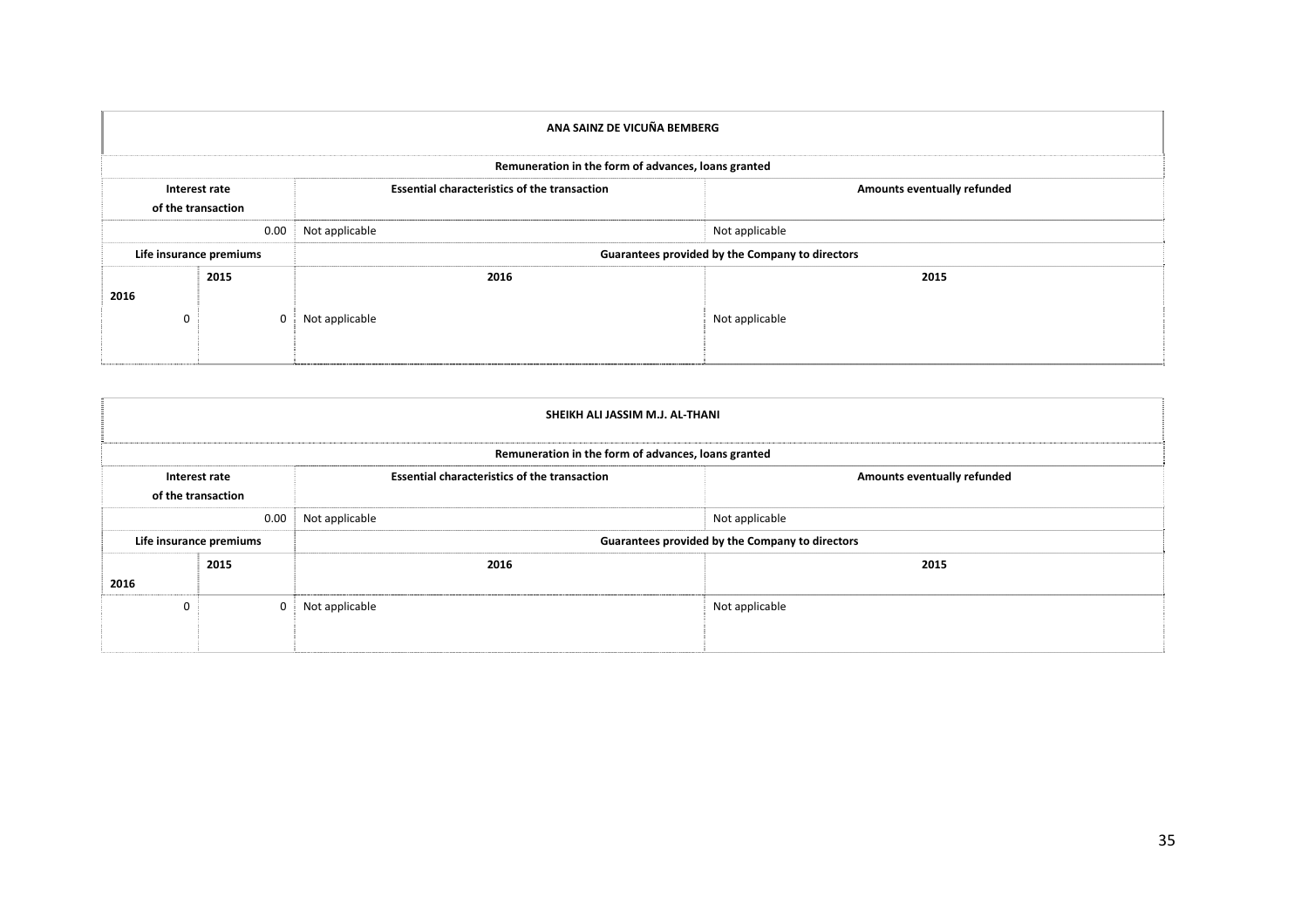| <b>CARLOS FERNÁNDEZ GONZÁLEZ</b>                                                                                          |      |                                                 |                |  |  |  |  |  |
|---------------------------------------------------------------------------------------------------------------------------|------|-------------------------------------------------|----------------|--|--|--|--|--|
| Remuneration in the form of advances, loans granted                                                                       |      |                                                 |                |  |  |  |  |  |
| <b>Essential characteristics of the transaction</b><br>Amounts eventually refunded<br>Interest rate<br>of the transaction |      |                                                 |                |  |  |  |  |  |
|                                                                                                                           | 0.00 | Not applicable                                  | Not applicable |  |  |  |  |  |
| Life insurance premiums                                                                                                   |      | Guarantees provided by the Company to directors |                |  |  |  |  |  |
|                                                                                                                           | 2015 | 2016                                            | 2015           |  |  |  |  |  |
| 2016                                                                                                                      |      |                                                 |                |  |  |  |  |  |
| 0                                                                                                                         |      | Not applicable                                  | Not applicable |  |  |  |  |  |

# **c) Summary of remuneration (thousands of euros)**

The summary should include the amounts relating to all remuneration items included in this Report that have accrued to the director, in thousands of euros.

In the case of long‐term savings systems, the contributions or allocations made to these systems shall be included: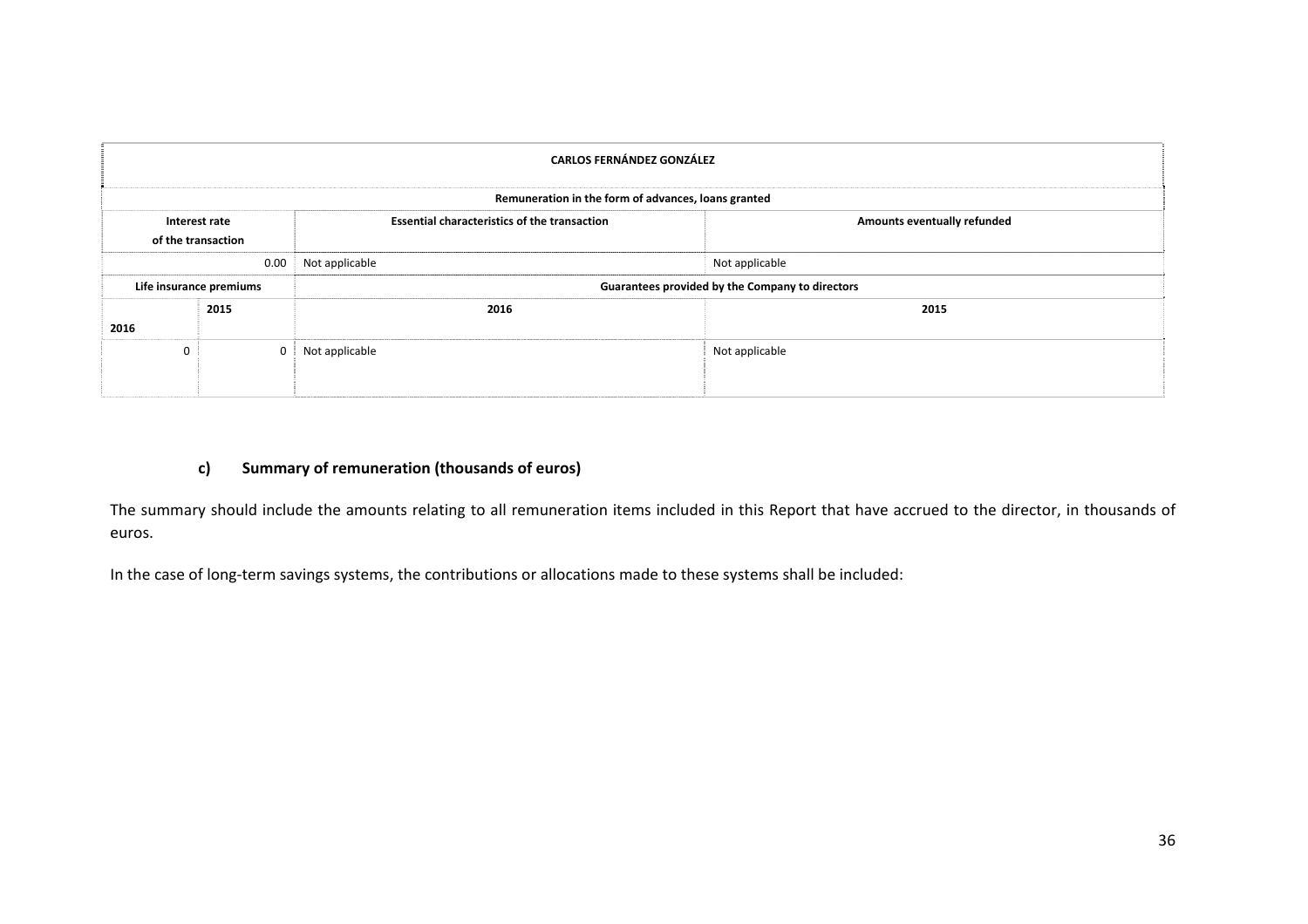| Name                                         | Accrued remuneration at the Company     |                                |                                                    |                   | <b>Accrued remuneration at Group companies</b> |                                      |                                                    | <b>Total</b>                  |                   |                   |                                                                  |
|----------------------------------------------|-----------------------------------------|--------------------------------|----------------------------------------------------|-------------------|------------------------------------------------|--------------------------------------|----------------------------------------------------|-------------------------------|-------------------|-------------------|------------------------------------------------------------------|
|                                              | <b>Total</b><br>remuneration<br>in cash | Amount<br>of shares<br>granted | <b>Gross profit</b><br>of the options<br>exercised | <b>Total 2016</b> | <b>Total</b><br>remuneration<br>in cash        | Amount<br>of the shares<br>delivered | <b>Gross profit</b><br>of the options<br>exercised | <b>Total</b><br>2016<br>Group | <b>Total 2016</b> | <b>Total 2015</b> | Contribution<br>to the<br>savings<br>system<br>in<br>the<br>year |
| JUAN JOSÉ BRUGERA CLAVERO                    | 1,200                                   | 332                            | $\mathbf 0$                                        | 1,532             | 186                                            | $\mathbf 0$                          | 0                                                  | 370                           | 1,902             | 1,266             | 75                                                               |
| GRUPO VILLAR MIR, S.A.U.                     | 134                                     | 0                              | $\mathbf 0$                                        | 134               | 0                                              | 0                                    | 0                                                  | $\mathbf 0$                   | 134               | 134               | 0                                                                |
| PEDRO VIÑOLAS SERRA                          | 1,410                                   | 863                            | $\mathbf 0$                                        | 2,273             | 24                                             | $\mathbf 0$                          | 0                                                  | 24                            | 2,297             | 1,602             | 100                                                              |
| JUAN VILLAR-MIR DE FUENTES                   | 177                                     | 0                              | $\mathbf 0$                                        | 177               | 0                                              | 0                                    | 0                                                  | 0                             | 177               | 136               | 0                                                                |
| SHEIKH ALI JASSIM M.J. AL-THANI              | 69                                      | 0                              | $\mathbf 0$                                        | 69                | 18                                             | $\mathbf 0$                          | 0                                                  | 18                            | 87                | 9                 | $\mathbf{0}$                                                     |
| ADNANE MOUSANNIF                             | 43                                      | 0                              | $\mathbf 0$                                        | 43                | 18                                             | 0                                    | 0                                                  | 18                            | 61                | $\overline{2}$    | 0                                                                |
| JUAN CARLOS GARCÍA CAÑIZARES                 | 134                                     | 0                              | $\mathbf 0$                                        | 134               | $\mathbf 0$                                    | 0                                    | 0                                                  | $\Omega$                      | 134               | 133               | 0                                                                |
| CARLOS FERNÁNDEZ GONZÁLEZ                    | 34                                      | 0                              | $\mathbf 0$                                        | 34                | $\mathbf 0$                                    | $\mathbf 0$                          | $\mathbf 0$                                        | $\mathbf 0$                   | 34                | $\mathbf 0$       | $\mathbf{0}$                                                     |
| LUIS MALUQUER TREPAT                         | 139                                     | 0                              | $\mathbf 0$                                        | 139               | 18                                             | 0                                    | 0                                                  | 18                            | 157               | 144               | 0                                                                |
| FERNÁNDEZ-LERGA<br>CARLOS<br><b>GARRALDA</b> | 295                                     | $\mathbf 0$                    | $\mathbf 0$                                        | 295               | 36                                             | 0                                    | 0                                                  | 36                            | 331               | 301               | $\mathbf 0$                                                      |
| JAVIER IGLESIAS DE USSEL ORDÍS               | 208                                     | 0                              | $\mathbf{0}$                                       | 208               | $\mathbf 0$                                    | $\mathbf 0$                          | 0                                                  | $\mathbf 0$                   | 208               | 200               | $\mathbf{0}$                                                     |
| ANA SAINZ DE VICUÑA BEMBERG                  | 151                                     | 0                              | $\mathbf 0$                                        | 151               | $\mathbf 0$                                    | 0                                    | 0                                                  | $\mathbf 0$                   | 151               | 117               | 0                                                                |
| <b>FRANCESC MORA SAGUÉS</b>                  | 46                                      | $\mathbf{0}$                   | $\mathbf{0}$                                       | 46                | $\mathbf 0$                                    | $\mathbf 0$                          | $\mathbf 0$                                        | $\Omega$                      | 46                | 136               | 0                                                                |
| SILVIA VILLAR-MIR DE FUENTES                 | $\equiv$                                | $\equiv$                       | $\equiv$                                           |                   | $\equiv$                                       | $\equiv$                             | $\equiv$                                           | $\equiv$                      | $\equiv$          |                   | $\equiv$                                                         |
| <b>TOTAL</b>                                 | 4,040                                   | 1,195                          | $\mathbf 0$                                        | 5,235             | 300                                            | 184                                  | 0                                                  | 484                           | 5,719             | 4,180             | 175                                                              |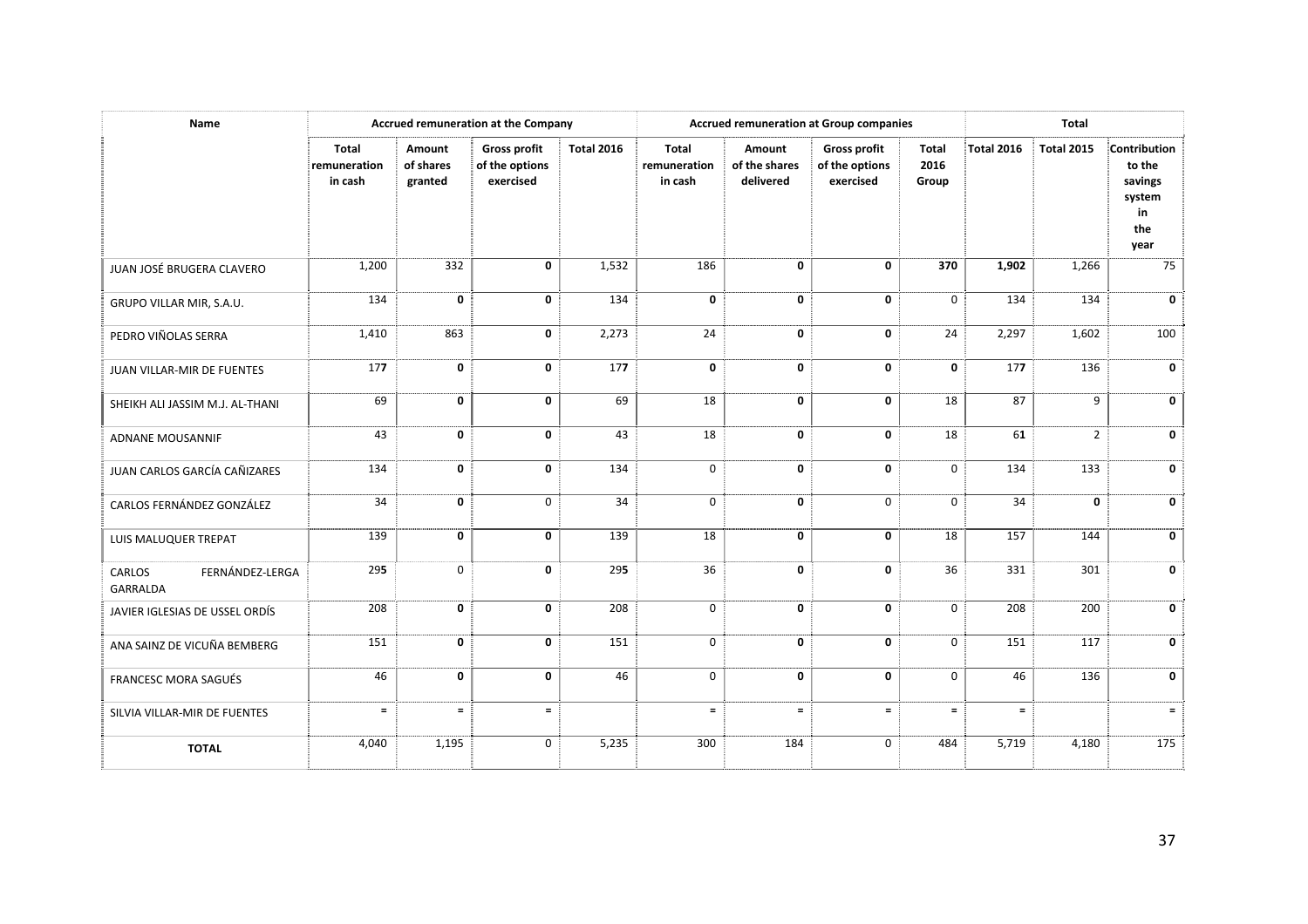D.2 Report on the relationship between the remuneration received by the directors and the results or other measures of performance of the entity, explaining, where appropriate, how changes in the Company's performance have influenced changes in remuneration of directors.

Based on the Company's director remuneration policy for 2016 indicated in heading C.1 above, only certain remuneration is tied to the results achieved by the Company. In this regards, and based on the long‐term variable remuneration consisting of the conditional and restricted delivery of Company shares, the calculation of the number of shares to be allocated to the Chairman and CEO was subject to the achievement of certain indicators that were approved at the Annual General Meeting of 21 January 2014, the features of which were described in heading A.4 above.

D.3 Report of the results of the advisory vote of the shareholders at the Annual General Meeting on remuneration in the prior year, indicating the number of dissenting votes, if any, that were cast:

|            | Number        | % of total |
|------------|---------------|------------|
| Votes cast | 2,278,490,989 | 71.62%     |
|            |               |            |

|                          | Number        | % of votes cast |
|--------------------------|---------------|-----------------|
| <b>Dissenting votes</b>  | 585,851,586   | 25.71%          |
| <b>Affirmative votes</b> | 1,689,673,361 | 74.16%          |
| <b>Abstentions</b>       | 2,966,042     | በ 12 %          |

# **E. OTHER INFORMATION OF INTEREST**

Briefly detail any salient feature relating to director remuneration that has not been dealt with in the other sections of this Report, but which it is necessary to include in order to provide the most complete and reasoned information on the Company's remuneration structure and practices in relation to its directors.

- As regards the total remuneration received in 2015 by the Company's directors indicated in section D above, it should be noted that Ms Silvia Villar‐Mir was a member of Colonial's Board of Directors until November 2015. In this connection, in 2015 she received total remuneration of EUR 58,000, which was not included in the remuneration received by the directors provided in section D above, since this director did not sit on the Company's Board of Directors in 2016.
- As regards the contents of the tables in section D.1 a) (ii), it is hereby reported that the maximum number of shares indicated for the Chairman and CEO in the Plan has been adjusted following the grouping and share exchange resolution adopted by the Annual General Meeting on 28 June 2016 under item 18 of the agenda, to one new share for every ten former shares. The amounts prior to this adjustment are as follows: 488,372 for the Chairman and 1,269,767 for the CEO.